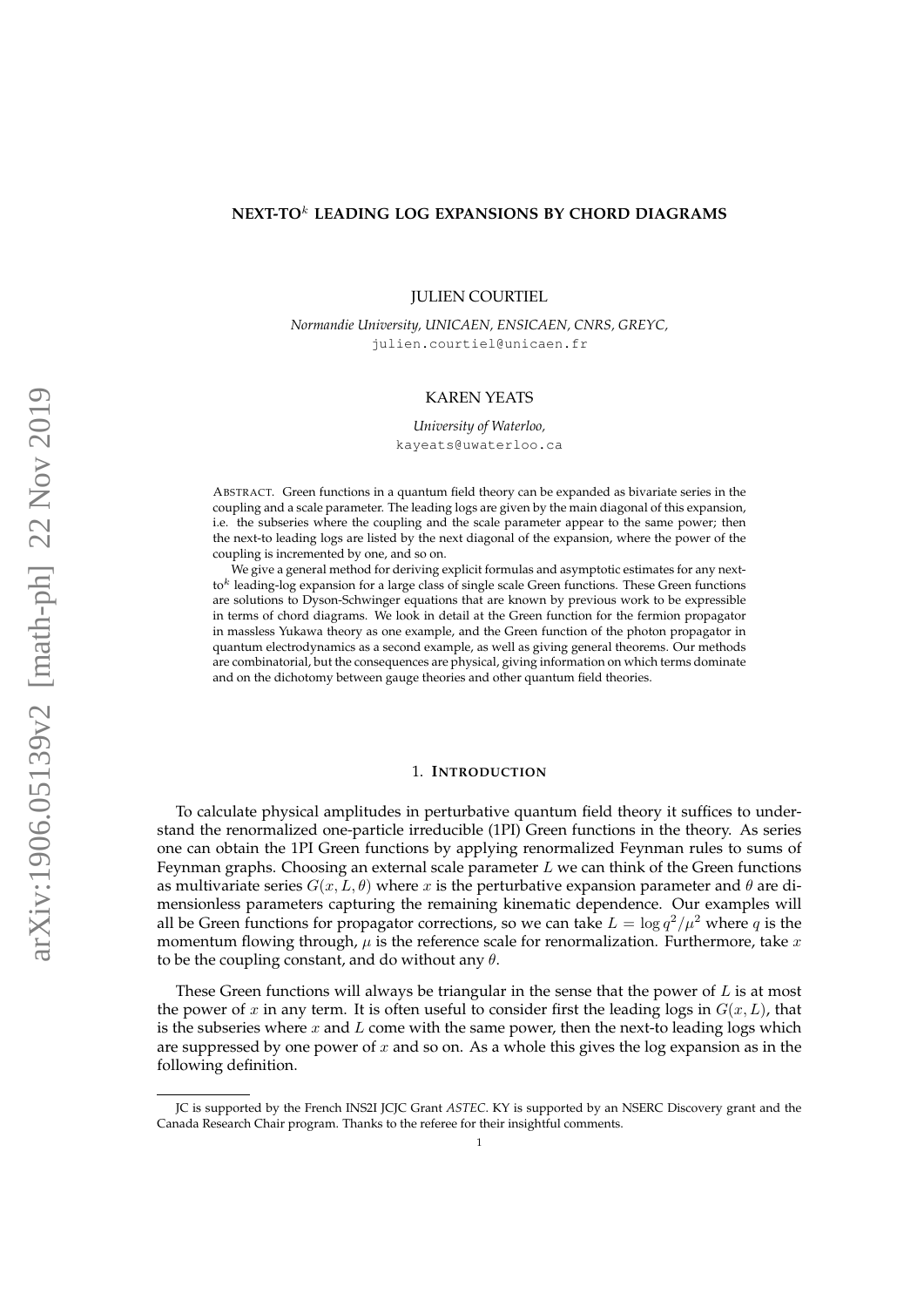**Definition 1.1.** *Write*

*Then*

$$
H_k(z) = \sum_{i \ge 0} g_{i,i+k} z^i
$$

 $H_k(xL)x^k=1+\sum$ 

 $k\geq 1$ 

 $\sum$  $i \geq 0$ 

 $g_{i,i+k}(xL)^i x^k$ 

*is the next-to* $^k$  *leading log (N* $^k$ *LL) part of*  $G(x, L)$ *.* 

 $G(x,L) = 1 + \sum$ 

 $k\geq 1$ 

Our results give an automatable and combinatorial method to obtain closed forms for any particular  $H_k$  coming from a broad family of propagator-type Dyson-Schwinger equations. The general shape of solutions only depends on a single parameter of the Dyson-Schwinger equation which controls how the number of insertion places grows as the loop order grows. Different theories with isomorphic diagrammatics only show their difference in their dependence on the coefficients of the expansions of the regularized Feynman integrals of the primitive<sup>[1](#page-1-0)</sup> Feynman graphs of the theory contributing to the Dyson-Schwinger equation. These coefficients are the  $f_i$  of [\[12\]](#page-29-0) and our previous work [\[3\]](#page-29-1) and are the  $a_{k,i}$  of [\[7\]](#page-29-2), a notation which we will also use in the present paper. The way these coefficients come in is well-controlled; for example in all cases the full  $H_k$  depends only on coefficients coming from the first k terms of expansions of primitive graphs with at most  $k + 1$  loops (this is clear and long-known in physics and is also an immediate corollary of the main results of [\[12\]](#page-29-0) and [\[7\]](#page-29-2)). Furthermore, we can determine for every k which terms will dominate  $H_k$ .

Krüger and Kreimer in [\[10\]](#page-29-3) also give an analysis of log expansions of Green functions from Dyson-Schwinger equations with similar goals and outcomes. The underlying combinatorial structures we use are quite different, with the consequence that some aspects are clearer to see in our perspective. In particular, our approach is more fully automatable and better suited to resolve questions of domination or asymptotic analysis. A fuller comparison of our work with theirs is given in Section [6.1.](#page-25-0)

Our underlying combinatorial structures are decorated rooted connected chord diagrams. Previous work of one of us with Marie [\[12\]](#page-29-0) and Hihn [\[7\]](#page-29-2) showed how to solve Dyson-Schwinger equations as sums indexed by these chord diagrams. To see that the chord diagram expansions are physically interesting, compare them to the original Feynman diagram expansions of the Green functions. The latter are also sums indexed by combinatorial objects, but each object contributes in a highly nontrivial manner, namely it contributes the renormalized Feynman integral. The chord diagram expansions are indexed by decorated rooted connected chord diagrams, but each diagram contributes a small polynomial in  $L$  with coefficients monomials in the numbers from the expansions of the Feynman integrals of the primitives. So the only analytic content is in the Feynman integrals of the primitives; the rest simply consists of putting the coefficients of the expansions of the primitives together in purely combinatorial ways. Furthermore, the shape of the answer depends only on this insertion growth parameter mentioned above, so there is a general form for different theories with the same insertion properties in their diagrammatics.

The chord diagram expansions are interesting for physics because they separate the analytic and combinatorial information. The  $N^kLL$  log expansions are a particularly good example of this as the chord diagram expansion lets us read off the various log expansions as sums of controllable monomials, rather than hiding pieces among different Feynman diagrams. We give our work in this paper as a specific example of how the chord diagram expansions can give concrete, physically interesting results.

<span id="page-1-0"></span><sup>&</sup>lt;sup>1</sup>Here primitive means primitive in the renormalization Hopf algebra, or equivalently having no proper subdivergences.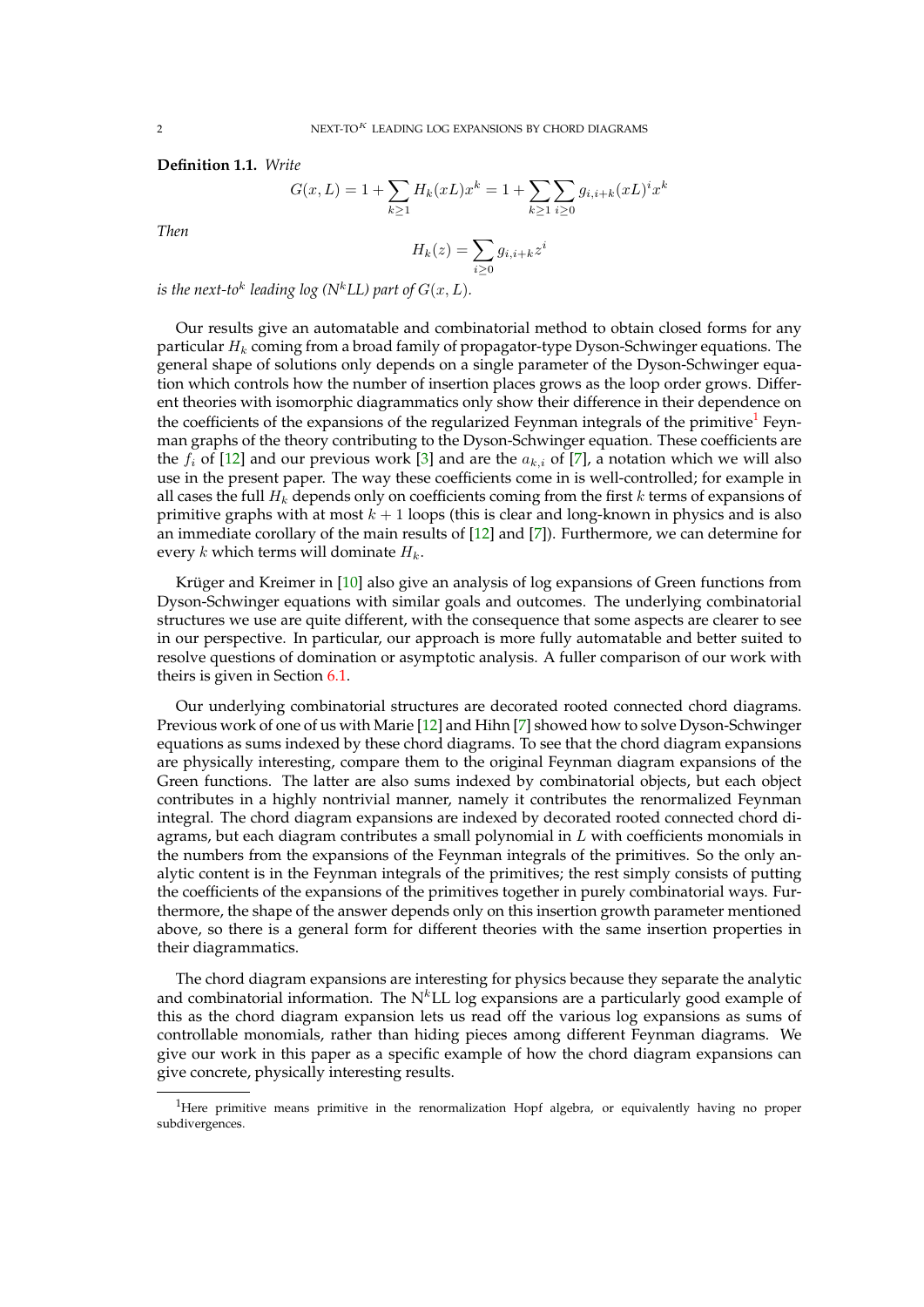Note, unusually, that these chord diagrams do *not* come from any sort of Wick pairing. The rigorous proofs of these chord diagram expansions [\[12,](#page-29-0) [7\]](#page-29-2) are inductive and do not explain why these objects appear.

Previous work of both of us [\[3\]](#page-29-1) considered the original chord diagram expansion of [\[12\]](#page-29-0) which applies only in the case of one particular shape of Dyson-Schwinger equation. We were able to prove statistical properties of various chord diagram parameters which are relevant to the expansion and we were able to understand the log expansions. This called for an extension to more general propagator-type Dyson-Schwinger equations; these have chord diagram expansions from [\[7\]](#page-29-2). Herein we study the log expansions in all these cases; thus obtaining an automatable, combinatorial method for computing the  $H_k$  for physically relevant propagator Dyson-Schwinger equations.

#### 2. **BACKGROUND**

#### 2.1. **DYSON-SCHWINGER EQUATIONS**

We are interested in Dyson-Schwinger equations for 1PI Green functions for massless propagator corrections in a quantum field theory. At the present time we do not have analogous tools available for vertex corrections or for coupled systems of Dyson-Schwinger equations, nor do we consider masses. This is discussed further below.

Thus, the Green functions we deal with are all single scale, and so we will view them as functions of two variables, the coupling constant x and the kinematical scale variable  $L = \log(q^2/\mu^2)$ where q is the external momentum and  $\mu$  is the reference scale with respect to which we renor-malize by subtraction<sup>[2](#page-2-0)</sup>. The corresponding Dyson-Schwinger equations take the form of integral functional equations for the Green function where the integral kernels are the Feynman integrals of the primitive skeleton diagrams into which we insert and the recursive appearances of the Green function correspond to these insertions. The recursive appearances of the Green function will always be in the denominator since these are propagator insertions and so we are working with the inverse propagator, or equivalently we are inserting geometric series in the propagator correction diagrams.

However, this is not the form of the Dyson-Schwinger equation that was most convenient for [\[12,](#page-29-0) [7\]](#page-29-2) where the chord diagram expansion is developed. We proceed to transform the equation first by expanding out the recursive appearances of the Green function as formal series in two variables, expanding both the Green functions themselves and the geometric series in them. This gives logarithms of the momenta of the edges on which we insert in the numerator, and we trade these for powers and derivatives using  $\partial_{\rho}^{\ell}(p^2)^{\rho}|_{\rho=0} = \log^{\ell}(p^2)$ . Then exchanging the derivatives with the integral and reassembling the series, we have brought the recursive appearances of the Green function outside the integral at the cost of replacing their kinematical argument by a differential operator. The equation we are left with has the form

$$
G(x, L) = 1 - \sum_{k \ge 1} x^k G(x, \partial_{-\rho})^{1 - sk} (e^{-L\rho} - 1) F_k(\rho)|_{\rho = 0}
$$

where  $G(x, L)$  is the Green function,  $F_k(\rho)$  is the sum of the Feynman integrals of the k-loop primitives regularized by  $\rho$  on the edge or edges where we insert, and s is a parameter counting

<span id="page-2-0"></span> $2$ Note that because of an unfortunate sign convention originating in [\[18\]](#page-30-0) and carried throughout related work, the sign of  $L$  is opposite to what would be in most of the physics literature, and so it is perhaps best to view  $L$  as  $-\log(q^2/\mu^2)$ . In particular this leads to a sign difference in the comparison with the work of Krüger and Kreimer in Section [6.1.](#page-25-0)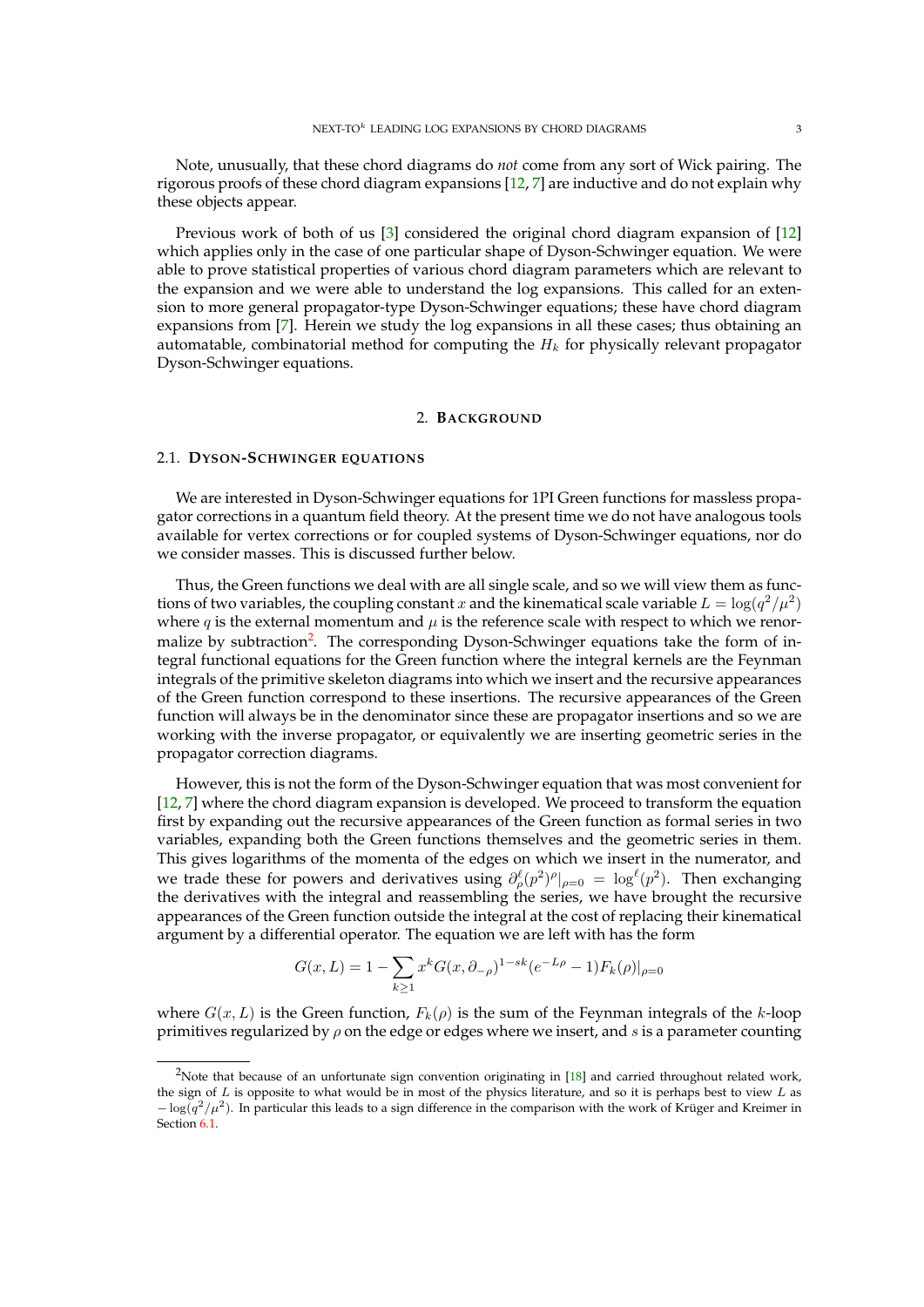how the number of insertion places grows. An example of these manipulations can be found in [\[18\]](#page-30-0) or [\[19\]](#page-30-1) as a running example (see in particular Example 3.5).

The  $s$  parameter requires some additional explanation. It captures how the number of insertion places grows with the loop order. For example, the one loop photon correction diagram in QED has no internal photon edges so no insertion places for itself. The two loop photon correction diagram in QED has one internal photon edge, so one insertion place. Any three loop photon correction diagram has two internal photon edges, and so on. Here the number of insertion places grows by 1 as the loop order increases by 1, and so  $s = 1$ . In contrast the one loop fermion correction diagram either in QED or in Yukawa theory has one internal fermion edge, while any two loop fermion correction diagram in such a theory has three internal fermion edges, and any three loop fermion correction has five. Thus in this case  $s = 2$ . Similar counting for the propagator in  $\phi^3$  theory gives  $s=3$ .

It is perhaps surprising that the  $s$  parameter is important, but it is because it controls the structure and growth of the Feynman diagrams that are built by the Dyson-Schwinger equation. This importance was already seen in [\[7\]](#page-29-2), but here looking at the asymptotics we see an even more striking manifestation of the importance of s, in that we find a dichotomy between  $s = 1$ and  $s > 1$ . This dichotomy appears throughout our results in subsequent sections and some thoughts on the physical meaning of it are discussed in the final section.

Additionally, observe that the Feynman integrals for the primitives are regularized by a single parameter  $\rho$ . This means that a single parameter is involved in all propagators into which the diagrammatic version of the Dyson-Schwinger equation inserts. When there are multiple insertion places, we take each possibility for the Feynman integral for the primitive regularized at one of the insertion places and then sum these and divide by the number of insertion places. For more on symmetric insertion see Section 2.3.3 of [\[18\]](#page-30-0) or [\[19\]](#page-30-1). Symmetric insertion gives the sum over all Feynman diagrams built by inserting into each of the insertion places used in the symmetric insertion, but we are constrained to get them all together as a linear combination.

Taking all of the above into consideration, the Dyson-Schwinger equations that were able to be solved with chord diagrams in [\[7\]](#page-29-2) remain restricted to the single scale case, and so correspond only to Dyson-Schwinger equations for propagator insertions. Within the context of propagator insertions, they are general whenever symmetric insertion suffices. Current work of one of us with a student, Lukas Nabergall, looks to avoid the need for symmetric insertion; we expect similar chord diagram descriptions of the solution to hold there as well, and as a consequence to prove that symmetric insertion was in retrospect no restriction.

Additionally, the work of [\[7\]](#page-29-2), and hence our work here, does not deal with coupled systems of Dyson-Schwinger equations, nor with nonzero masses. We expect that similar results will hold for systems, but this remains work for the future. Vertex insertions also remain for the future and will be more complicated because of the various angles involved, though we hope in the spirit of [\[2\]](#page-29-4), that it will also prove manageable.

Nonetheless, the currently available chord diagram expansions are physically relevant, capturing Dyson-Schwinger equations for propagator corrections, and consequently understanding more about the log expansions and their asymptotics in these cases is of interest.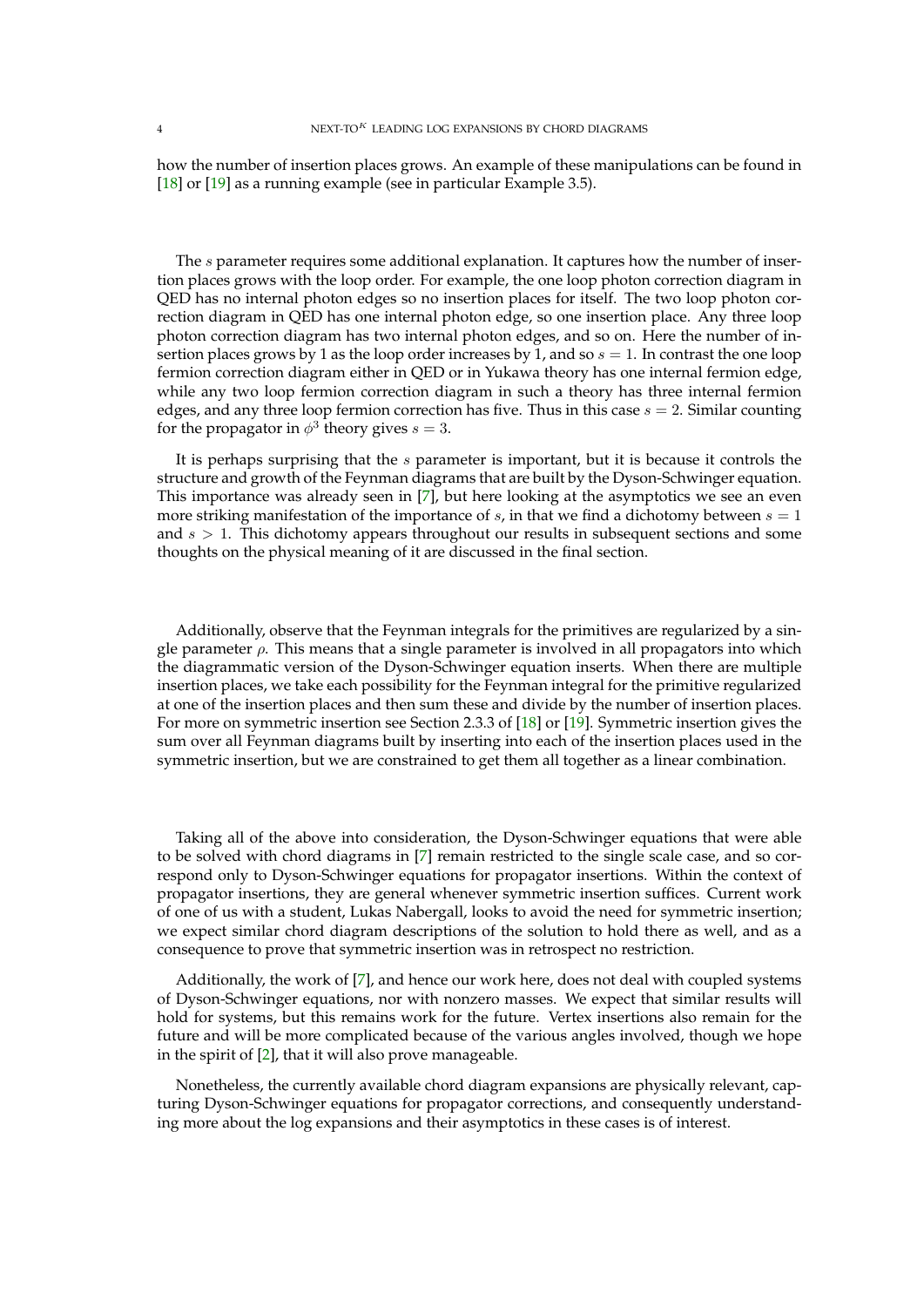#### 2.2. **CHORD DIAGRAMS AND CHORD DIAGRAM EXPANSIONS**

In [\[7\]](#page-29-2), Hihn and one of us proved that the solution of the Dyson-Schwinger equation

$$
G(x, L) = 1 - \sum_{k \ge 1} x^k G(x, \partial_{-\rho})^{1 - sk} (e^{-L\rho} - 1) F_k(\rho)_{\rho = 0}
$$

can be seen as a sum indexed by some combinatorial objects: the *decorated connected chord diagrams*. The description of this function is quite intricate and uses the coefficients  $a_{k,i}$  of the Laurent series expansion of  $F_k(\rho) = \sum_{i \geq 0} a_{k,i} \rho^{i-1}$ . The full description will be displayed at Theorem [2.8,](#page-6-0) but many definitions are required beforehand. Note that the statement of this theorem has been updated since [\[7\]](#page-29-2): some parameters intervening in the chord diagram expansions (notably the weight of a diagram) have been clarified in [\[4\]](#page-29-5).

**Definition 2.1** (Chord diagram)**.** *A* chord diagram *(or* diagram *in short) is a collection of ordered pairs*  $(a_1, b_1), \ldots, (a_n, b_n)$  *such that*  $\{a_1, b_1, \ldots, a_n, b_n\} = \{1, 2, \ldots, 2n\}$  *and such that for each*  $1 \leq$  $i \leq n$ , we have  $a_i < b_i$ . The pairs  $(a_i, b_i)$  are the chords of the diagram. The root chord is the unique *chord whose first component is* 1*. The number of chords in* C *is denoted* |C|*.*

Chord diagrams are often represented by drawing dots and arches: starting from a horizontal line of  $2|C|$  dots, we draw for each chord  $(a_i,b_i)$  an arch that links the  $a_i$ th leftmost dot to the bith one. This is referred as the *linear representation* of a chord diagram (see Figure [1](#page-4-0) for examples). Another convention exists: the *circular representation*. In this convention, the  $2|C|$ dots, instead of being aligned, are drawn on an oriented circle. The circular representation no-tably appears in [\[12,](#page-29-0) [7\]](#page-29-2) and explains the chord language, but we are going to adopt the linear convention for this paper, as we did in [\[3,](#page-29-1) [4\]](#page-29-5).

<span id="page-4-0"></span>

FIGURE 1. *Left.* Linear representation of the chord diagram (1, 8),(2, 4),(3, 5),(6, 9),(7, 10). *Right.* Linear representation of the diagram  $(1, 8), (2, 5), (3, 9), (4, 6), (7, 10).$ 

**Definition 2.2** (Connected chord diagram)**.** *The* intersection graph *of a chord diagram* D *is the directed graph constructed as follows: the vertices are the chords of* D*; and we have a directed edge from a* chord  $(a, b)$  to another chord  $(a', b')$  if  $a < a' < b < b'$ , in which case the two chords are said to intersect*. A chord diagram is* connected *if its intersection graph is (weakly) connected. The* connected components *of a diagram are the sets of chords corresponding to the (weakly) connected components of the intersection graph.*

Note that the condition  $a < a' < b < b'$  implies that chords  $(a, b)$  and  $(a', b')$  are crossing in the linear representation of the diagram. Consequently, a diagram is connected when the drawing of its linear representation is "in one piece". For example, the left diagram of Figure [1](#page-4-0) is not connected since there are two connected components  $((1, 8), (6, 9), (7, 10)$  on the one hand,  $(2, 4), (3, 5)$  on the other hand), while the right diagram is connected.

Note also that given two crossing chords, the definition above says that the directed edge between those chords goes from the chord with the smaller left end point to the chord with the larger left end point.

<span id="page-4-1"></span>**Definition 2.3** (Terminal chord). A chord  $(a, b)$  in a diagram is terminal if every chord  $(c, d)$  inter*secting*  $(a, b)$  *satisfies*  $c < a$ *.*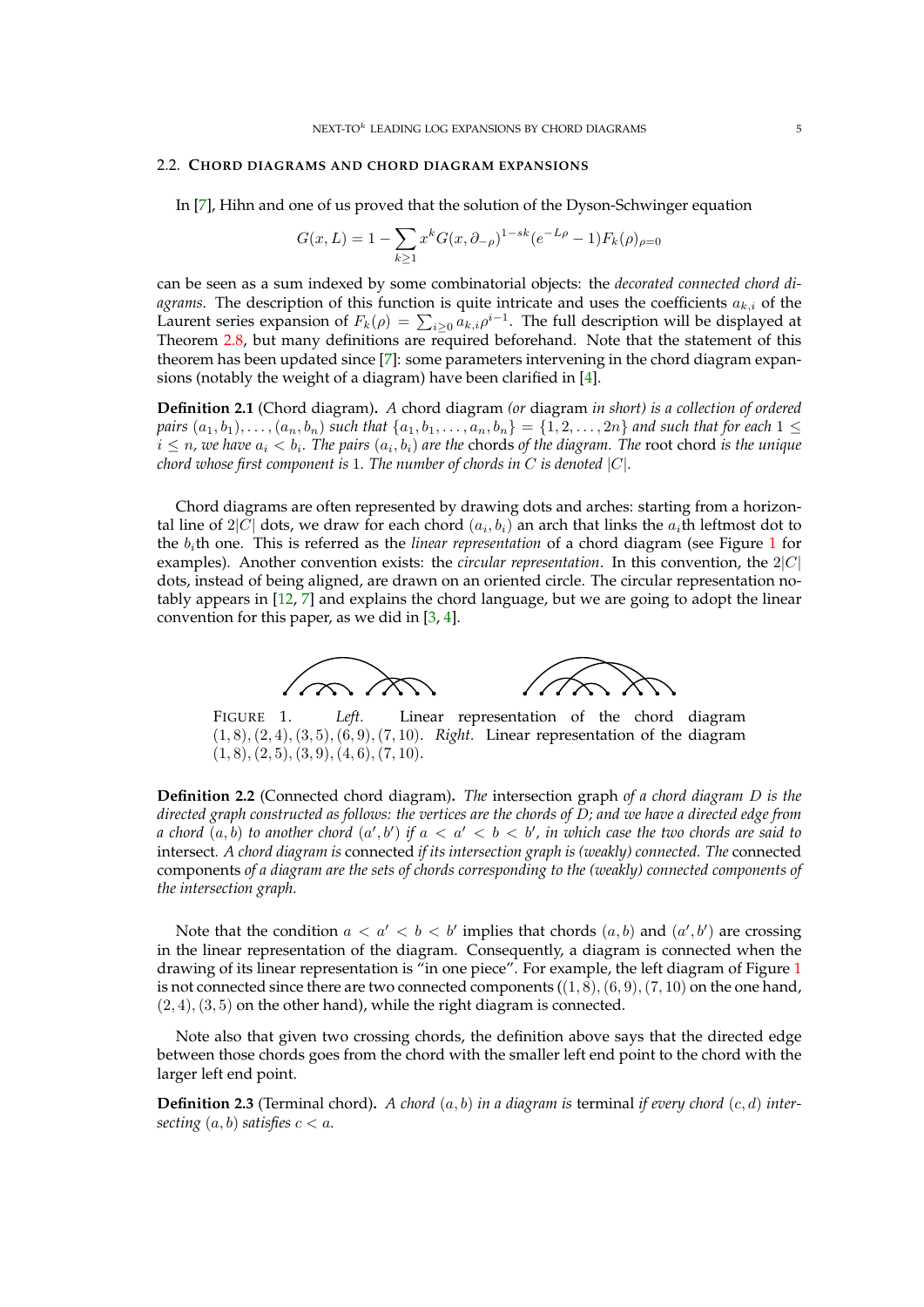Equivalently, a chord  $(a, b)$  is terminal if there is no chord  $(a', b')$  satisfying  $a < a' < b <$ b'. It means that terminals chords correspond to the vertices with no outgoing edge in the intersection graph of their diagram. For example, chords  $(4, 6)$  and  $(7, 10)$  are terminal in the right diagram of Figure [1,](#page-4-0) and chords 4, 6, 7 are terminal in the diagram of Figure [3.](#page-6-1)

<span id="page-5-2"></span>**Definition 2.4** (Intersection order)**.** *The* intersection order *of the chords of a rooted connected diagram* C *is defined as follows.*

- *The root chord of* C *is the first chord in the intersection order.*
- Remove the root chord of C and let  $C_1, C_2, \ldots, C_k$  be the connected components of the result *ordered by their leftmost vertex.*
- For the intersection order of  $C$ , after the root chord come all the chords of  $C_1$  ordered recursively *in the intersection order, then all the chords of*  $C_2$  *ordered by intersection order, and so on.*



<span id="page-5-0"></span>FIGURE 2. Illustration of the intersection order of a connected diagram.

The notion of intersection order is schematized by Figure [2.](#page-5-0) For instance, the intersection order for the right diagram of Figure [1](#page-4-0) is  $(1, 8) < (2, 5) < (3, 9) < (7, 10) < (4, 6)$ . Remark that the intersection order does *not* correspond to the left-right ordering since  $(4, 6)$  is after  $(7, 10)$ for the intersection order in the previous diagram.

One can also remark that the intersection order is compatible with the intersection graph. To this end, recall that if an edge goes from chord  $c$  to chord  $c'$  in the intersection graph, then the first endpoint of  $c$  is smaller than the first endpoint of  $c'$ . However, the direction could just as well be defined in terms of the intersection order: if an edge goes from a chord  $c$  to another chord  $c'$  in the intersection graph, then we have  $c < c'$  for the intersection order. Consequently, the last chord for the intersection order is always terminal.

From now on, we identify the chords with their positions in the intersection order (as one can see at Figure [3\)](#page-6-1). Thus, chord 1 always denotes the root chord of a diagram.

<span id="page-5-1"></span>**Definition 2.5** (Covering of a chord)**.** *Let* C *be a connected diagram viewed through its linear representation. We call* interval *the space between two consecutive dots.*

*We compute the* covering *of the chords of the diagram C as follows. Begin by*  $i = 1$ *. Label by*  $i$  *all the intervals below chord* i*, replacing any previous labels. Then increase* i *by* 1*, and repeat the previous procedure until every chord has been processed in this way.*

*At the end of this procedure, the intervals are partitioned among the chords according to their labels. For*  $i \in \{1, \ldots, |C|\}$ , the intervals labeled by *i* are said to be covered by chord *i*. Let  $\omega(i)$  be the number *of such intervals, minus* 1*. We call this number the* covering number *of chord* i*.*

An example of this construction is shown by Figure [3.](#page-6-1) For this diagram, we have  $\omega(1)$  =  $\omega(2) = 0, \omega(3) = \omega(5) = \omega(6) = \omega(7) = 1$  and  $\omega(4) = 2$ .

<span id="page-5-3"></span>The covering numbers will be used to define a "weight" associated to each diagram (cf. Definition [2.7\)](#page-6-2).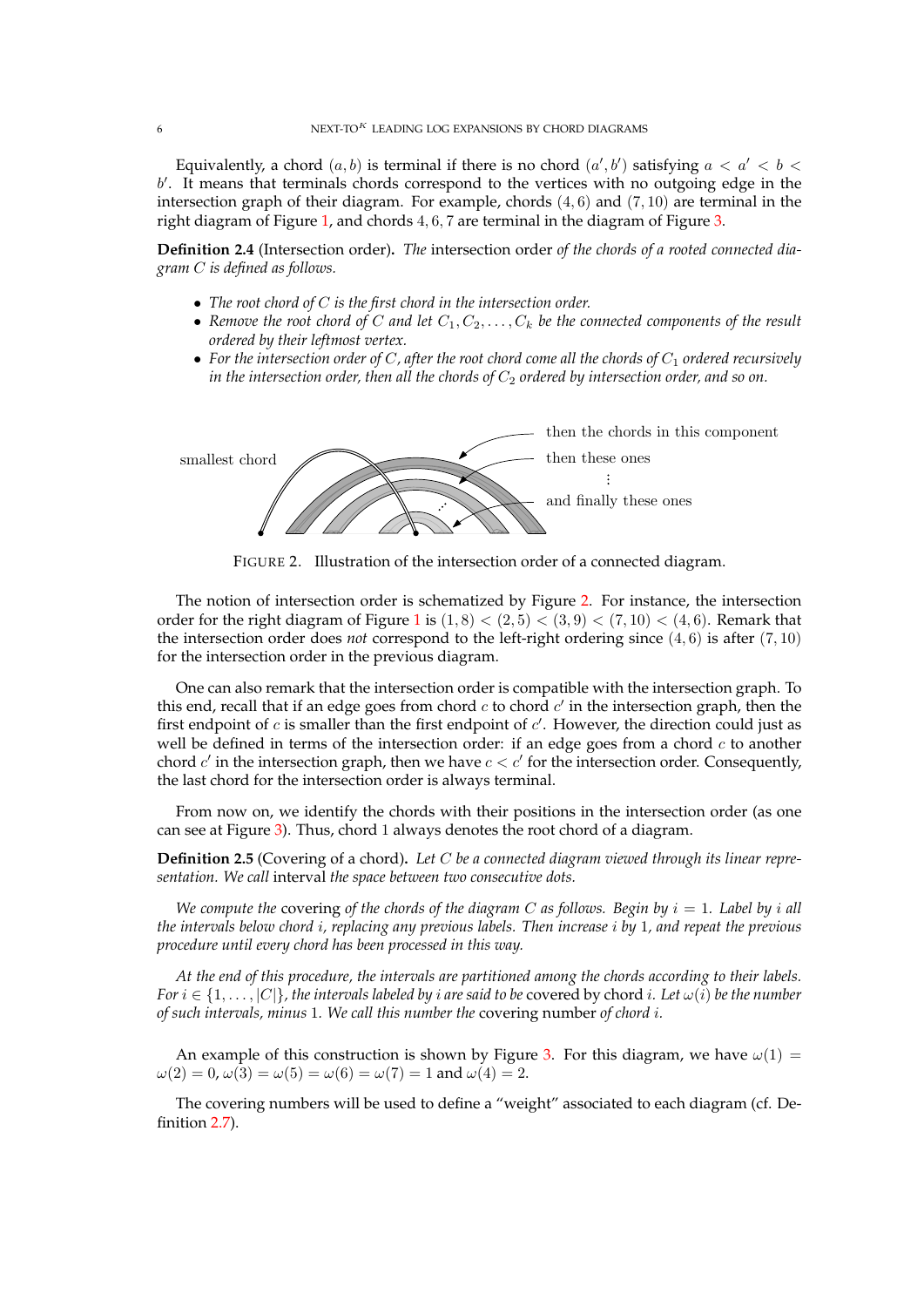

<span id="page-6-1"></span>FIGURE 3. Connected diagram, indices of the chords for the intersection order, and covering of the chords

**Definition 2.6** (Decorated diagram)**.** *A chord diagram* C *is* decorated *if* C *is equipped with a mapping*  $d : \{\text{chords of } C\} \to \mathbb{N}_{>0}$ *. Integer*  $d(c)$  *is called the* decoration *of chord* c. The size *of* a decorated *chord diagram is the sum of the decorations and is denoted*  $||C||$ *.* 

Do not mistake  $||C||$  for  $||C||$ , which is the number of chords. An example of decorated diagram is depicted in Figure [4.](#page-6-3) To facilitate the reading, a chord with decoration 2 has been represented as a double arch, a chord with decoration 3 as a triple arch, while a chord with decoration 1 has been unchanged. Thus, for this diagram, we have  $d(1) = d(2) = d(5) = d(6) = 1$ ,  $d(4) = d(7) = 2$  and  $d(3) = 3$ .



<span id="page-6-3"></span>FIGURE 4. Decorated diagram of size 11

**Definition 2.7** (Weight of a decorated diagram)**.** *Let* C *be a decorated connected diagram, and* s *a positive integer. The weight of* C*, denoted by* w(C)*, is the integer*

<span id="page-6-2"></span>
$$
w(C) = \prod_{c=1}^{|C|} {d(c)s + \omega(c) - 2 \choose \omega(c)},
$$
\n(1)

*where*  $d(c)$  *is the decoration of chord c, and*  $\omega(c)$  *its covering number (cf. Definition [2.5\)](#page-5-1).* 

Note that the weight depends implicitly on  $s$ , the insertion parameter from the Dyson-Schwinger equation discussed in more detail in the previous section. For example, if we consider  $s = 2$ , the weight of the diagram C in Figure [4](#page-6-3) is

$$
\prod_{c=1}^{|C|} \binom{2d(c) + \omega(c) - 2}{\omega(c)} = \binom{0}{0}^2 \binom{5}{1} \binom{4}{2} \binom{1}{1}^2 \binom{3}{1} = 90.
$$

We can finally state the theorem that is at the root of this article.

<span id="page-6-0"></span>**Theorem 2.8** ([\[7,](#page-29-2) [4\]](#page-29-5)). Let  $a_{k,i}$  be the coefficients of the Laurent expansion of  $F_k(\rho) = \sum_{i\geq 0} a_{k,i} \rho^{i-1}$ . *The Dyson-Schwinger equation*

<span id="page-6-5"></span>
$$
G(x,L) = 1 - \sum_{k \ge 1} x^k G(x, \partial_{-\rho})^{1-sk} (e^{-L\rho} - 1) F_k(\rho)_{\rho=0}
$$
 (2)

*has for solution the series*

<span id="page-6-4"></span>
$$
G(x, L) = 1 - \sum_{\substack{\text{decorated connected} \\ \text{diagram } C}} \left( \sum_{i=1}^{t_1(C)} a_{d(t_1(C)), t_1(C) - i} \frac{(-L)^i}{i!} \right) w(C) A(C) x^{\|C\|}. \tag{3}
$$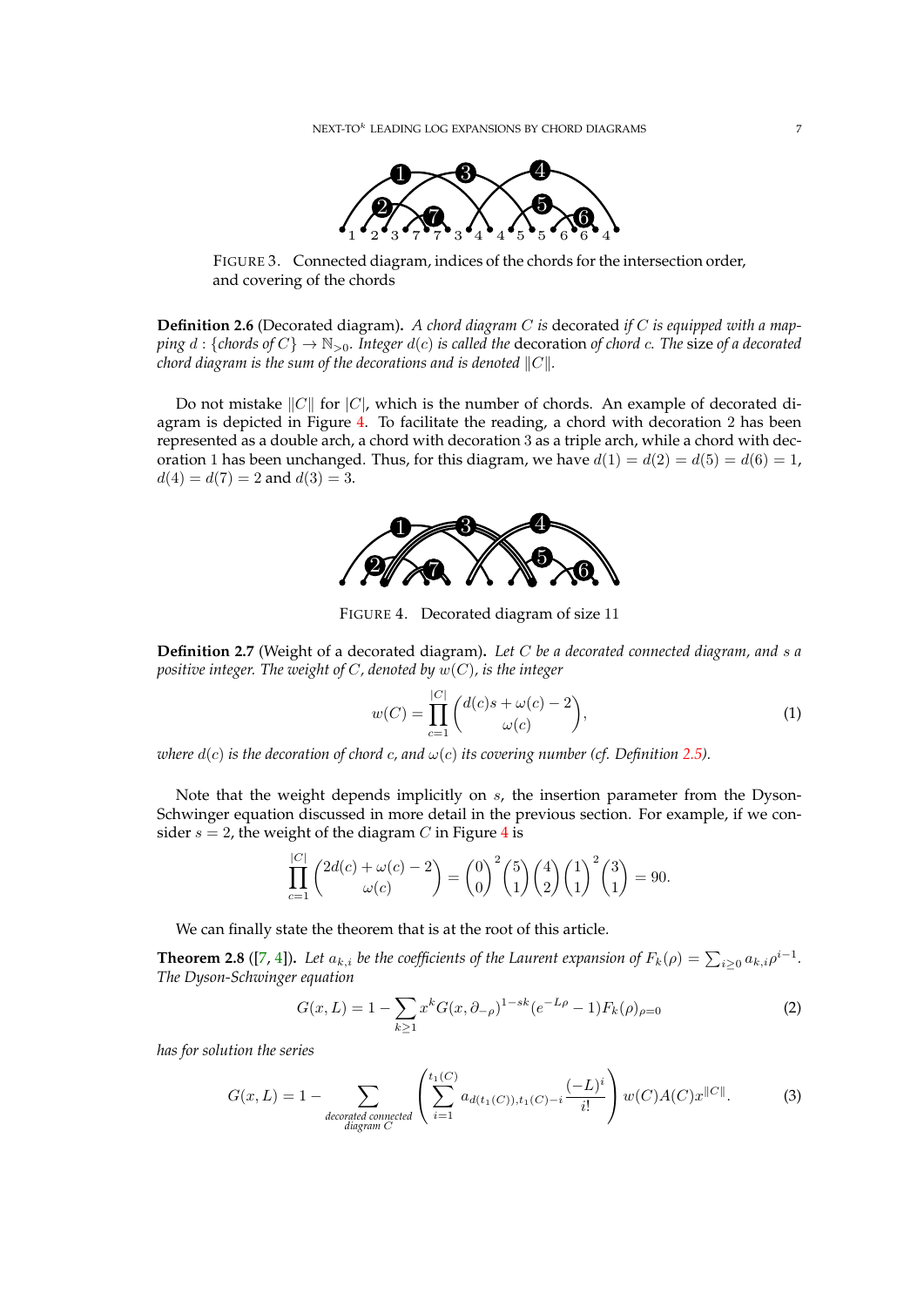where  $t_1(C) < t_2(C) < \cdots < t_\ell(C) = |C|$  lists the positions of all the terminal chords (cf. Defi*nition [2.3\)](#page-4-1) in intersection order (cf. Definition [2.4\)](#page-5-2);* d(c) *is the decoration of chord* c *(cf. Definition [2.6\)](#page-5-3);* w(C) *denotes the weight of diagram* C *(cf. Definition [2.7\)](#page-6-2); and*

$$
A(C) = \prod_{\substack{c \text{ not} \\ terminal}} a_{d(c),0} \prod_{j=2}^{\ell} a_{d(t_j(C)),t_j(C)-t_{j-1}(C)}
$$
(4)

 $(\ell$  *is the number of terminal chords*).

**Example 2.9.** *Equation* [\(3\)](#page-6-4) *can be seen as a generating function of decorated connected chord diagrams weighted by some product of* ak,i *and binomials. To clarify this a bit, let us compute the contribution of the diagram* C in Figure [4](#page-6-3) and  $s = 2$ . This diagram has three terminal chords with  $t_1(C) = 4$ ,  $t_2(C) = 6$  and  $t_3(C) = 7$ , hence we have

$$
A(C) = a_{1,0}^3 a_{3,0} a_{1,2} a_{2,1}.
$$

*Moreover, we saw that the weight of the diagram is* 90*. Thus the contribution of*  $C$  *in*  $G(x, L)$  *is:* 

$$
-90 a_{1,0}^3 a_{3,0} a_{2,1} a_{1,2} \left( a_{2,3}L + a_{2,2} \frac{L^2}{2} + a_{2,1} \frac{L^3}{6} + a_{2,0} \frac{L^4}{24} \right) x^7.
$$

<span id="page-7-0"></span>**Corollary 2.10.** For every  $k \geq 0$ , the next-to<sup>k</sup> leading-log expansion is equal to

$$
H_k(z) = - \sum_{\substack{decorated \text{ connected} \\ \text{diagram } C \text{ such that} \\ ||C|| - t_1(C) \le k \text{ and } ||C|| > k}} a_{d(t_1(C)), t_1(C) + k - ||C||} w(C) A(C) \frac{(-z)^{||C|| - k}}{(||C|| - k)!},
$$

*where the parameters are as defined in Proposition [2.8.](#page-6-0)*

*Proof.* To find  $H_k$ , we have to extract the coefficient in  $(Lx)^{||C||-k}x^k$  in Equation [\(3\)](#page-6-4). For each diagram *C*, the corresponding coefficient is non null if and only if  $i = ||C|| - k \in \{1, ..., t_1(C)\}.$ This is equivalent to the condition  $||C|| - t_1(C) \le k$  and  $||C|| > k$ . Finally we substituted *i* by  $||C|| - k$ , which gives the above formula.

#### 2.3. **DESCRIPTION IN TERMS OF WEIGHTED GENERATING FUNCTIONS**

Corollary [2.10](#page-7-0) gives an explicit formula for the next-to<sup> $k$ </sup> leading-log expansion, but it is still not very practicable for the moment. We are going to rewrite it in terms of weighted generating functions of particular chord diagrams.

**Definition 2.11** (Weighted generating function)**.** *Given* A *a family of decorated chord diagrams, the weighted generating function of* A *is defined as*

$$
\sum_{C \in \mathcal{A}} w(C) \frac{z^{\|C\|}}{\|C\|!}
$$

*where* w(C) *is defined in Definition [2.7.](#page-6-2)*

**Example 2.12.** *Assume that*  $s = 2$  *and*  $\overline{A}$  *is the set of decorated connected chord diagrams of size*  $\leq 3$ *with a chord of decoration* 2*. Then the cardinality of* A *is* 3*: we have the one-chord diagram (decoration* 2*), weighted by* 1*; then the only two-chords connected diagram where the first chord is weighted by* 2*, and the other chord by* 1 *– the weight of this diagram is also* 1*; and finally the same diagram as before but where the decorations between the two chords have been swapped – this one is weighted by* 3*. The*

weighted generating function of A is then  $\frac{z^2}{2!}$  $rac{z^2}{2!} + \frac{z^3}{3!}$  $rac{z^3}{3!}+3\frac{z^3}{3!}$  $rac{z^3}{3!} = \frac{1}{2}$  $\frac{1}{2}z^2 + \frac{2}{3}$  $\frac{2}{3}z^3$ .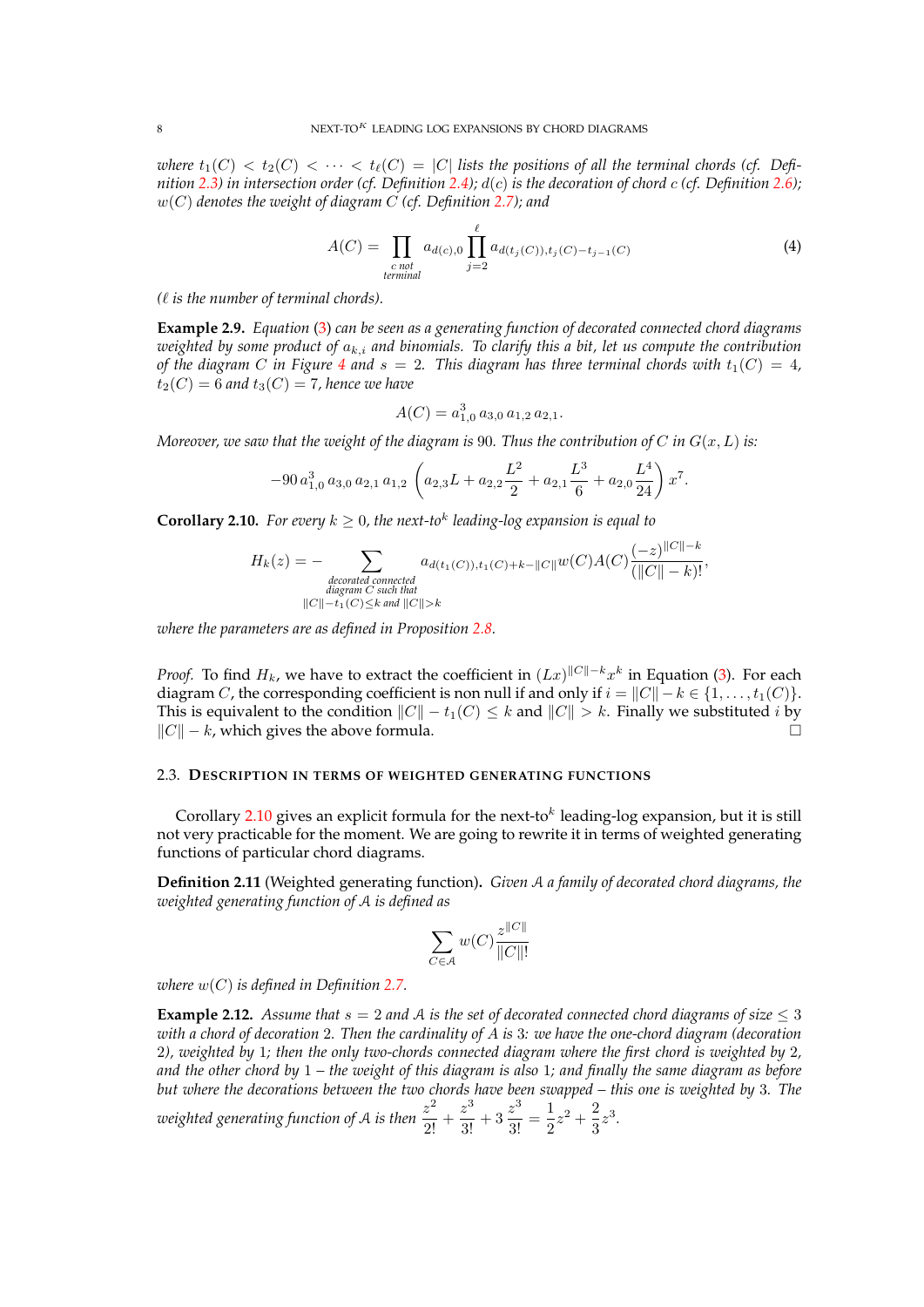We wish now to partition the diagrams into families such that  $a_{d(t_1(C)),t_1(C)+k-||C||}A(C)$ , which is present in Corollary [2.10,](#page-7-0) is almost constant in every family. This is the purpose of the following definition.

**Definition 2.13** (Type of a decorated connected chord diagram)**.** *Let* C *be a decorated connected diagram. The type of*  $C$  *is the triplet*  $(\Delta, \mathcal{G}, \mathcal{D})$ *, where:* 

- $\Delta$  *is the decoration of the first terminal chord, also denoted by*  $d(t_1(C))$ *;*
- G is the multiset  $\{(d(t_i(C)), t_i(C) t_{i-1}(C))\}$  for  $1 < j \leq \ell$  (remember that  $\ell$  is the number *of terminal chords,*  $d(t_j(C))$  *is the decoration of the jth terminal chord and*  $t_j(C) - t_{j-1}(C)$  *is the gap between the positions of the jth and*  $(j - 1)$ *th terminal chord in the intersection order);*
- D *is the multiset formed by the decorations of the chords that are neither terminal nor of decoration* 1*.*

The point of this definition is that any number of non-terminal chords decorated by 1 can be added in while not affecting the type.

For example, the type of the diagram from Figure [4](#page-6-3) is  $(2, \{(1, 2), (2, 1)\}, \{3\})$ .

**Lemma 2.14.** *Let* C *be a diagram with type* (∆, G, D)*. Then the position of the first terminal chord of* C *is*

<span id="page-8-0"></span>
$$
t_1(C) = ||C|| - \sum_{(d,g)\in\mathcal{G}} (d+g-1) - \sum_{d\in\mathcal{D}} (d-1) - \Delta + 1; \tag{5}
$$

*where the sums are considered with multiplicity. Therefore, over all diagrams of type* (∆, G, D)*, the monomial*  $a_{d(t_1(C)),t_1(C)+k-||C||}A(C)$  *is equal to* 

$$
a_{1,0}|^{C|-1}a_{\Delta,k-\sum_{(d,g)\in\mathcal{D}}(d+g-1)-\sum_{d\in\mathcal{G}}(d-1)-\Delta+1}\prod_{d\in\mathcal{D}}\frac{a_{d,0}}{a_{1,0}}\prod_{(d,g)\in\mathcal{G}}\frac{a_{d,g}}{a_{1,0}}
$$

*and only depends on* k*, the type and the number of chords of* C*.*

Note that the statement makes sense even when  $a_{1,0} = 0$  as the total power of  $a_{1,0}$  in the expression is always nonnegative.

*Proof.* Let us consider  $C$  a diagram as stated by the lemma. Using the definition of  $G$  and the fact that  $t_{\ell}(C) = |C|$  (the last chord in the intersection order is always terminal), we deduce

$$
\sum_{(d,g)\in\mathcal{G}} g = \sum_{j=2}^{\ell} (t_j(C) - t_{j-1}(C)) = t_{\ell}(C) - t_1(C) = |C| - t_1(C).
$$

Moreover,

$$
||C|| = \sum_{c=1}^{|C|} d(c) = |C| + \sum_{\text{chord } c} (d(c) - 1) = |C| + \sum_{(d,g) \in \mathcal{G}} (d-1) + \sum_{d \in \mathcal{D}} (d-1) + \Delta - 1
$$

(The terms indexed by chords i such that  $d(i) = 1$  are vanishing.) Eliminating |C| from the two above equations, we prove Equation [\(5\)](#page-8-0). The expression for  $a_{d(t_1(C)),t_1(C)+k-||C||}A(C)$  is then straightforward.

<span id="page-8-1"></span>**Theorem 2.15.** *Let*  $k > 0$ *. For any triplet*  $(\Delta, \mathcal{G}, \mathcal{D})$  *such that* 

• ∆ *is a positive integer;*

 $|C|$ 

- $G$  *is a set of pairs*  $(d, g)$ *, where*  $d > 0$  *and*  $g > 0$
- D *is a set of integers greater than* 1*,*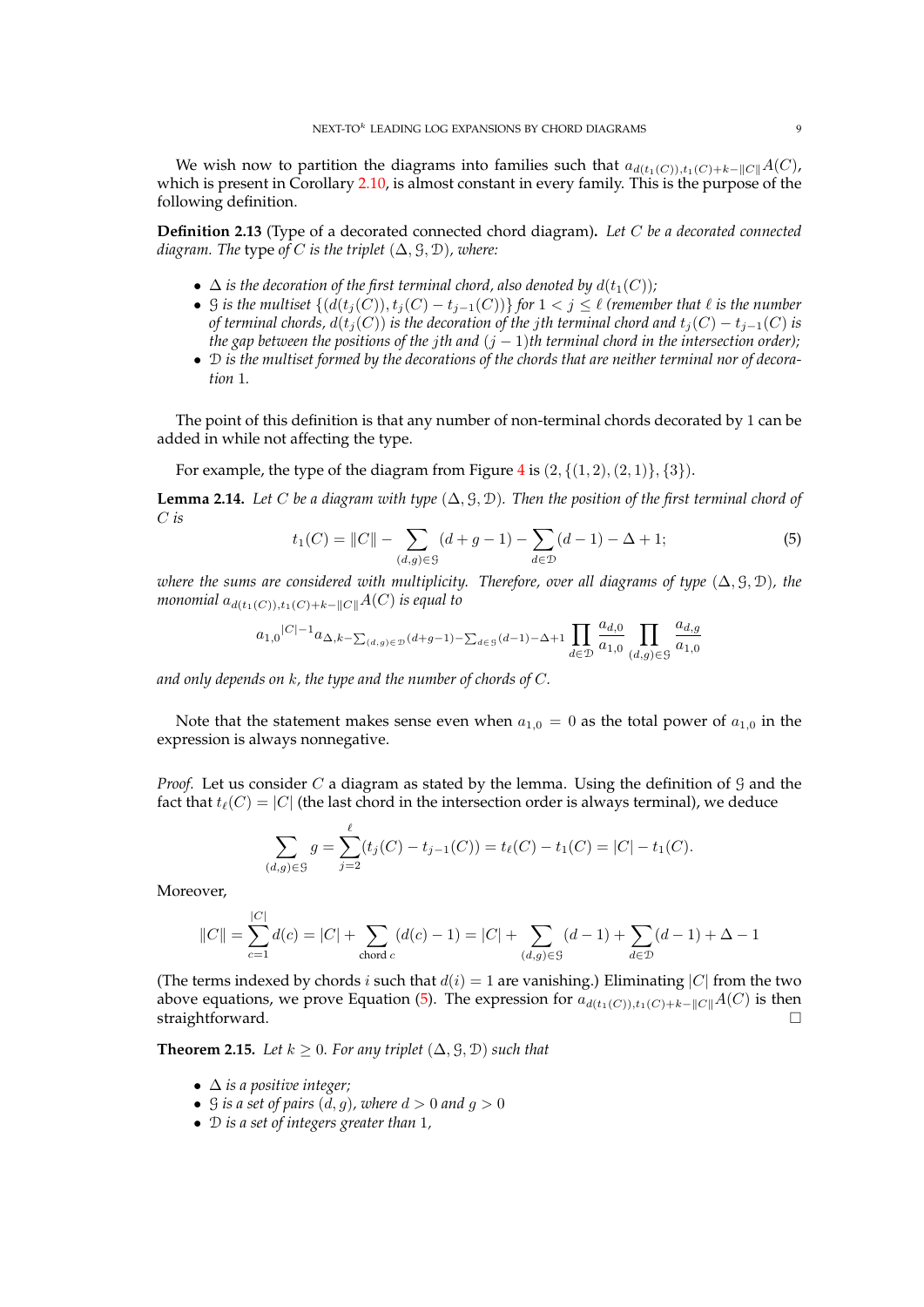we define t( $\Delta,$   $\mathcal{G},$   $\mathcal{D})$  as the integer  $\sum_{(d,g)\in \mathcal{G}}(d+g-1)+\sum_{d\in \mathcal{D}}(d-1)+\Delta-1.$  Then the next-to<sup>k</sup> *leading-log expansion*

$$
H_k(z) = \kappa - \sum_{\substack{all \text{ possible } (\Delta, \mathcal{G}, \mathcal{D}) \\ \text{such that } t(\Delta, \mathcal{G}, \mathcal{D}) \leq k}} \left( a_{1,0} k - \Delta a_{\Delta, k-t(\Delta, \mathcal{G}, \mathcal{D})} \prod_{d \in \mathcal{D}} \frac{a_{d,0}}{a_{1,0}^d} \prod_{(d,g) \in \mathcal{G}} \frac{a_{d,g}}{a_{1,0}^d} \right) \frac{\partial^k F_{\Delta, \mathcal{G}, \mathcal{D}}}{\partial z^k} \left( -a_{1,0} z \right),
$$

*where*  $F_{\Delta,\mathcal{G},\mathcal{D}}$  *is the weighted generating function of diagrams of type* (Δ, G, D)*, and* κ *is the constant which cancels out the right-hand side when it is evaluated at*  $z = 0$ *.* 

Remark that each summand in  $t(\Delta, \mathcal{G}, \mathcal{D})$  is positive, so the sum indexed by types such that  $t(\Delta, \mathcal{G}, \mathcal{D}) \leq k$  is always finite. We have thus expressed the next-to<sup>k</sup> leading-log expansion in terms of a finite sum of weighted generating functions (that we will be able to compute).

*Proof.* In the sum of the formula of Corollary [2.10,](#page-7-0) we gather diagrams according to their type. The types are triplets  $(\Delta, \mathcal{G}, \mathcal{D})$  as defined in the theorem such that  $t(\Delta, \mathcal{G}, \mathcal{D}) \leq k$ . Using Lemma [2.14,](#page-8-0) we further factorize since  $a_{d(t_1(C)),t_1(C)+k-||C||}A(C)$  can be expressed in terms of the type. We obtain at this point the formula

$$
H_k(z) = -\sum_{\substack{\text{all possible } (\Delta, \mathcal{G}, \mathcal{D}) \\ \text{such that } t(\Delta, \mathcal{G}, \mathcal{D}) \le k}} a_{\Delta, k-t(\Delta, \mathcal{G}, \mathcal{D})} \prod_{d \in \mathcal{D}} \frac{a_{d,0}}{a_{1,0}} \prod_{(d,g) \in \mathcal{G}} \frac{a_{d,g}}{a_{1,0}} \sum_{\substack{\text{decorated connected} \\ \text{diagram } C \text{ with type} \\ (\Delta, \mathcal{G}, \mathcal{D}) \text{ s.t. } ||C|| > k}} a_{1,0}^{|C| - 1} w(C) \frac{(-z)^{||C|| - k}}{(||C|| - k)!}.
$$

With the substitution  $y = -a_{1,0}z$ , the sum at the far right can be rewritten as

<span id="page-9-0"></span>
$$
\sum_{\substack{\text{decorated connected} \\ \text{diagram } C \text{ with type} \\ (\Delta, \mathcal{G}, \mathcal{D}) \text{ s.t. } ||C|| > k}} a_{1,0}^{|C|+k-||C||-1} w(C) \frac{y^{||C||-k}}{(||C||-k)!}.
$$
 (6)

Note that  $|C| + k - ||C|| - 1$  is a constant over all diagrams C with type  $(\Delta, \mathcal{G}, \mathcal{D})$ . Indeed, using the fact that the difference between  $||C||$  and  $|C|$  is computed by summing the decorations minus 1 over all chords of  $C$ , this number is always equal to  $k-\Delta-\sum_{d\in\mathcal{D}}(d-1)-\sum_{(d,g)\in\mathcal{G}}(d-1)$ 1).

Moreover, up to a constant (which is a power of  $a_{1,0}$ ), we recognize in [\(6\)](#page-9-0) the kth derivative of  $F_{\Delta,\mathcal{G},\mathcal{D}}$ , except that the constant term of [\(6\)](#page-9-0) is always 0. In order to fix the discrepancy of the constant term, we add a constant  $\kappa$  which can be computed afterwards. One then recovers the formula stated by the theorem.

<span id="page-9-1"></span>**Example 2.16.** *Let us consider*  $k = 0$ *. There is only one triplet*  $(\Delta, \mathcal{G}, \mathcal{D})$  *such that*  $t(\Delta, \mathcal{G}, \mathcal{D}) = 0$ *(every summand must be null): it is*  $(1, \emptyset, \emptyset)$ *. So* 

$$
H_0(z) = -F_{1,\varnothing,\varnothing}(-a_{1,0} z)
$$

*For*  $k = 1$ *, there are four possible triplets:*  $(1, \emptyset, \emptyset)$ ,  $(2, \emptyset, \emptyset)$ ,  $(1, \{1, 1\}, \emptyset)$  *and*  $(1, \emptyset, \{2\})$ *. Therefore*

$$
H_1(z) = a_{1,1} - a_{1,1} \frac{\partial F_{1,\emptyset,\emptyset}}{\partial z}(-a_{1,0} z) - \frac{a_{2,0}}{a_{1,0}} \frac{\partial F_{2,\emptyset,\emptyset}}{\partial z}(-a_{1,0} z) - \frac{a_{1,1}}{a_{1,0}} \frac{\partial F_{1,\{(1,1)\},\emptyset}}{\partial z}(-a_{1,0} z) - \frac{a_{2,0}}{a_{1,0}^2} \frac{\partial F_{1,\emptyset,\{2\}}}{\partial z}(-a_{1,0} z).
$$

*Note the presence of*  $a_{1,1}$ , which is κ in the proposition, coming from the fact that the only constant *terms in the right-hand side are*  $\kappa$  *and*  $-a_{1,1}$ , *the constant term of*  $-a_{1,1}\frac{\partial F_{1,\varnothing,\varnothing}}{\partial z}(-a_{1,0}\,z)$ *. Indeed, the*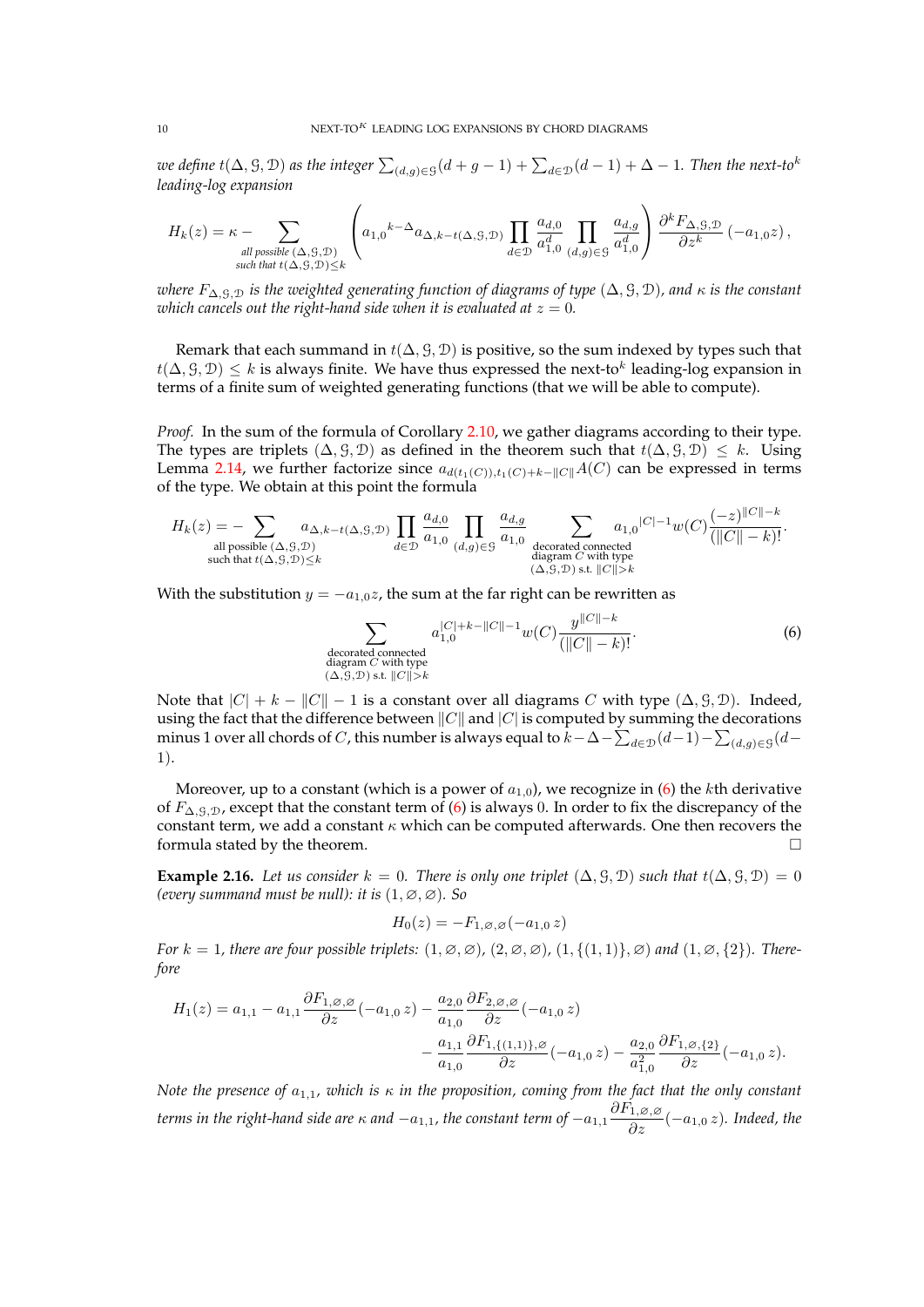*constant terms of the other generating functions are null since the families counted by these generating functions do not include a diagram of size* 1*.*

# 3. **COMBINATORIAL INTERPRETATION OF THE WEIGHT OF A DIAGRAM**

The weighted generating function is not fully satisfying because of the dependence on the weight  $w(C)$  which is not so easy to work with. In this section, we explain how to improve our model of diagrams to naturally include the weight coefficient.

We distinguish the cases  $s \geq 2$  and  $s = 1$  for clarity purposes: some technical subtleties appear whenever  $s = 1$ . Here s is again the insertion parameter from the Dyson-Schwinger equation and also appears in the definition of the weight.

3.1. **CASE**  $s \geq 2$ 

Our improved model of diagrams can be defined as follows.

**Definition 3.1** ( $\omega_s$ -marked diagram). For  $s \geq 2$ , a diagram C is  $\omega_s$ -marked if it is decorated, con*nected and:*

- *its intervals may contain one or several crosses, named* marks*, horizontally arranged;*
- *for each chord* c *of* C*, the intervals covered by* c *(cf. Definition [2.5\)](#page-5-1) contain* d(c)s − 2 *marks in total.*

An  $\omega_2$ -marked diagram is shown in Figure [5.](#page-10-0) The notion of  $\omega_s$ -marked diagram obviously depends on the integer s.



<span id="page-10-0"></span>FIGURE 5.  $\omega_2$ -marked diagram

<span id="page-10-1"></span>**Proposition 3.2.** *Let* A *be a set of decorated connected diagrams. Then the weighted generating function of A is also the exponential generating function of*  $\omega_s$ -marked diagrams of *A*, *i.e.* 

$$
\sum_{C \in \mathcal{A}} w(C) \frac{z^{\|C\|}}{\|C\|!} = \sum_{n \ge 0} a_n \frac{z^n}{n!},
$$

*where*  $a_n$  *is the number of marked diagrams of* A *of size n (that is*  $||A|| = n$ *).* 

*Proof.* We have the equality

$$
w(C) = \prod_{c=1}^{|C|} {d(c)s + \omega(c) - 2 \choose \omega(c)} = \prod_{c=1}^{|C|} {(\omega(c) + 1 + d(c)s - 2 - 1) \choose d(c)s - 2} = \prod_{c=1}^{|C|} {(\omega(c) + 1 \choose d(c)s - 2)},
$$

where  $\binom{n}{k}$  is the multiset coefficient, i.e. the number of multisets of size k with elements taken from a set of size *n*. In other words, for  $s = 2$ , the integer  $w(C)$  counts the number of ways to insert  $d(c)s - 2$  marks into the intervals covered by c (there are  $\omega(c) + 1$  such intervals), for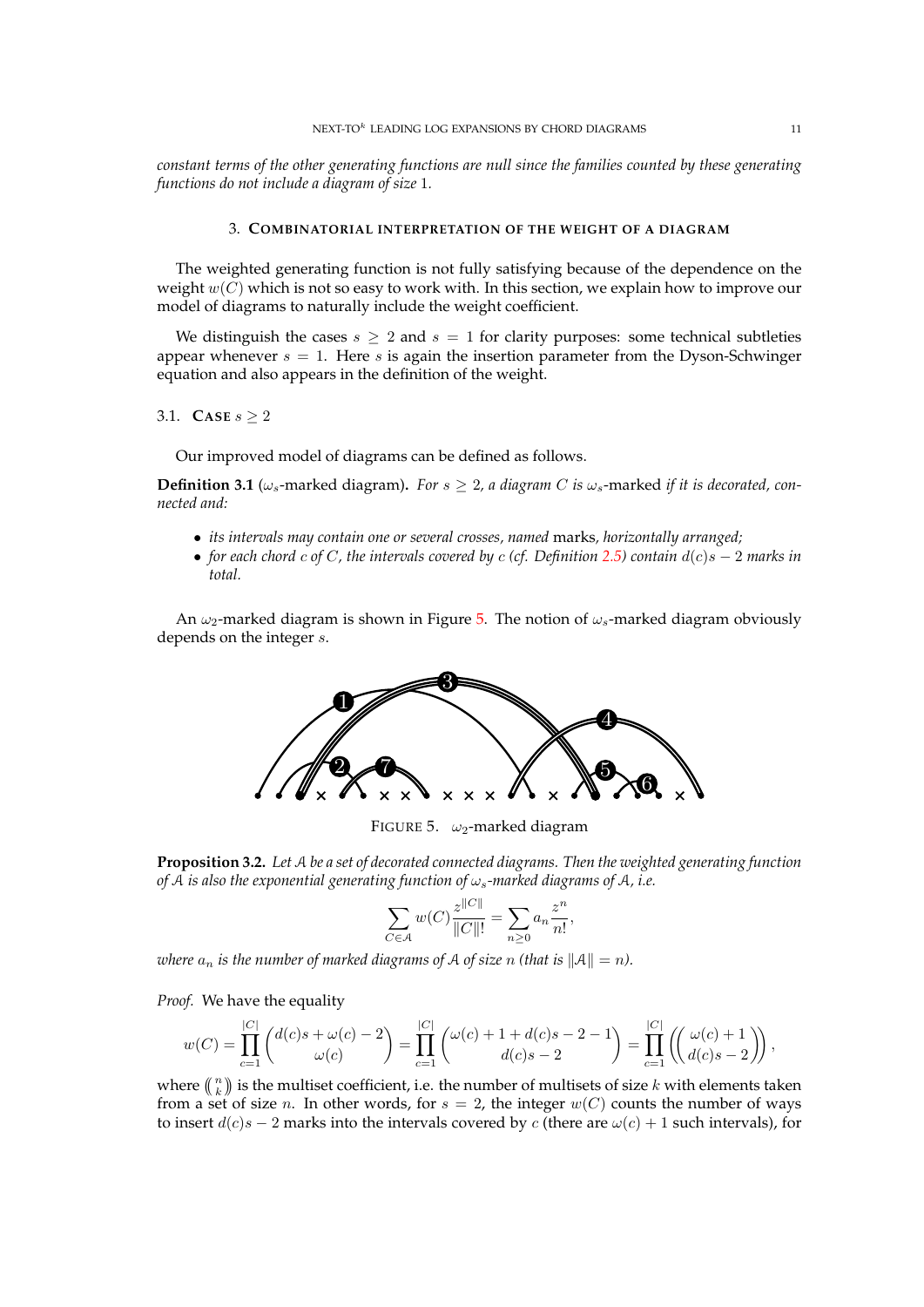every chord c of C. Therefore,  $w(C)$  counts the number of ways for C to become  $\omega_s$ -marked. This proves the proposition.

To have a recursive description of our  $\omega_s$ -marked diagrams, we need to extend the definition of an interval:

**Definition 3.3** (gap). *A gap in an*  $\omega_s$ -marked diagram is a space between two dots/two marks/a mark *and a dot.*

For example, the diagram of Figure [5](#page-10-0) has 21 gaps. It turns out that the number of gaps is constant when the size of the  $\omega_s$ -marked diagram is fixed.

<span id="page-11-0"></span>**Proposition 3.4.** *Given*  $s \geq 2$ *, every*  $\omega_s$ -marked diagram C has  $(sn - 1)$  gaps, where  $n = ||C||$ *.* 

*Proof.* Let  $\gamma$  be the number of gaps, and m be the number of marks. Without any mark, a diagram with |C| chords has  $2|C| - 1$  intervals, hence  $2|C| - 1$  gaps. Moreover, adding one mark to a marked diagram increases the number of gaps by one. Thus, we have the equality

<span id="page-11-2"></span>
$$
\gamma = 2|C| - 1 + m.\tag{7}
$$

Furthermore, we have

$$
m = \sum_{c=1}^{|C|} (sd(c) - 2) = -2|C| + s \sum_{c=1}^{|C|} d(c) = -2|C| + sn.
$$
  
We deduce  $\gamma = sn - 1$ .

The most natural way to build a larger diagram from an existing  $\omega_s$ -marked chord diagram is to add a root chord. This operation is not unique. For the rest of this subsection, we would like to study how many ways there are to insert a new root chord. We first introduce a useful notation.

<span id="page-11-3"></span>**Definition 3.5** (Γ<sub>j</sub>A). Let A be a set of  $\omega_s$ -marked diagrams and j be a positive integer. We denote *by* ΓjA *the set of* ωs*-marked diagrams* C *such that the root chord has decoration* j*, and such that the deletion of the root chord induces one connected component, which must belong to* A*.*

The next lemma, which will be crucial for the rest of the document, claims that there is a constant number of ways to insert a new root chord into an  $\omega_s$ -marked diagram, when the size is fixed. Recall that the size of a decorated chord diagram C is  $||C||$ , that is, the sum of the decorations.

<span id="page-11-1"></span>**Lemma 3.6.** For every set A of  $\omega_s$ -marked diagrams of size n, and for every positive integer j, the *function "deleting the root chord" is a*  $(sn - 1)$ -to-one function from  $\Gamma_i A$  to A.

This lemma also holds for  $s = 1$  (the proof in that case is postponed to the next subsection)

*Proof.* (Case  $s \geq 2$ )

We prove that every diagram C from A has as many preimages in  $\Gamma_i \mathcal{A}$  under the function "deleting the root chord" as gaps. Given a gap  $g$ , we construct a new  $\omega_s$ -marked diagram by inserting into g the right endpoint of a new root chord of decoration j. We then put  $js - 2$ marks into the leftmost interval. Let us denote by  $C_g$  the resulting diagram. Examples of  $C_g$  are shown in Figure [6.](#page-12-0)

Let us now show that the marks put into  $C_q$  make it  $\omega_s$ -marked.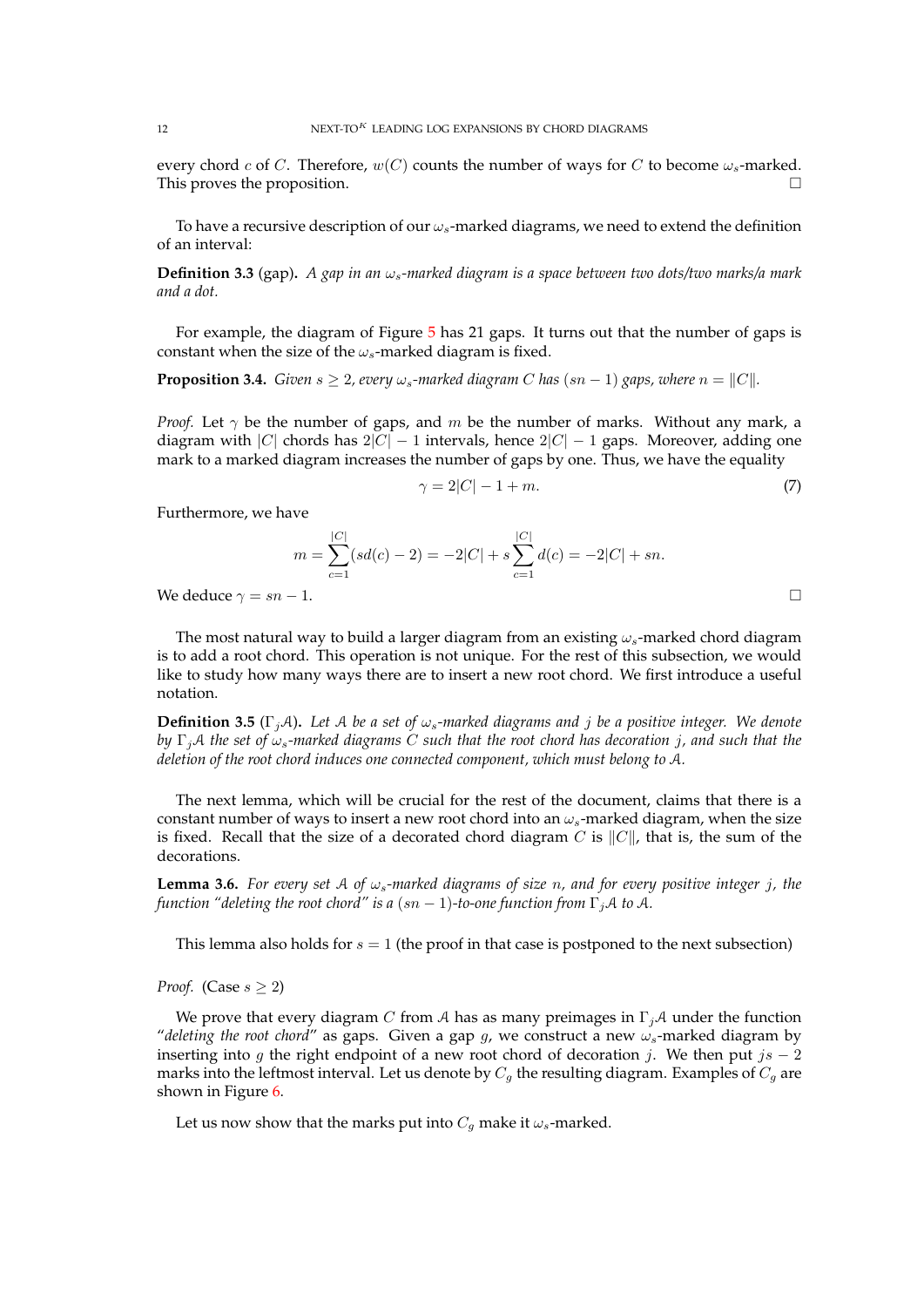

<span id="page-12-0"></span>FIGURE 6. Given an  $\omega_2$ -marked diagram C of size  $n = 3$ , there are five  $\omega_2$ marked diagrams such that the root chord has decoration  $j = 2$ , and such that  $C$  is recovered by deleting the root chord. Five is also the number of gaps of  $C$ .

First, notice that the only interval covered by the root chord of  $C_g$  is the leftmost one. Indeed, the root chord of  $C_g$  is chord 1 for the intersection order, so when we compute the covering of the chords of this new diagram (see Definition [2.5\)](#page-5-1), all labels 1 which are not in this first interval will be replaced by other labels. Since we placed  $js - 2$  marks into the only interval covered by the root chord,  $C_g$  is well  $\omega_s$ -marked at least as regards the root chord.

As for every non-root chord of  $C_g$ , the number of marks contained in the covered intervals does not change. Indeed, adding a root chord may add a new interval into the covering of a chord, but this newly formed interval will inherit the label of this chord, and some marks that were in the split interval.

The diagram  $C_g$  is therefore  $\omega_s$ -marked. By construction, it is also in  $\Gamma_j A$ . Moreover, for two gaps  $g \neq g'$ , the diagrams  $C_g$  and  $C_{g'}$  cannot be equal since the total number of marks and dots below the root chord of  $C_q$  strictly increases with respect to the position of g.

Thus there are as many gaps as preimages of C under the function which deletes the root chord. Since by Proposition [3.4](#page-11-0) there are  $(sn - 1)$  gaps in every diagram of A, the lemma is proved.  $\Box$ 

3.2. THE CASE  $s = 1$ 

The case  $s = 1$  is special because the number of marks "d(c)s – 2" can be negative when  $d(c) = 1$ . This explains the following alternative definition.

**Definition 3.7** ( $\omega_1$ -marked diagram). A diagram C is  $\omega_1$ -marked if it is decorated, connected, con*tains marks in its intervals and:*

- *for each chord* c *with decoration* ≥ 2*, the intervals covered by* c *exactly contain* d(c) − 2 *marks in total.*
- *for each chord* c *with decoration* 1*, the covering number of* c *must be* 0*, and the only interval covered by* c *does not contain any mark.*

Proposition [3.2](#page-10-1) also holds for  $s = 1$  with this notion of  $\omega_1$ -marked diagram.

*Proof of Proposition* [3.2](#page-10-1) *for*  $s = 1$ *.* Remember that

$$
w(C) = \prod_{c=1}^{|C|} {d(c) + \omega(c) - 2 \choose \omega(c)}.
$$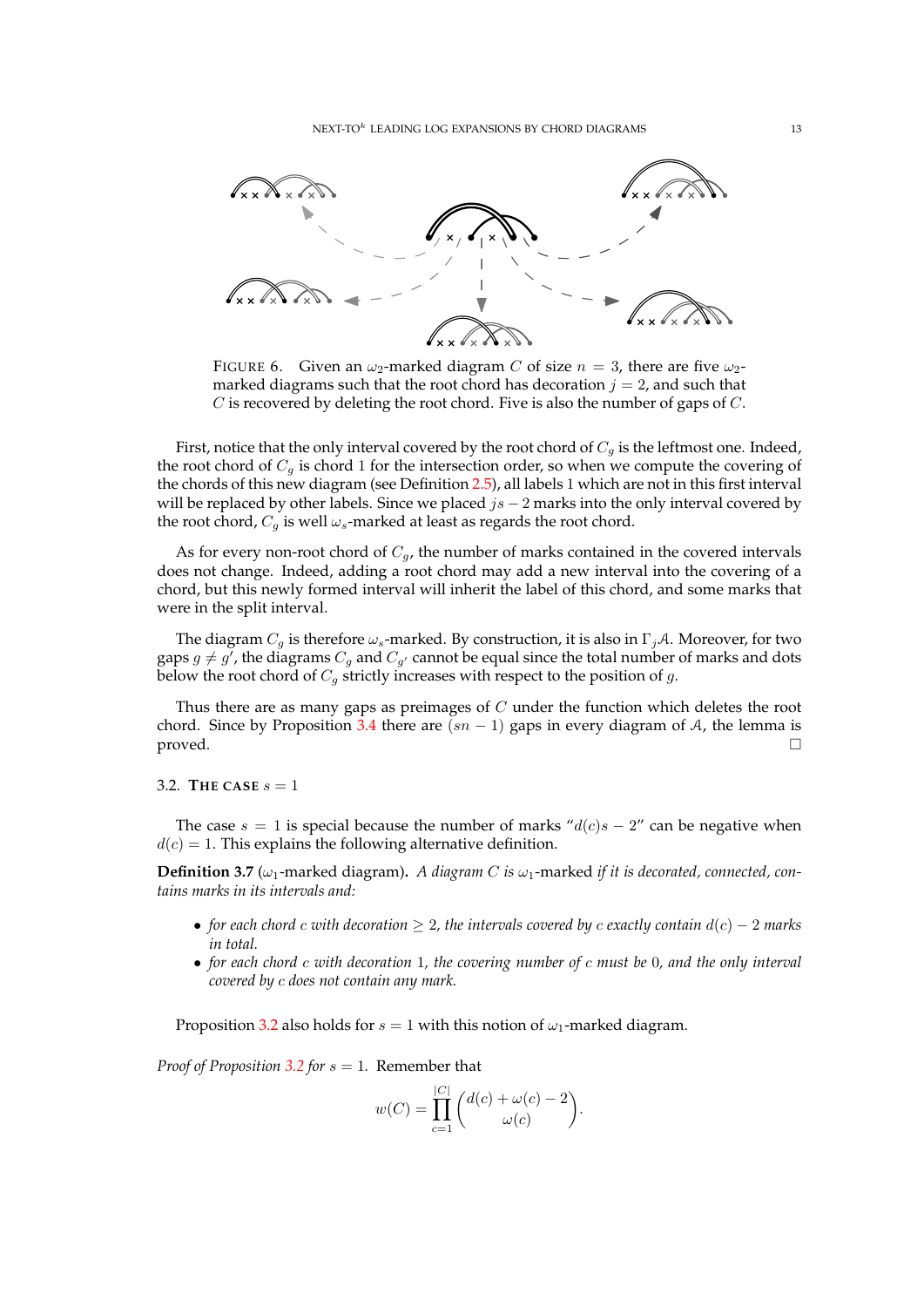For  $d(c) > 1$  the binomial is still a multiset coefficient, which counts the number of ways to insert  $d(c) - 2$  marks into the intervals covered by c. As for every chord c such that  $d(c) = 1$ , observe that

$$
\begin{pmatrix} d(c) + \omega(c) - 2 \\ \omega(c) \end{pmatrix} = \begin{cases} \begin{pmatrix} -1 \\ 0 \end{pmatrix} = 1 & \text{if } \omega(c) = 0 \\ \begin{pmatrix} \omega(c) - 1 \\ \omega(c) \end{pmatrix} = 0 & \text{if } \omega(c) > 0 \end{cases}
$$

.

Thus, the weight  $w(C)$  is non-zero if and only if every chord with decoration 1 covers only one interval.

As we said above, Lemma [3.6](#page-11-1) holds also for  $s = 1$ , but it is no longer the case for Proposi-tion [3.4.](#page-11-0) Indeed,  $||C|| - 1$  is not equal to the number of gaps of a diagram C (take for example the one-chord diagram which has size 1 and 1 gap). Nonetheless  $||C||$  − 1 is still the number of preimages of any diagram C under the function "*deleting the root chord*".

*Proof of Lemma* [3.6](#page-11-1) *for*  $s = 1$ . Let C be an  $\omega_1$ -marked diagram of size n, and let us count the number of its preimages.

Let D be an  $\omega_1$ -marked diagram such that the removal of the root chord gives C. Let q be the gap of  $C$  where the right endpoint of the root chord of  $D$  is.

For shortness reasons, let us say that a gap is *of decoration* d if it is in an interval covered by a chord of decoration d.

Gap q cannot be of decoration 1. Indeed, the covering number of the chord that covers q is at least equal to 1, since the interval in which the root chord is inserted is split in two but  $D$  is also  $\omega_1$ -marked. So necessarily g is of decoration  $\geq 2$ . Conversely, if g is a gap of decoration  $\geq$  2, one can construct a preimage D by inserting a root chord whose right endpoint lies into g.

So the number of preimages is equal to the number of gaps of  $C$  of decoration  $\geq 2$ . Clearly we have

(number of gaps of deco.  $\geq$  2) = number of gaps – (number of gaps of deco. 1).

But the number of gaps is equal to  $2|C|-1+$ number of marks (see [\(7\)](#page-11-2)), and the number of gaps of decoration 1 is exactly equal to the number of *chords* of decoration 1 (because such chords are of covering number 0 and contain no marks), hence:

(number of gaps of deco.  $\geq 2$ ) = 2|C| − 1 + number of marks − (number of chords of deco. 1)

By definition of  $\omega_1$ -marked diagrams, the number of marks can be deduced via the following chain of equalities

number of marks 
$$
=
$$
  $\sum_{\text{chord } c \atop \text{of decoration } \ge 2}$   
 $=$  number of chords of deco.  $1 + \sum_{\text{chord } c} d(c) - 2$   
 $=$  number of chords of deco.  $1 + ||C|| - 2|C|$ .

By combining all the equalities, we deduce that the number of preimages is indeed  $||C||-1.$   $\Box$ 

# 4. **COMPUTATION OF THE LEADING-LOG EXPANSIONS**

All the mathematical analysis is based on Theorem [2.15,](#page-8-1) which expresses the  $N^kLL$  expansions in terms of the weighted generating functions of diagrams with a given type. In this section, we compute the weighted generating functions involved in the cases where  $k$  is small. Even if we have automated the computation of the weighted generating function of any type,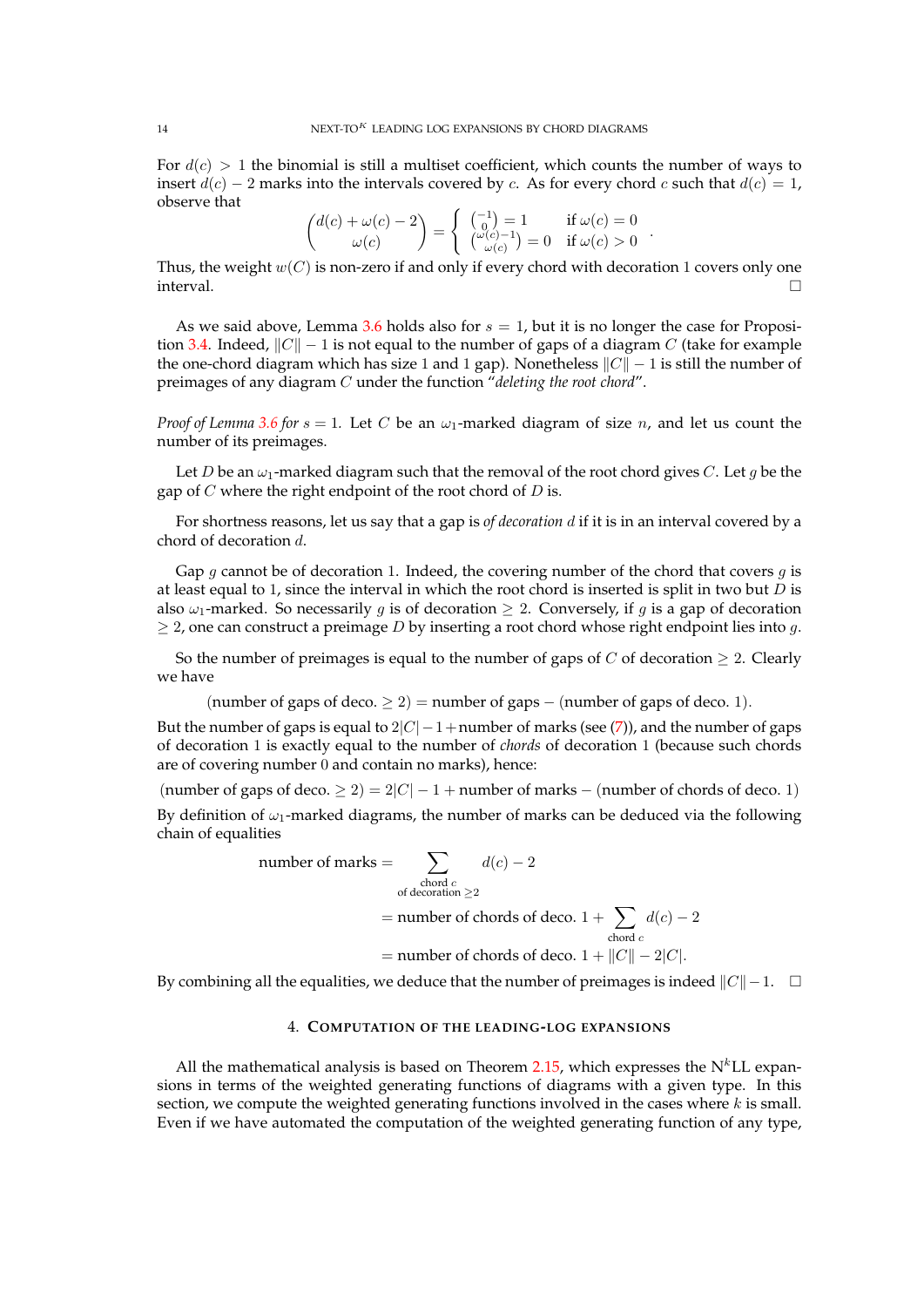we have chosen to begin by some simple examples, which we are going to generalize as we go along.

#### 4.1. **SOME EXAMPLES FOR** s = 2 **(YUKAWA THEORY)**

The  $s = 2$  case corresponds to the fermion propagator in Yukawa theory as well as other propagators with the same combinatorics of their diagrammatics, as discussed in the background section.

4.1.1. *Leading-log expansion.* Thanks to Example [2.16,](#page-9-1) we know that  $H_0(z) = -F_{1,\varnothing,\varnothing}(-a_{1,0}z)$ , where  $F_{1,\varnothing,\varnothing}$  is the generating function of connected diagrams with only one terminal chord and no chord with decoration  $\geq 2$ .

<span id="page-14-0"></span>**Proposition 4.1.** *The weighted generating function of diagrams with only one terminal chord and no chord with decoration*  $\geq 2$  *is equal to* 

$$
F_{1,\varnothing,\varnothing}(z)=1-\sqrt{1-2z}.
$$

*Consequently, the leading-log expansion for*  $s = 2$  *is*  $H_0(z) = \sqrt{1 + 2 a_{1,0} z} - 1$ *.* 

*Proof.* We wish to enumerate the connected diagrams with only one terminal chord (no decorations and no marks). The study of this has already been done in [\[3\]](#page-29-1), which we explain here in terms of Lemma [3.6.](#page-11-1)

Let  $\mathcal{F}_n$  be the set of connected diagrams of size n with only one terminal chord. Consider C a diagram of  $\mathcal{F}_{n+1}$  with  $n \geq 1$ . Remove the root chord of C: there results one or several connected components  $C_1, \ldots, C_r$ . But each of these components must contain at least one terminal chord (the last chord for the intersection order). So  $r$  must be equal to 1, and  $C_1$  must have  $n$  chords. In other words,  $\mathfrak{F}_{n+1}$  is exactly  $\Gamma_1\mathfrak{F}_n$  (recall Definition [3.5\)](#page-11-3).

We can then use Lemma [3.6](#page-11-1) to prove that, if  $f_n$  denotes the number of connected diagrams of *n* chords with only one terminal chord, then  $f_{n+1} = (2n - 1)f_n$ .

Therefore, since  $f_1 = 1$ , we have  $f_n = (2n-3) \times (2n-5) \times \cdots \times 3 \times 1 = (2n-3)!!$ , which implies  $F_{1,\varnothing,\varnothing}(z) = \sum_{n \geq 1} \frac{(2n-3)!!}{n!}$  $\frac{(-1)^n}{n!}z^n = 1 - \sqrt{1-2z}.$  <br>  $\Box$ 

4.1.2. *Next-to leading-log expansion.* As for the next-to leading log expansions, we saw that  $H_1(z)$  is a linear combination of the derivatives of  $F_{1,\emptyset,\emptyset}$ ,  $F_{2,\emptyset,\emptyset}$ ,  $F_{1,\{(1,1)\},\emptyset}$  and  $F_{1,\emptyset,\{2\}}$ .

<span id="page-14-1"></span>**Proposition 4.2.** *We have*

$$
F_{2,\varnothing,\varnothing}(z) = 1 - \sqrt{1 - 2z} - z,
$$
  

$$
F_{1,\{(1,1)\},\varnothing}(z) = F_{1,\varnothing,\{2\}}(z) = \frac{1}{2}\ln(1 - 2z)\sqrt{1 - 2z} + z
$$

*Therefore, by Theorem [2.15,](#page-8-1) the next-to leading-log expansion for*  $s = 2$  *is* 

$$
H_1(z) = \frac{- (a_{2,0} + a_{1,1}a_{1,0}) \ln (1 + 2 z a_{1,0})}{2 a_{1,0} \sqrt{1 + 2 z a_{1,0}}}
$$

*Proof.* Let us begin by  $F_{2,\emptyset,\emptyset}$ , which is the generating function of  $\omega_2$ -marked diagrams with one terminal chord, which has decoration 2, and where every other chord is not terminal and has decoration 1. Let  $\mathcal{F}_n^{2,\varnothing,\varnothing}$  be the class of such diagrams with size n.

When  $n > 2$ , the root chord of every diagram from  $\mathcal{F}_n^{2,\varnothing,\varnothing}$  is not terminal (otherwise the diagram would not be connected). So it has decoration 1. When we remove it, the resulting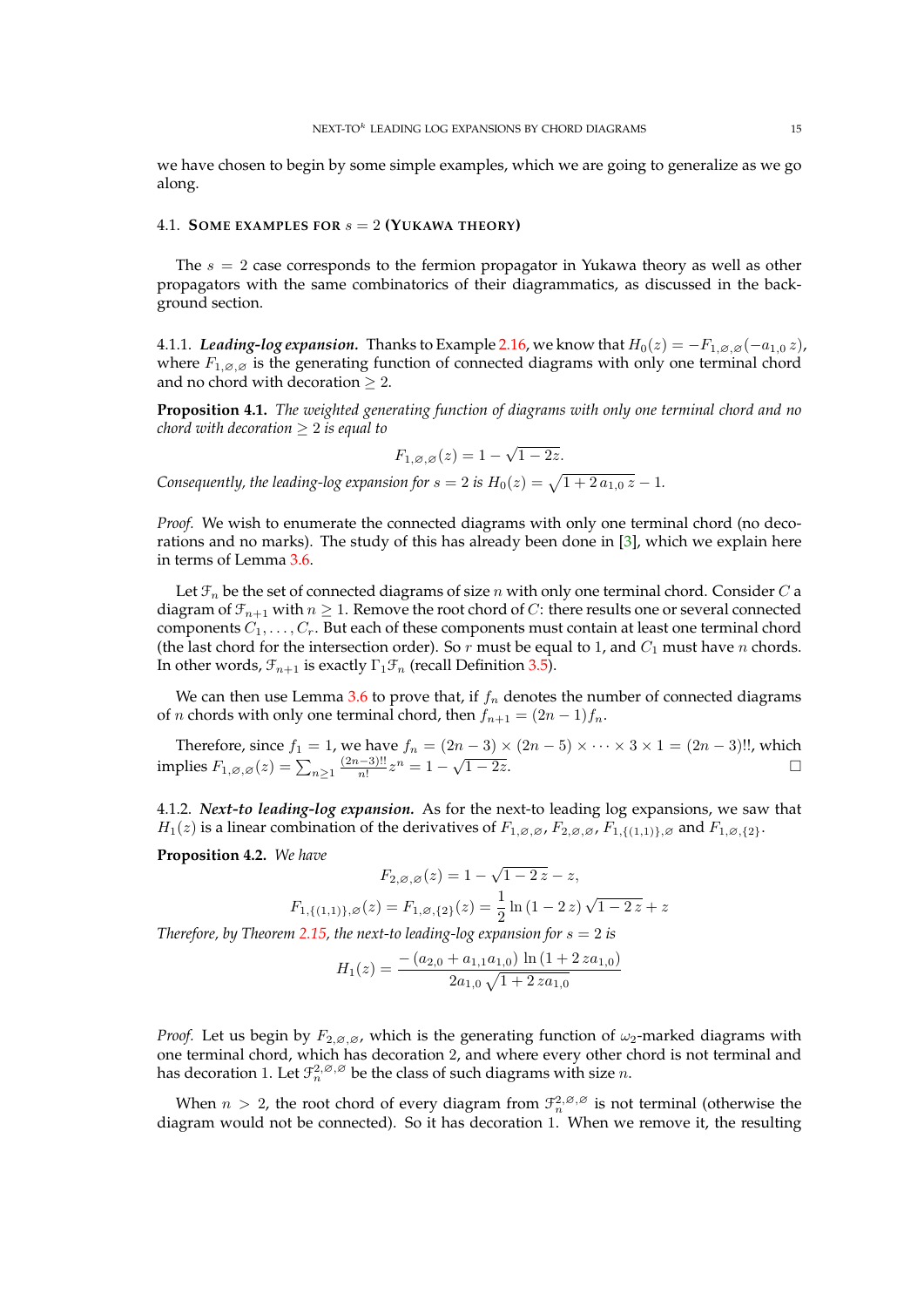diagram belongs to  $\mathcal{F}_{n-1}^{2,\varnothing,\varnothing}$  by the same argument as the proof of the previous proposition. So  $\mathcal{F}_n^{2,\varnothing,\varnothing} = \Gamma_1 \mathcal{F}_{n-1}^{2,\varnothing,\varnothing}$ , and by Lemma [3.6,](#page-11-1) the cardinality of  $\mathcal{F}_n^{2,\varnothing,\varnothing}$  should satisfy

$$
|\mathcal{F}^{2,\varnothing,\varnothing}_n|=(2n-3)|\mathcal{F}^{2,\varnothing,\varnothing}_{n-1}|.
$$

But  $\mathcal{F}_2^{2,\varnothing,\varnothing}$  contains only the diagram with only one chord of decoration 2. Thus  $|\mathcal{F}_n^{2,\varnothing,\varnothing}|=$  $(2n-3)$ !! for  $n \ge 2$ . So there are as many diagrams from  $\mathcal{F}_n^{2,\varnothing,\varnothing}$  as non-decorated connected diagrams of size *n* with only one terminal chord except for  $n = 1$  (there is no diagram in  $\mathcal{F}_1^{2,\varnothing,\varnothing}$ since the decorated chord makes the size at least equal to 2; and there is only one diagram of size 1 with one terminal chord: the one-chord diagram). This explains why √

$$
F_{2,\varnothing,\varnothing}(z) = F_{1,\varnothing,\varnothing}(z) - z = 1 - \sqrt{1 - 2z} - z.
$$

The computation of  $F_{1,\{(1,1)\},\emptyset}(z)$  was also done in [\[3\]](#page-29-1), but let us explain the proof again. Let  $\mathcal{F}_n^{1,\{(1,1)\},\emptyset}$  be the class of diagrams counted by  $F_{1,\{(1,1)\},\emptyset}(z)$ , i.e. the diagrams made of n chords of decoration 1, including exactly two terminal chords, which are last and next-to-last for the intersection order.

Consider  $n \geq 3$  and  $C$  a diagram from  $\mathcal{F}_n^{1, \{(1,1)\}, \varnothing}$ . Removing the root chord of  $C$  leads to two possibilities, which are illustrated in Figure [7:](#page-15-0)

- (1) The resulting diagram is connected. The class of such diagrams is  $\Gamma_1 \mathcal{F}_{n-1}^{1,\{(1,1)\},\varnothing}$  (see Definition [3.5\)](#page-11-3).
- (2) The resulting diagram has several connected components  $C_1, \ldots, C_r$ , nested in that order from top to bottom. Since there are only two terminal chords and each  $C_i$  contains at least one terminal chord, we have  $r = 2$ . Moreover, since the terminal chord of  $C_1$ must be at position  $n-1$  for the intersection order of C, the diagram  $C_2$  must have size 1, i.e.  $C_2$  is just constituted of one chord. So we can map  $C$  to another diagram C' obtained from C by removing  $C_2$ . The diagram C' has size  $n-1$  and has only one terminal chord, so belongs to what we called  $\mathcal{F}_{n-1}$  in the previous proof (the class of diagrams of size  $n - 1$  with only one terminal chord). One can easily recover C from  $C'$ by adding a chord around the right endpoint of the root chord of C.



<span id="page-15-0"></span>FIGURE 7. The two possible decompositions for a diagram in  $\mathcal{F}^{1,\{(1,1)\},\varnothing}_n$ 

We thus prove that there is a bijection between diagrams from  $\mathfrak{I}^{1,\{(1,1)\},\varnothing}_{n}$  satisfying this point and diagrams from  $\mathcal{F}_{n-1}$ .

At this point, we have proved the bijection

$$
\mathcal{F}^{1,\{(1,1)\},\varnothing}_{n} \ \approx_{bij} \ \Gamma_1 \mathcal{F}^{1,\{(1,1)\},\varnothing}_{n-1} \ \ \cup \ \ \mathcal{F}_{n-1}.
$$

In terms of cardinality, it means

$$
\left|\mathcal{F}_n^{1,\{(1,1)\},\varnothing}\right| = (2n-3) \times \left|\mathcal{F}_{n-1}^{1,\{(1,1)\},\varnothing}\right| + (2n-5)!!
$$

(we used Lemma [3.6\)](#page-11-1) which can be rewritten as

$$
\left|\mathcal{F}_n^{1,\{(1,1)\},\varnothing}\right| \frac{z^{n-1}}{(n-1)!} = 2z \left|\mathcal{F}_{n-1}^{1,\{(1,1)\},\varnothing}\right| \frac{z^{n-2}}{(n-2)!} - \left|\mathcal{F}_{n-1}^{1,\{(1,1)\},\varnothing}\right| \frac{z^{n-1}}{(n-1)!} + (2n-5)!! \frac{z^{n-1}}{(n-1)!}.
$$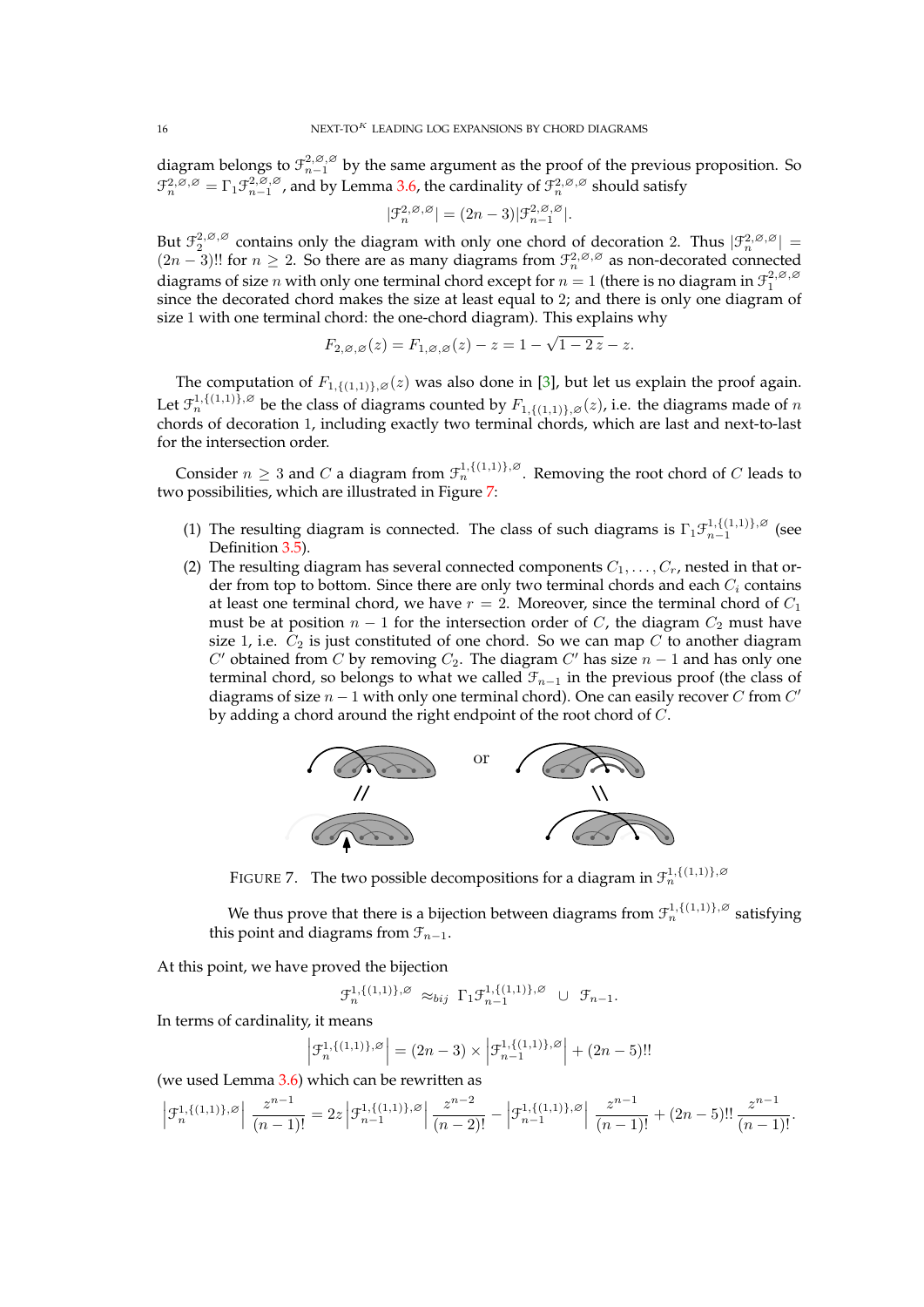When we sum over  $n \geq 2$ , we recognize the generating function equality

$$
\frac{\partial}{\partial z}\left(F_{1,\{(1,1)\},\varnothing}(z)\right)=2z\frac{\partial}{\partial z}\left(F_{1,\{(1,1)\},\varnothing}(z)\right)-F_{1,\{(1,1)\},\varnothing}(z)+1-\sqrt{1-2z}-z.
$$

This differential equation can be straightforwardly solved by

$$
F_{1,\{(1,1)\},\varnothing}(z) = \frac{1}{2}\ln(1-2z)\sqrt{1-2z} + z.
$$

Finally, consider  $\mathcal{F}_n^{1,\varnothing,\{2\}}$  the class of diagrams counted by  $F_{1,\varnothing,\{2\}}(z)$ , i.e. the  $\omega_2$ -marked diagrams of size *n* with only one terminal chord and a chord – different from the terminal chord – of decoration 2.

The recursion here is simple for diagrams in  $\mathcal{F}_n^{1,\varnothing,\{2\}}$  : either the root chord has decoration 1, or it has decoration 2. In both cases, the removal of the root chord induces one single connected component  $C'$  (only one because there is only one terminal chord). When the decoration of the root chord is 1, the diagram C' belongs to  $\mathcal{F}_{n-1}^{1,\varnothing,\{2\}}$ ; when it is 2, the diagram C' belongs to  $\mathcal{F}_{n-2}$ . That is why we obtain the bijection for  $n \geq 2$ 

$$
\mathfrak{F}^{1,\varnothing,\{2\}}_n \; \approx_{bij} \; \Gamma_1 \mathfrak{F}^{1,\varnothing,\{2\}}_n \;\cup\; \; \Gamma_2 \mathfrak{F}_{n-2}
$$

Moreover, thanks to Lemma [3.6,](#page-11-1) we see that there is a bijection between  $\Gamma_2\mathfrak{F}^{1,\varnothing,\varnothing}_{n-2}$  and  $\Gamma_1\mathfrak{F}^{1,\varnothing,\varnothing}_{n-2}.$ But we saw in the proof of Proposition [4.1](#page-14-0) that  $\Gamma_1\mathcal{F}_{n-2}$  is  $\mathcal{F}_{n-1}$ . Therefore

$$
\mathcal{F}_n^{1,\varnothing,\{2\}} \approx_{bij} \Gamma_1 \mathcal{F}_n^{1,\varnothing,\{2\}} \cup \Gamma_2 \mathcal{F}_{n-2} \approx_{bij} \Gamma_1 \mathcal{F}_n^{1,\varnothing,\{2\}} \cup \mathcal{F}_{n-1} \approx_{bij} \mathcal{F}_n^{1,\{(1,1)\},\varnothing}.
$$

In other words,  $\mathcal{F}_n^{1,\emptyset,\{2\}}$  and  $\mathcal{F}_n^{1,\{(1,1)\},\emptyset}$  are in bijection, which implies the equality of the generating functions.

The next-to next-to leading-log expansion is given in Proposition [4.8,](#page-21-0) after the general theory which can be used to obtain any next-to $^k$  leading-log expansion is developed.

### 4.2. **THREE LEMMAS**

The objective of this subsection is to establish some lemmas which are useful in the generic procedure (described in the next subsection) that computes the generating functions of  $\omega_s$ marked diagrams with respect to their types.

As previously said, the most natural way to grow diagrams from a given set of  $\omega_s$ -diagrams is to insert one or several root chords into these diagrams (see Figure  $8$  for an illustration). It turns out that the operation of inserting an arbitrary number of root chords translates nicely to generating functions.

<span id="page-16-0"></span>**Lemma 4.3.** Let A be a set of  $\omega_s$ -marked diagrams whose exponential generating function is  $A(z)$ .

*If* B *denotes the set of diagrams obtained from* A *by successive insertions of root chords of decoration* 1 *(any number of insertions is allowed, including* 0 *and* 1*), then the exponential generating function of* B *is*

$$
B(z) = (1 - sz)^{1/s} \left( \int_0^z (1 - st)^{-\frac{s+1}{s}} A'(t) dt \right).
$$

*Proof.* Let  $a_n$  and  $b_n$  be the number of elements in A and B (respectively) of size n. Two possibilities can occur for a diagram C of size  $n + 1$  in A: either C belongs to B; or it comes from an insertion of a root chord of an element of  $A$  of size  $n$ . By Lemma [3.6,](#page-11-1) we deduce

$$
b_{n+1} = a_{n+1} + (sn - 1)b_n.
$$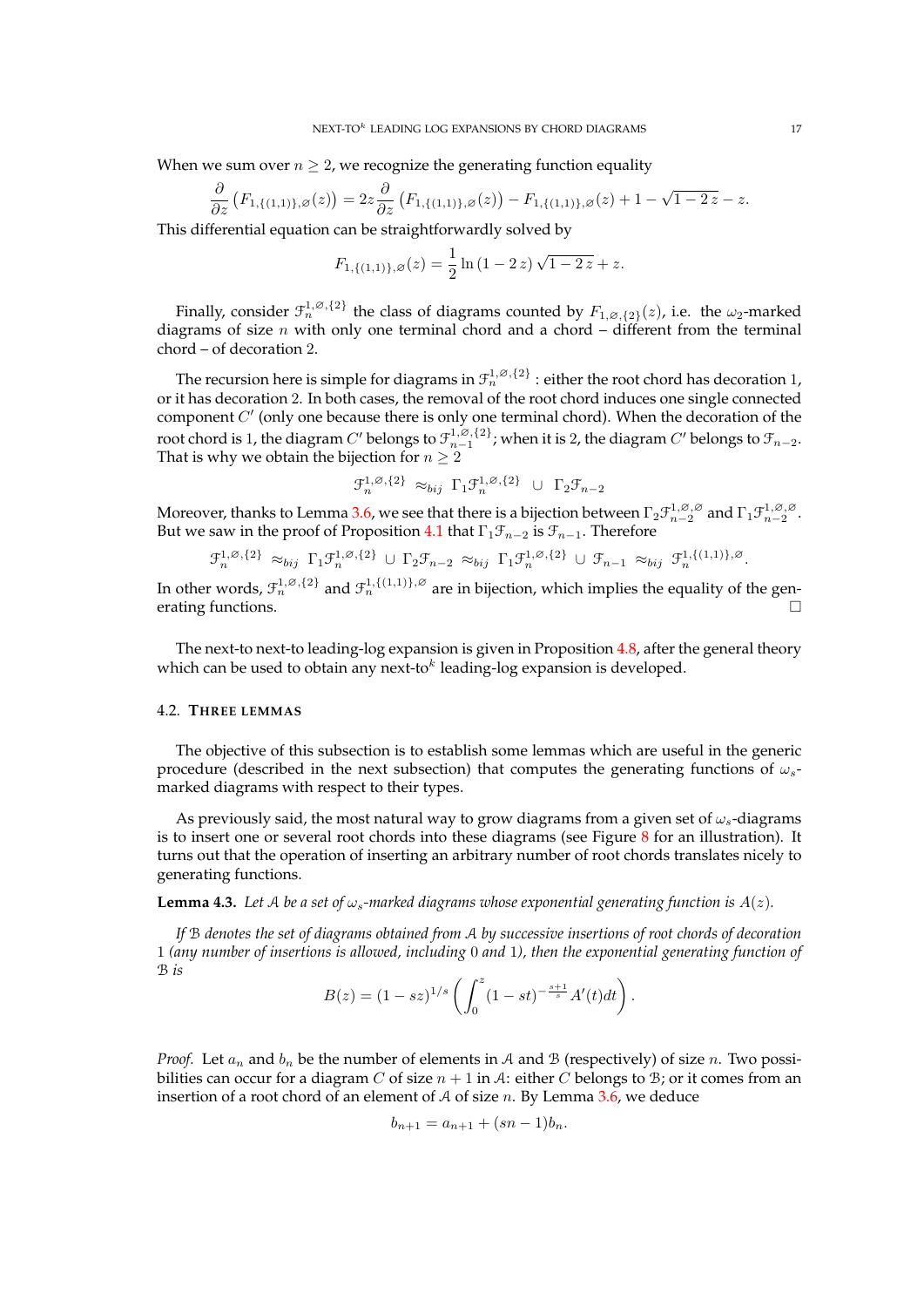

<span id="page-17-0"></span>FIGURE 8. The three diagrams on the right are examples of diagrams obtained from the diagram on the left by root chord insertions.

We transform this equality into

$$
\sum_{n} b_{n+1} \frac{z^n}{n!} = \sum_{n} a_{n+1} \frac{z^n}{n!} + s \times \sum_{n} b_n \frac{z^n}{(n-1)!} - \sum_{n} b_n \frac{z^n}{n!}.
$$

This is the generating function equality

 $B'(z) = A'(z) + szB'(z) - B(z).$ 

By multiplying each side of this formula by  $(1-sz)^{-(s+1)/s}$ , we can rewrite this as

$$
(1 - sz)^{-1/s} B'(z) + (1 - sz)^{-1/s - 1} B(z) = (1 - sz)^{-(s+1)/s} A'(z).
$$

We recognize the derivative of  $(1 - sz)^{-1/s}B(z)$  on the left side. By integrating the equation from 0 to z (plugging  $z = 0$  into  $(1 - sz)^{-1/s}B(z)$  gives 0 because  $B(0) = 0$ ), we recover the equation of the statement.

To use the previous lemma for the computation of the generating function of diagrams of a given type, we have to know what the ground set of diagrams into which we insert root chords is. This is the subject of the next lemma.

<span id="page-17-1"></span>**Lemma 4.4.** *Let*  $\mathcal{F}_{\Delta,g,\mathcal{D}}$  *be the set of*  $\omega_s$ -marked diagrams of type  $(\Delta, \mathcal{G}, \mathcal{D})$ *.* 

*Every diagram of* F∆,G,<sup>D</sup> *can be obtained by successive insertions of root chords of decoration* 1 *into an* ωs*-marked diagram* C*, where* C *satisfies one of the three following (disjoint) possibilities:*

- *(1) C* has only one chord, and this chord has decoration  $\Delta$  *(only possible if*  $\beta = \emptyset$  *and*  $\mathcal{D} = \emptyset$ *)*;
- *(2) There exists*  $d \in \mathcal{D}$  *such that*  $C \in \Gamma_d \mathcal{F}_{\Delta,\mathcal{G},\mathcal{D}\setminus\{d\}}$  *(see Definition [3.5\)](#page-11-3) (only possible if*  $\mathcal{D} \neq \emptyset$ *)*;
- <span id="page-17-2"></span>*(3) The removal of the root chord of C disconnects the diagram (only possible if*  $\mathcal{G} \neq \emptyset$ *).*

*Proof.* Straightforward. If a diagram does *not* belong to  $\Gamma_1 \mathcal{F}_{\Delta, G, \mathcal{D}}$ , then it must satisfy one of these three possibilities.  $\Box$ 

**Example 4.5.** *The two previous lemmas enable the computation of simple generating functions. Let us calculate the generating function of diagrams with type*  $(1, \emptyset, \emptyset)$  *for any*  $s \geq 2$ *. By Lemma [4.4,](#page-17-1) the set of such diagrams is also the set obtained by inserting an arbitrary number of root chords into the diagram with only one chord, which has decoration* 1*. So, by Lemma* [4.3](#page-16-0) (here  $A(z) = z$ ), its generating function *is*

$$
F_{1,\varnothing,\varnothing}(z) = (1 - sz)^{1/s} \left( \int_0^z (1 - st)^{-\frac{s+1}{s}} dt \right) = 1 - (1 - sz)^{1/s}.
$$

*If we translate this expression in terms of coefficients, we see that the number of diagrams of type*  $(1, \emptyset, \emptyset)$  *and of size n is equal to*  $(s(n-1)-1) \times (s(n-2)-1) \times (s(n-3)-1) \times \cdots \times (s-1)$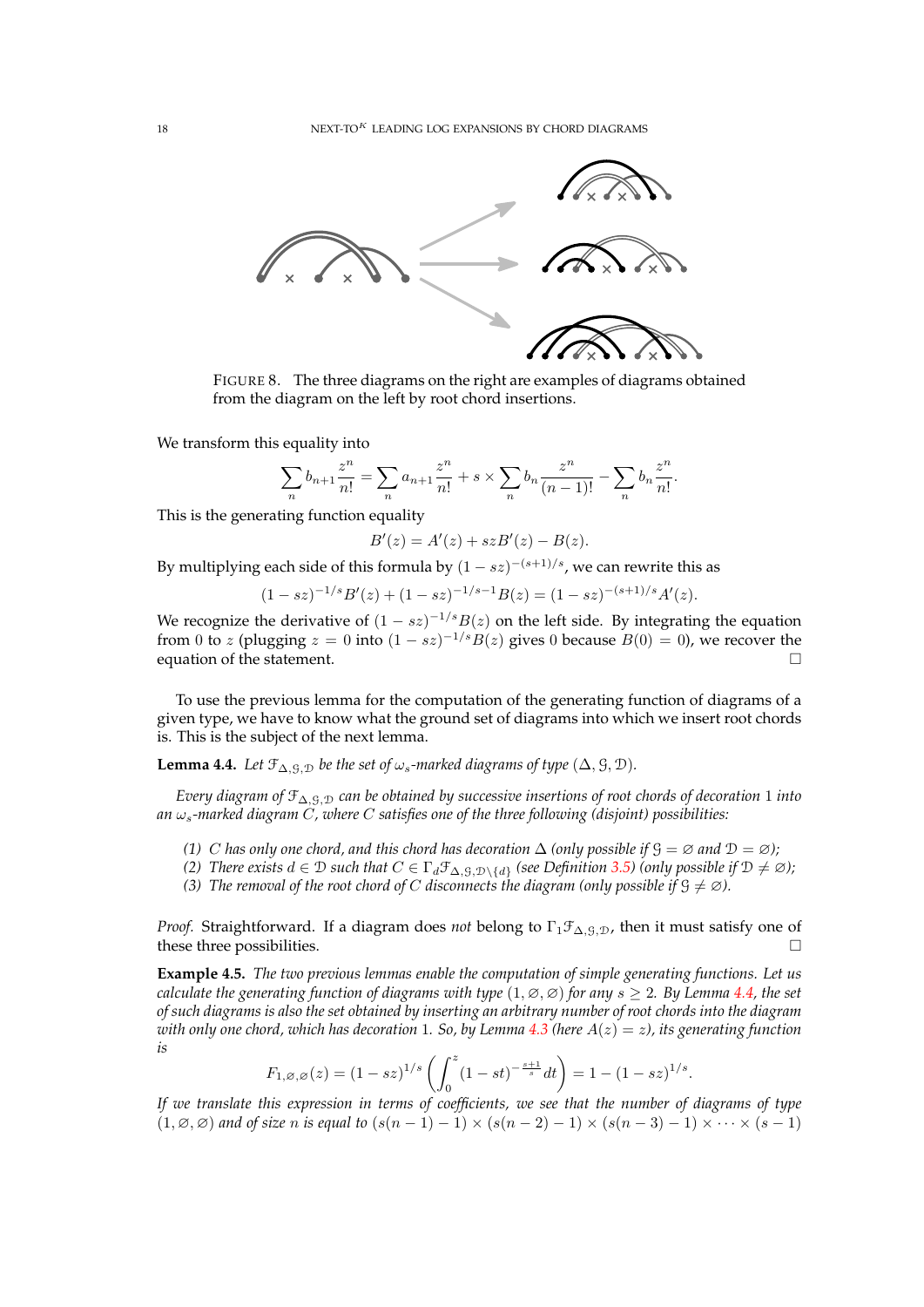*(which corresponds to the double factorial* (2n − 3)!! *for* s = 2*, and the triple factorial* (3n − 4)!!! *for*  $s = 3$ ). For  $s = 2$ , we recover Proposition [4.1.](#page-14-0)

*We can also compute the generating function of diagrams with type*  $(1, \emptyset, \{2\})$  *for any*  $s \geq 2$ *. Indeed, by Lemma* [4.4,](#page-17-1) *these diagrams can be obtained by root chord insertions from diagrams of*  $\Gamma_2 \mathcal{F}_{1,\emptyset,\emptyset}$ *. To apply Lemma [4.3,](#page-16-0) we need to compute the generating function of the latter diagrams. To do so, let us denote*  $f_n$  *the number of diagrams of type*  $(1, \emptyset, \emptyset)$  *and of size* n. By Lemma [3.6,](#page-11-1) since the root chord *has decoration* 2*, the number of diagrams of size* n *in*  $\Gamma_2\mathcal{F}_{1,\emptyset,\emptyset}$  *is equal to*  $(s(n-2)-1)f_{n-2}$ *. So the generating function of such diagrams is*

$$
\sum_{n\geq 3} (s(n-2)-1)f_{n-2}\frac{z^n}{n!} = s\sum_{n\geq 3} nf_{n-2}\frac{z^n}{n!} - (2s+1)\sum_{n\geq 3} f_{n-2}\frac{z^n}{n!}.
$$

*We recognize from the right the function*  $sz \int F_{1,\varnothing,\varnothing} dz - (2s+1) \int \int F_{1,\varnothing,\varnothing} dz^2$  *where*  $\int y dz$  *and*  $\int \int y\ dz^2$  respectively denote the antiderivative and the second antiderivative of a function  $y(z)$  (Leib*niz's notation). We find after calculations that the generating function of*  $\Gamma_2\mathcal{F}_{1,\emptyset,\emptyset}$  *is* 

$$
\frac{(1-sz)^{\frac{1}{s}+1}}{s+1} - \frac{z^2}{2} + z - \frac{1}{s+1}.
$$

*So by Lemma [4.3,](#page-16-0) we can deduce that*

$$
F_{1,\varnothing,\{2\}}(z)=\frac{s\left(s+z-2\right)+\left(1-sz\right)^{1/s}\left(\left(s-1\right)\ln\left(1-sz\right)-\left(s-2\right)s\right)}{s\left(s-1\right)}.
$$

As these examples illustrate, the computations of the  $F_{\Delta,\mathcal{G},\mathcal{D}}$  functions can be deduced from the enumeration of diagrams satisfying cases  $(1)$ ,  $(2)$  or  $(3)$  from Lemma [4.4.](#page-17-1) But Case  $(3)$ , which occurs whenever  $\mathfrak{G} \neq \emptyset$ , is substantially harder to understand. The next lemma establishes a bijection from the set of diagrams satisfying Case [\(3\)](#page-17-2), which facilitates their enumeration.

**Lemma 4.6.** Let  $\mathcal{F}_n^{\Delta,\mathcal{G},\mathcal{D}}$  be the set of  $\omega_s$ -marked diagrams of size n and of type  $(\Delta,\mathcal{G},\mathcal{D})$ .

The subset of  $\mathfrak{F}^{\Delta,\mathfrak{G},\mathfrak{D}}_{n}$  formed with diagrams such that the removal of the root chord of  $C$  disconnects *the diagram (case [\(3\)](#page-17-2) from Lemma [4.4\)](#page-17-1) are in bijection with the set of pairs*  $(C_1, C_2)$ *, such that:* 

- <span id="page-18-5"></span>*(1) there exists a decomposition of G such that*  $G = \{(\delta, \gamma)\} \cup G_1 \cup G_2$ ;
- <span id="page-18-4"></span>*(2) there exists a decomposition of*  $D$  *such that*  $D = D_1 \cup D_2$ ;
- <span id="page-18-3"></span> $(3)$   $C_1 \in \mathcal{F}_{n-m}^{\Delta,\mathcal{G}_1,\mathcal{D}_1}$ ;
- <span id="page-18-2"></span>(4)  $C_2 \in \Gamma_1 \mathcal{F}_m^{\delta, \mathcal{G}_2, \mathcal{D}_2}$ ;
- <span id="page-18-6"></span>(5)  $m = \gamma + \delta - 1 + \sum_{(d,g) \in \mathcal{G}_2} (d+g-1) + \sum_{d \in \mathcal{D}_2} (d-1)$ ;
- <span id="page-18-0"></span>*(6)*  $\gamma = 1 \Rightarrow \mathcal{G}_2 = \mathcal{D}_2 = \varnothing$ .



<span id="page-18-1"></span>FIGURE 9. Illustration of Lemma [4.6.](#page-18-0)

*Proof.* Let C be a diagram from  $\mathcal{F}_n^{\Delta,\mathcal{G},\mathcal{D}}$  such that the removal of the root chord disconnects C into several connected  $\omega_s$ -marked components  $D_1, D_2, \ldots, D_r$ . We assume that the diagrams  $D_i$  are sorted from top to bottom, and each of these diagrams inherits the marks inside the intervals covered by its chords. We denote  $C_1$  the diagram obtained from C by deleting  $D_r$ , and  $C_2$  the diagram obtained from C by deleting  $D_1, D_2, \ldots, D_{r-1}$  and setting the decoration of the root chord to be 1 (see Figure [9](#page-18-1) for an example).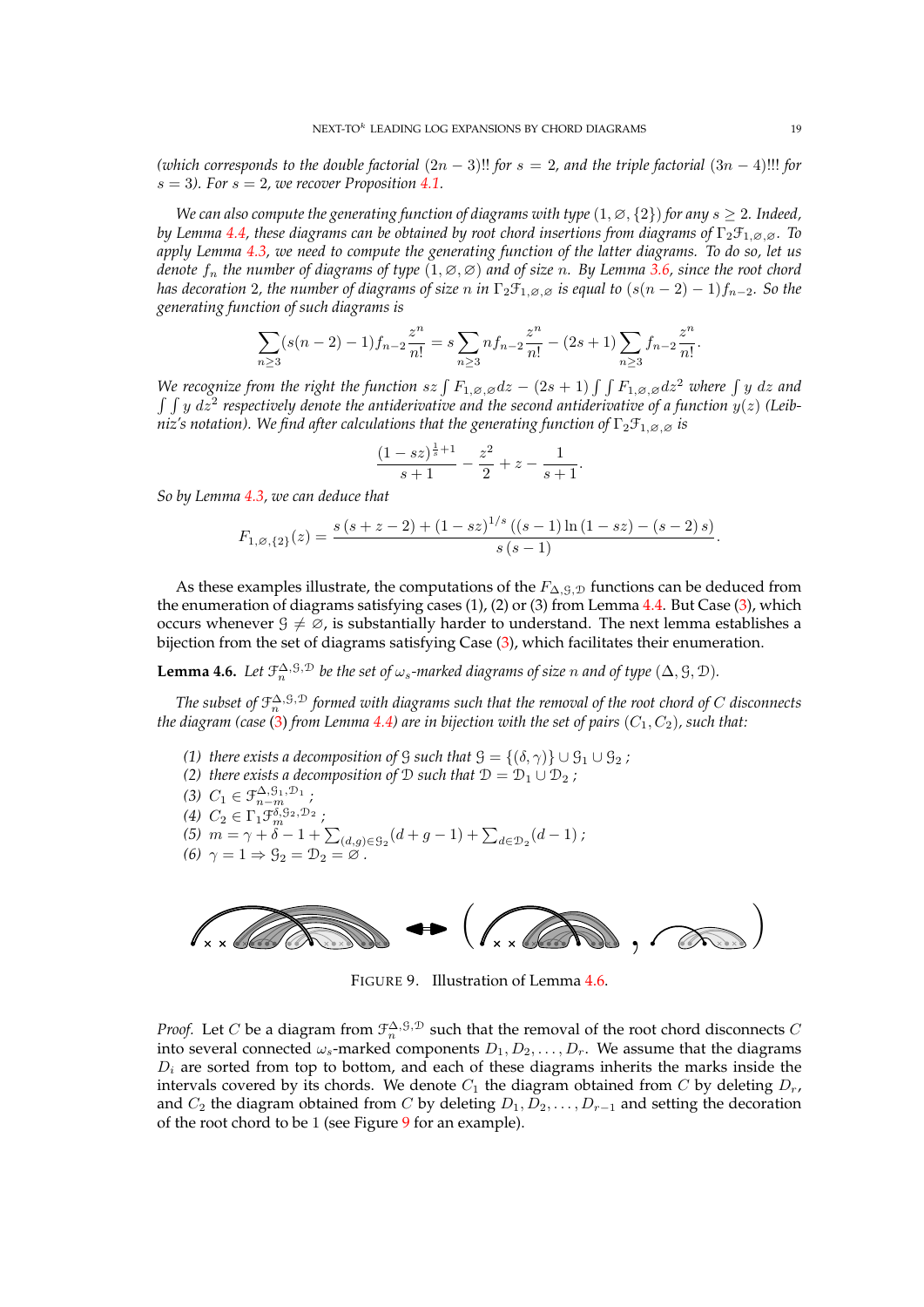Let us prove the six items of the lemma.

Whenever the root chord of  $C_2$  (which had decoration 1) is removed, by construction, there remains only one component, which is  $D_r$ . Let m be the size of  $D_r$ , and  $(\delta, \mathcal{G}_2, \mathcal{D}_2)$  be the type of  $D_r$ . We thereby recover that  $C_2 \in \Gamma_1 \mathcal{F}_m^{\delta, \mathcal{G}_2, \mathcal{D}_2}$ , i.e item [\(4\)](#page-18-2).

Since it is the union of  $C_1$  and  $D_r$ , the diagram C has as its size m plus the size of  $C_1$ . That is why the size of  $C_1$  is  $n - m$ . Moreover, the first terminal chord of  $C_1$  is inside  $D_1$  so it is also the first terminal of C. Therefore it has decoration  $\Delta$ . We set  $(\Delta, \mathcal{G}_1, \mathcal{D}_1)$  to be the type of  $C_1$ . Thus item [\(3\)](#page-18-3) holds.

Let us prove now item [\(2\)](#page-18-4), that is to say  $\mathcal{D} = \mathcal{D}_1 \cup \mathcal{D}_2$ . Since chords of  $D_r$  never intersect chord of  $C_1$  (the root chord of C excluded), the set of chords which are not terminal in  $D_r$  or  $C_1$ is also the set of the non-terminal chords in  $C$ . Moreover, non-terminal chords carries the same decorations between C and  $C_1 \cup D_r$ . This explains  $\mathcal{D} = \mathcal{D}_1 \cup \mathcal{D}_2$ .

Let us go on with item [\(1\)](#page-18-5). Let  $t'_1, t'_2, \ldots, t'_r$  the positions of the terminal chords in  $C_1$ , and  $t''_1,t''_2,\ldots,t''_s$  their positions in  $D_r.$  By definition of the intersection order (see Definition [2.4\)](#page-5-2), the chords of  $C_1$  are smaller than all the chords of  $D_r$ , and their relative positions remain the same. So the positions of the terminal chords in C are  $t'_1, t'_2, \ldots, t'_r, |C_1| + t''_1, |C_1| + t''_2, \ldots, |C_1| + t''_s$ (recall that  $|C_1|$  is the number of chords of  $C_1$ , not its size) in that order. By definition of  $\mathcal{G}$ , we then have

$$
\mathcal{G} = G_1 \cup \{ (d(|C_1| + t_1''), t_1'' + |C_1| - t_r') \} \cup \mathcal{G}_2.
$$

The chord labeled by  $|C_1| + t''_1$  in  $C$  is the chord labeled by  $t''_1$  in  $D_r$ . So  $d(|C_1| + t''_1) = \delta$ . Thus, by setting  $\gamma = t_1'' + |C_1| - t_r'$ , we recover item [\(1\)](#page-18-5). Note that  $\gamma = t_1''$  since  $t_r'$  is the label of the last terminal in  $C_1$  so is equal to the number of chords in  $C_1$  (the intersection order always finishes by a terminal chord).

As for item [\(5\)](#page-18-6), we know that  $t''_s$  is equal to the number of chords of  $D_r$  (for the same reason as above). Moreover, the size of a diagram is equal to the number of chords plus the sum over all chords of the difference between their decorations and 1. Hence

$$
m = t_s'' + \delta - 1 + \sum_{(d,g) \in \mathcal{G}_2} (d-1) + \sum_{d \in \mathcal{D}_2} (d-1).
$$

But  $t''_s = t''_1 + \sum_{i=2}^s (t''_i - t''_{i-1}) = \gamma + \sum_{(d,g) \in \mathcal{G}_2} g$ . By combining both previous equations, we obtain the expression of  $m$  given by item  $(5)$ .

There remains item [\(6\)](#page-18-0) to prove. Assume that  $\gamma = 1$ . It implies that  $t''_1 = 1$ , which means that the root chord of  $D_r$  is terminal. But a root chord is terminal in a connected diagram if and only if the diagram has only one chord. Thus we have  $m = \delta$ ,  $\mathcal{G}_2 = \mathcal{D}_2 = \emptyset$ .

For the reverse construction, consider  $C_1 \in \mathfrak{F}_{n-m}^{\Delta, \mathfrak{G}_1, \mathfrak{D}_1}$  and  $C_2 \in \Gamma_1\mathfrak{F}_m^{\delta, \mathfrak{G}_2, \mathfrak{D}_2}$  satisfying the six above items. We can recover  $C$  by the following construction: insert  $C_2$  inside  $C_1$  so that  $C_2$  lies on the two intervals adjacent to the right endpoint of the root chord of  $C_1$ , and so that the right endpoint of the root chord of  $C_2$  coincides with the right endpoint of the root chord of  $C_1$ . Then remove the root chord of  $C_2$ . The resulting diagram is C.

#### <span id="page-19-0"></span>4.3. **DESCRIPTION OF THE GENERIC METHOD**

This subsection presents a generic procedure that yields an explicit formula for the next-to $^k$ leading log expansion (for any s) via the computation of the exponential generating functions of  $\omega_s$ -marked diagrams with respect to their types (see Theorem [2.15\)](#page-8-1).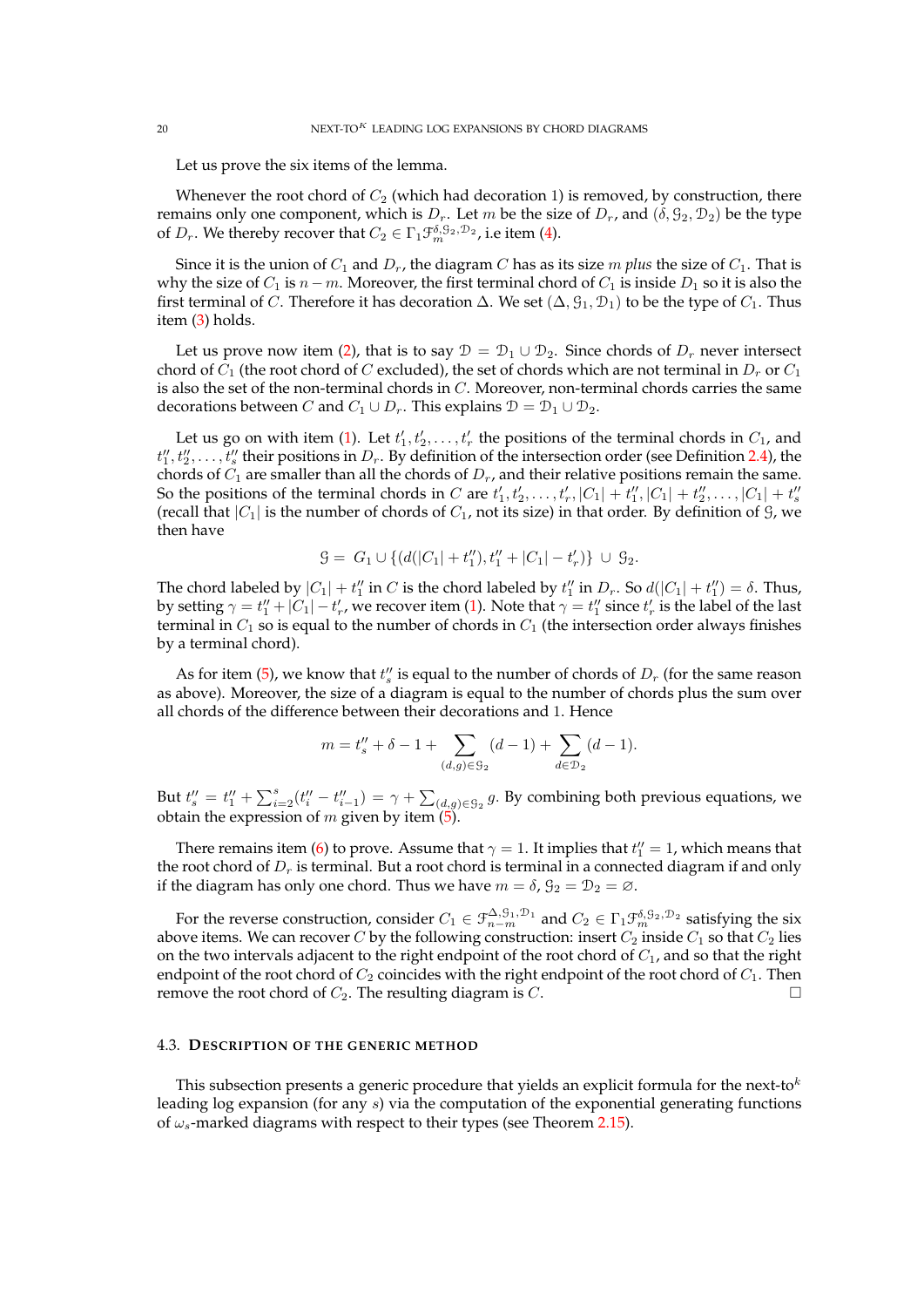The procedure to compute the generating function  $F_{\Delta,\mathcal{G},\mathcal{D}}(z)$  of  $\omega_s$ -marked diagrams of type  $(\Delta, \mathcal{G}, \mathcal{D})$  is the following:

- (1) Using Lemma [4.4,](#page-17-1) determine all the possible forms of diagrams which generate all diagrams of type  $(\Delta, \mathcal{G}, \mathcal{D})$  via successive insertions of root chords. We want to compute the generating function  $A(z)$  of such diagrams.
	- (a) If  $\mathcal{D} = \mathcal{G} = \emptyset$ , the diagrams of type  $(\Delta, \mathcal{G}, \mathcal{D})$  are all generated from the onechord diagram of decoration  $\Delta$  (case (1) of Lemma [4.4\)](#page-17-1). Then set  $A(z) = z^{\Delta}/\Delta!$ . Otherwise, start from  $A(z) = 0$ .
	- (b) If  $\mathcal{D} \neq \emptyset$ , then we have to consider all diagrams satisfying (2) in Lemma [4.4.](#page-17-1) In this case, for every  $d \in \mathcal{D}$ , we recursively compute  $F_{\Delta,\mathcal{G},\mathcal{D}\setminus\{d\}}$ . The generating function we are looking for is  $\sum_{n} (s(n-d) - 1) f_{n-d} \frac{z^n}{n!}$  $\frac{z^n}{n!}$ , where  $f_{n-d}$  is the  $(n-d)$  coefficient of  $F_{\Delta,\mathcal{G},\mathcal{D}\setminus\{d\}}$ . One then has to add the function

$$
\sum_{n} (sn - sd - 1)f_{n-d} \frac{z^n}{n!} = sz \underbrace{\int \cdots \int}_{(d-1) \text{ times}} F_{\Delta, \mathcal{G}, \mathcal{D} \setminus \{d\}} dz^{d-1} - (sd + 1) \underbrace{\int \int \cdots \int}_{d \text{ times}} F_{\Delta, \mathcal{G}, \mathcal{D} \setminus \{d\}} dz^d
$$

to  $A(z)$  for every  $d \in \mathcal{D}$ .

- (c) If  $\mathcal{G} \neq \emptyset$ , then we have to compute the generating function of diagrams in which the removal of the root chord disconnects the diagram. To do so, we use Lemma [4.6:](#page-18-0) we list all the decompositions  $G = \{(\delta, \gamma)\} \cup G_1 \cup G_2$  and  $\mathcal{D} = \mathcal{D}_1 \cup \mathcal{D}_2$  satisfying [\(6\)](#page-18-0) in Lemma [4.6.](#page-18-0) Note that there are finitely many such decompositions. For every such decomposition, we recursively compute  $F_{\Delta, \mathcal{G}_1, \mathcal{D}_1}$  and  $F_{\delta, \mathcal{G}_2, \mathcal{D}_2}$ . At this point, set  $m = \gamma + \delta - 1 + \sum_{(d,g) \in \mathcal{G}_2} (d+g-1) + \sum_{d \in \mathcal{D}_2} (d-1)$ . Then we want to find  $\sum_{n} (sm-1) f_m^{\delta,\mathcal{G}_2,\mathcal{D}_2} f_{n-m}^{\Delta,\mathcal{G}_1,\mathcal{D}_1} \frac{z^n}{n!}$  $\frac{z^n}{n!}$ , where  $f_k^{\Delta,\mathfrak{G},\mathfrak{D}}$  denotes the number of diagrams of type  $(\Delta, \mathcal{G}, \mathcal{D})$ . To do so, we compute the *m*th antiderivative of  $F_{\Delta, \mathcal{G}_1, \mathcal{D}_1}$ , then multiply it by the coefficient of  $z^m/m!$  in  $F_{\delta, \mathcal{G}_2, \mathcal{D}_2}$ , and finally multiply it by  $(sm -$ 1). As before, we add the resulting function to  $A(z)$ , for every decomposition  $\mathcal{G} =$  $\{(\delta, \gamma)\}\cup \mathcal{G}_1\cup \mathcal{G}_2$  and  $\mathcal{D}=\mathcal{D}_1\cup \mathcal{D}_2$ .
- (2)  $A(z)$  is finally the generating function of diagrams which generate the set of diagrams of type  $(\Delta, \mathcal{G}, \mathcal{D})$  with root chord insertions. By Lemma [4.3,](#page-16-0)  $F_{\Delta,\mathcal{G},\mathcal{D}}(z)$  is thus

$$
(1-sz)^{1/s} \left( \int_0^z (1-st)^{-\frac{s+1}{s}} A'(t) dt \right).
$$

**Example 4.7.** *Set*  $s = 2$ ,  $\Delta = 3$ ,  $\mathcal{G} = \{(2, 1), (2, 1)\}$  *and*  $\mathcal{D} = \{4\}$ *. We have*  $\mathcal{D} \neq \emptyset$ *. One one hand, the generating function of all diagrams satisfying (2) in Lemma [4.4](#page-17-1) is given by*

$$
2z \iiint F_{3,\{(2,1),(2,1)\},\varnothing}(t)dt^3 - 9 \iiint F_{3,\{(2,1),(2,1)\},\varnothing}(t)dt^4.
$$

*One the other hand, diagrams of type* (3, {(2, 1),(2, 1)}, {4}) *such that the removal of the root chord disconnects the diagrams are all given by Lemma [4.6](#page-18-0) by*  $(\delta, \gamma) = (2, 1)$ *,*  $\mathcal{G}_1 = \{(2, 1)\}\$ *,*  $\mathcal{D}_1 = \{4\}$ *, and*  $\mathcal{G}_2 = \mathcal{D}_2 = \varnothing$  (remember item [\(6\)](#page-18-0) from the same lemma). So knowing that  $F_{\delta, \mathcal{G}_2, \mathcal{D}_2} = z^2/2!$ , and m = 2*, the generating function of diagrams satisfying (3) in Lemma [4.4](#page-17-1) is given by*

$$
3\int\int F_{3,\{(2,1)\},\{4\}}(t)dt^2.
$$

*After recursive computations, and use of Lemma [4.3,](#page-16-0) we find a formula for*  $F_{3,\{(2,1),(2,1)\},\{4\}}(z)$ *, namely* 

$$
\frac{1}{78274560}v^8 - \frac{1}{3311616}v^7 + \frac{1}{168960}v^6 - \frac{1}{55440}v^{11/2} + \frac{1}{129024}v^5 + \frac{1}{14112}v^{9/2} - \frac{17}{86016}v^4 + \frac{1}{3920}v^{7/2} - \frac{1}{6144}v^3 + \frac{1}{10752}v^2 - \frac{1}{12012}v^{3/2} + \frac{169}{4515840}v - \frac{1}{110880}v^6 + \frac{37}{39739392}
$$

*where*  $v = 1 - 2z$ *.*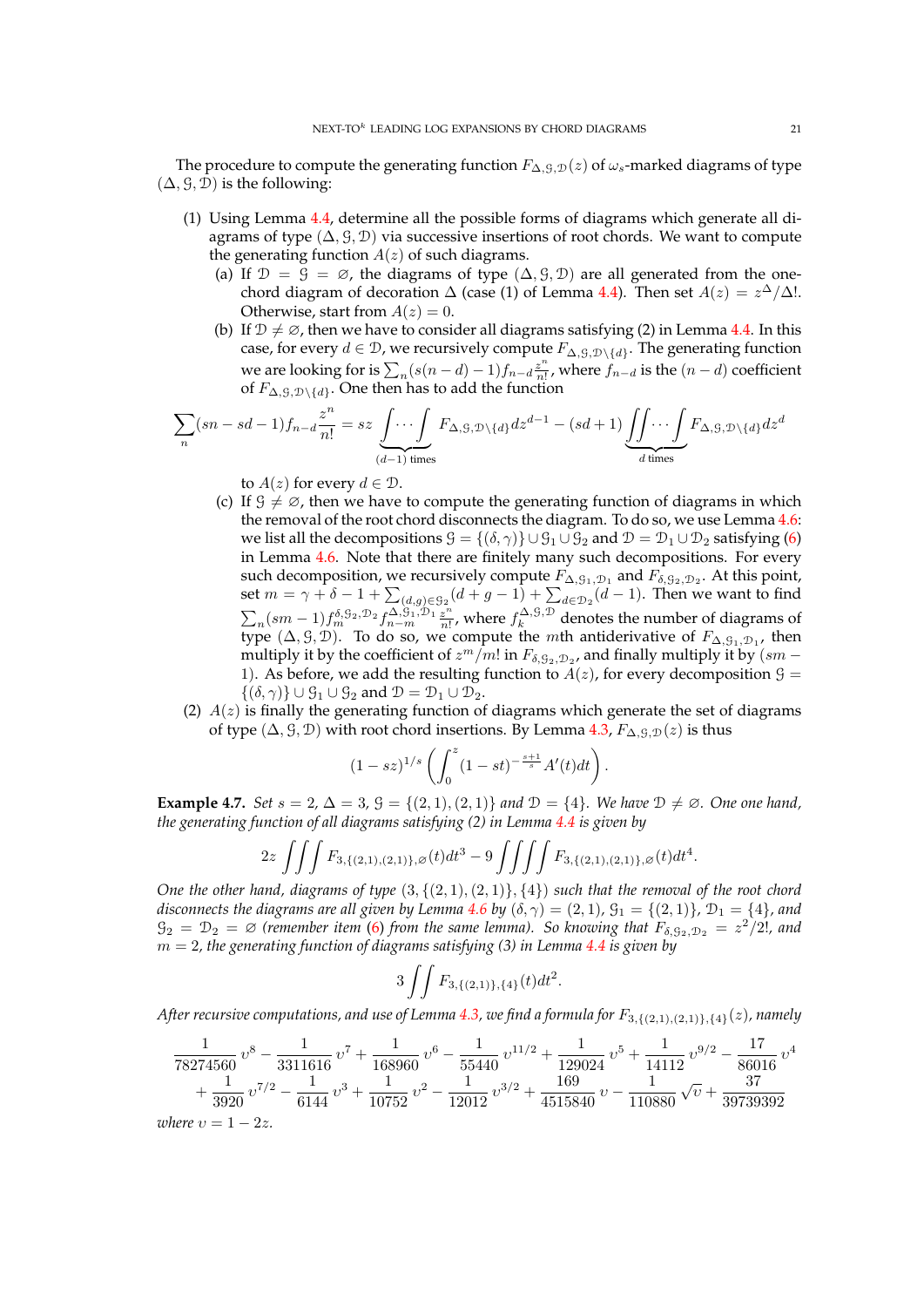With this method, one can automatically compute every next-to $^k$  leading-log expansion for any s. For example, to compute it with  $k = 2$  and  $s = 2$ , one should compute every generating function listed in Table [1](#page-21-1) (plus the ones shown in Propositions [4.1](#page-14-0) and [4.2\)](#page-14-1). One should find at the end the following expression.

| 'lype                                | Generating function                                                                                                                                                              |
|--------------------------------------|----------------------------------------------------------------------------------------------------------------------------------------------------------------------------------|
| $(1, \emptyset, \{2, 2\})$           | $\frac{17}{24} - \left(\frac{1}{8} \ln (1-2 z)^2 + \frac{5}{6}\right) \sqrt{1-2 z} - \frac{1}{2} z + \frac{1}{6} (1-2 z)^{3/2} - \frac{1}{24} (1-2 z)^2$                         |
| $(1,\{(1,1)\},\{2\})$                | $\frac{41}{24} - \left(\frac{1}{4}\ln\left(1-2z\right)^2 + \frac{11}{6}\right)\sqrt{1-2z} - \frac{3}{2}z + \frac{1}{6}\left(1-2z\right)^{3/2} - \frac{1}{24}\left(1-2z\right)^2$ |
| $(1, \{(1, 1), (1, 1)\}, \emptyset)$ | $1 - \left(\frac{1}{8} \ln (1 - 2 z)^2 + 1\right) \sqrt{1 - 2 z} - z$                                                                                                            |
| $(2,\varnothing,\{2\})$              | $-\frac{3}{8} + (\frac{1}{3} + \frac{1}{2} \ln(1 - 2z)) \sqrt{1 - 2z} + \frac{3}{2} z + \frac{1}{24} (1 - 2z)^2$                                                                 |
| $(2,\{1,1\})$                        | $-\frac{3}{8} + (\frac{1}{3} + \frac{1}{2} \ln(1-2z)) \sqrt{1-2z} + \frac{3}{2}z + \frac{1}{24} (1-2z)^2$                                                                        |
| $(1,\{2,1\},\varnothing)$            | $\frac{7}{8} + \frac{1}{8}(1-2z)^2 - \frac{1}{2}(1-2z)^{3/2} - \frac{3}{2}z - \frac{1}{2}\sqrt{1-2z}$                                                                            |
| $(1, \{1, 2\}, \emptyset)$           | $\frac{7}{8} + \frac{1}{8}(1-2z)^2 - \frac{1}{2}(1-2z)^{3/2} - \frac{3}{2}z - \frac{1}{2}\sqrt{1-2z}$                                                                            |
| $(1, \varnothing, \{3\})$            | $\frac{7}{24} + \frac{1}{24} (1 - 2 z)^2 - \frac{1}{6} (1 - 2 z)^{3/2} - \frac{1}{2} z - \frac{1}{6} \sqrt{1 - 2 z}$                                                             |
| $(3, \varnothing, \varnothing)$      | $\frac{3}{8} - \frac{1}{24} (1 - 2 z)^2 - \frac{1}{2} z - \frac{1}{3} \sqrt{1 - 2 z}$                                                                                            |

<span id="page-21-1"></span>TABLE 1. Generating functions involved in the next-to next-to leading log expansion  $(s = 2)$ 

<span id="page-21-0"></span>**Proposition 4.8.** *For*  $s = 2$ *, the next-to next-to leading log expansion is given by* 

2

$$
H_{2}(z) = \frac{(a_{2,0} + a_{1,1}a_{1,0})^{2} (\ln(1 + 2 za_{1,0}))^{2}}{8(1 + 2 za_{1,0})^{3/2} a_{1,0}^{2}} - \frac{(a_{2,0} + a_{1,1}a_{1,0})^{2} \ln(1 + 2 za_{1,0})}{2(1 + 2 za_{1,0})^{3/2} a_{1,0}^{2}} - \frac{z(-a_{2,0}^{2} + 3 a_{1,0}^{3}a_{1,2} + 3 a_{2,1}a_{1,0}^{2} - a_{1,1}a_{2,0}a_{1,0} + a_{3,0}a_{1,0})}{(1 + 2 za_{1,0})^{3/2} a_{1,0}}.
$$

Similarly, Table [2](#page-21-2) lists every next-to<sup>k</sup> leading-log expansion for  $s = 1$  (QED photon selfenergy, see the background for a discussion of this) and  $\vec{k}$  from 0 to 3.

<span id="page-21-2"></span>

| Expansion                                                                 | Expression                                                                                                                                                                                                                                                                                                                                                                                                                                                                                                                                                                                                                                                                                            |  |
|---------------------------------------------------------------------------|-------------------------------------------------------------------------------------------------------------------------------------------------------------------------------------------------------------------------------------------------------------------------------------------------------------------------------------------------------------------------------------------------------------------------------------------------------------------------------------------------------------------------------------------------------------------------------------------------------------------------------------------------------------------------------------------------------|--|
| $H_0(z)$                                                                  | $-a_{1,0}z$                                                                                                                                                                                                                                                                                                                                                                                                                                                                                                                                                                                                                                                                                           |  |
| $H_1(z)$                                                                  | $\ln(1+za_{1,0}) a_{2,0}$<br>$a_{1,0}$                                                                                                                                                                                                                                                                                                                                                                                                                                                                                                                                                                                                                                                                |  |
| $H_2(z)$                                                                  | $a_{2,0}{}^2 \ln(1 + z a_{1,0})$ $\left(-a_{2,0}{}^2 + a_{3,0} a_{1,0} + a_{2,1} a_{1,0}{}^2\right) z$<br>$a_{1,0}^2(1+za_{1,0})$<br>$a_{1,0}$ $(1 + za_{1,0})$                                                                                                                                                                                                                                                                                                                                                                                                                                                                                                                                       |  |
| $H_3(z)$                                                                  | $2a_{1,0}{}^4a_{2,2}+2a_{1,0}{}^3a_{3,1}-a_{1,0}{}^2a_{2,0}a_{2,1}+a_{1,0}{}^2a_{4,0}-2a_{1,0}a_{2,0}a_{3,0}+a_{2,0}{}^3$<br>$2a_{1,0}$ <sup>3</sup><br>$\frac{a_{2,0} (a_{1,0}^2 a_{2,1} + a_{1,0} a_{3,0} - a_{2,0}^2)}{a_{1,0}^3 (z a_{1,0} + 1)} + \frac{a_{2,0}^3 (\ln (z a_{1,0} + 1))^2}{2 (z a_{1,0} + 1)^2 a_{1,0}^3}$<br>$+\frac{\left(-2\,a_{1,0}a_{2,0}a_{3,0}-2\,a_{1,0}a_{2,0}a_{2,1}\right)\ln\left(za_{1,0}+1\right)}{2}$<br>$\frac{1}{2(za_{1.0}+1)^2a_{1.0}^3}$<br>$+\frac{2\,a_{1,0}{}^4a_{2,2}+2\,a_{1,0}{}^3a_{3,1}+a_{1,0}{}^2a_{4,0}+a_{1,0}{}^2a_{2,0}a_{2,1}-a_{2,0}{}^3}{4\,a_{1,0}{}^4a_{2,0}+a_{2,0}{}^2a_{3,0}+a_{3,0}{}^3a_{3,1}}$<br>$\sqrt{2(za_{1.0}+1)^2a_{1.0}^3}$ |  |
| TABLE 2. Next-to <sup>k</sup> leading-log expansions $H_k(z)$ for $s = 1$ |                                                                                                                                                                                                                                                                                                                                                                                                                                                                                                                                                                                                                                                                                                       |  |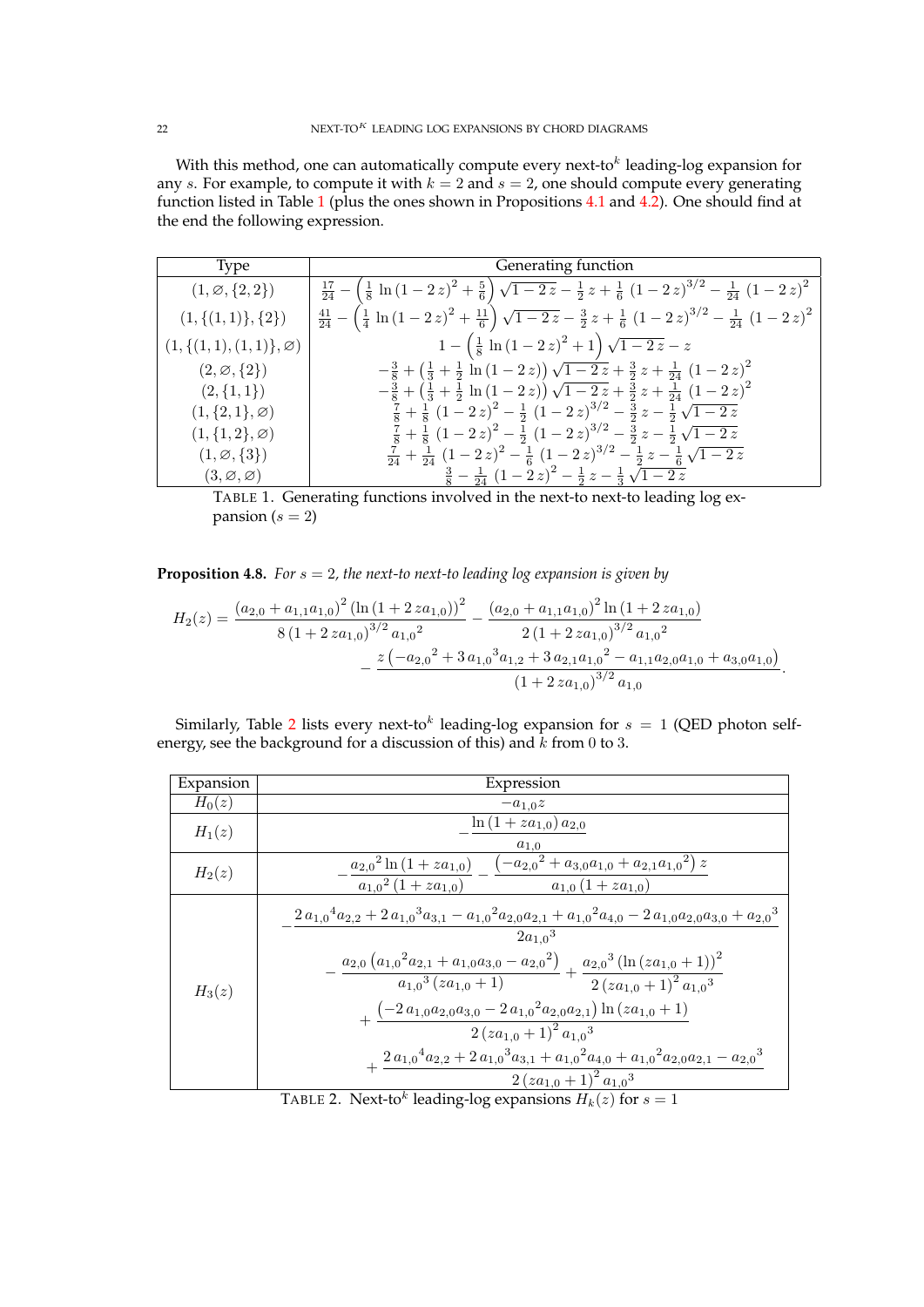<span id="page-22-3"></span>This generic method has been implemented for  $s = 1$  and  $s = 2$  in a maple file, which is available along the arXiv version of this paper.

### 5. **DOMINANCE IN THE FURTHER LEADING-LOG EXPANSIONS**

# 5.1. A DICHOTOMY BETWEEN  $s = 1$  AND  $s \geq 2$

Remember Theorem [2.15](#page-8-1) where the next-to $^k$  leading-log expansion can be written as

$$
H_k(z) = \kappa - \sum_{\substack{\text{all possible } (\Delta, \mathcal{G}, \mathcal{D}) \\ \text{such that } t(\Delta, \mathcal{G}, \mathcal{D}) \leq k}} A_{\Delta, \mathcal{G}, \mathcal{D}} \frac{\partial^k F_{\Delta, \mathcal{G}, \mathcal{D}}}{\partial z^k} \left( -a_{1,0} z \right),
$$

where  $A_{\Delta,\mathcal{G},\mathcal{D}}$  is a monomial in the  $a_{i,j}$ 's. One natural question is to wonder which types of diagrams asymptotically contribute in the *n*th coefficient of  $H_k(z)$  when *n* grows to + $\infty$ .

**Definition 5.1.** *A type* (∆, G, D) *is* dominant *in the next-to*<sup>k</sup> *leading-log expansion if*

$$
\lim_{n \to \infty} \left| \frac{[z^n] \frac{\partial^k F_{\Delta, \mathcal{G}, \mathcal{D}}}{\partial z^k}(z)}{[z^n] H_k(z)} \right| = c > 0,
$$

where  $[z^n]F(z)$  denotes the coefficient of  $z^n$  in the expansion of  $F(z)$ *.* 

Interestingly, the dominant types are not of the same form for  $s = 1$  and  $s \geq 2$ :

# **Theorem 5.2.** *Let* k *be fixed.*

 $k_1$  *times* 

*For* s ≥ 2*, the dominants types* (∆, G, D) *in the next-to*<sup>k</sup> *leading-log expansion are of the form*  $(1, \{(1, 1), \ldots, (1, 1)\})$  $\}, \{2, \ldots, 2\}$  $\}$ ) *with*  $k_1 + k_2 = k$ *. In this case*,

<span id="page-22-0"></span>
$$
\overline{k_2 \text{ times}}
$$
  

$$
[z^n]F_{\Delta, \mathcal{G}, \mathcal{D}} \sim \frac{(s-1)^{k_1}}{\Gamma(1-\frac{1}{s})k!} {k \choose k_1} \ln(n)^k n^{-\frac{1}{s}-1} s^{n-k-1}.
$$
 (8)

*For*  $s = 1$  and  $k \ge 1$ , the dominant type in the next-to<sup>k</sup> leading-log expansion is unique: it is  $(2, \emptyset, \{2, \ldots, 2\})$ })*. We have*

| {z } k−1 *times*

<span id="page-22-1"></span>
$$
[z^n]F_{2,\varnothing,\{2,\ldots,2\}} \sim \frac{1}{(k-1)!} \ln(n)^{k-1} n^{-2}.
$$
 (9)

The proof of this theorem is sketched in the next subsection.

Remark that the estimate for  $s = 1$  can be seen as a limit  $s \to 1$  of the estimate [\(8\)](#page-22-0) for  $s = 2$ (this is a purely formal remark since  $s$  is an integer parameter and not a real one).

This theorem naturally gives an asymptotic estimate for the *n*th coefficient of the next-to<sup>k</sup> leading-log expansion, which extends the asymptotic results of [\[3\]](#page-29-1).

**Corollary 5.3.** *Let us assume that*  $a_{1,0} \neq 0$  *and*  $a_{2,0} + (s - 1)a_{1,1}a_{1,0} \neq 0$ *.* 

*For*  $s \geq 2$ *, the nth coefficient of*  $H_k(z)$  *grows asymptotically like* 

<span id="page-22-2"></span>
$$
[z^n]H_k(z) \sim \frac{(-1)^n}{\Gamma(1-\frac{1}{s})k!} a_{1,0}^{n-k} (a_{2,0} + (s-1)a_{1,1}a_{1,0})^k \ln(n)^k n^{k-\frac{1}{s}-1} s^{n-1},\tag{10}
$$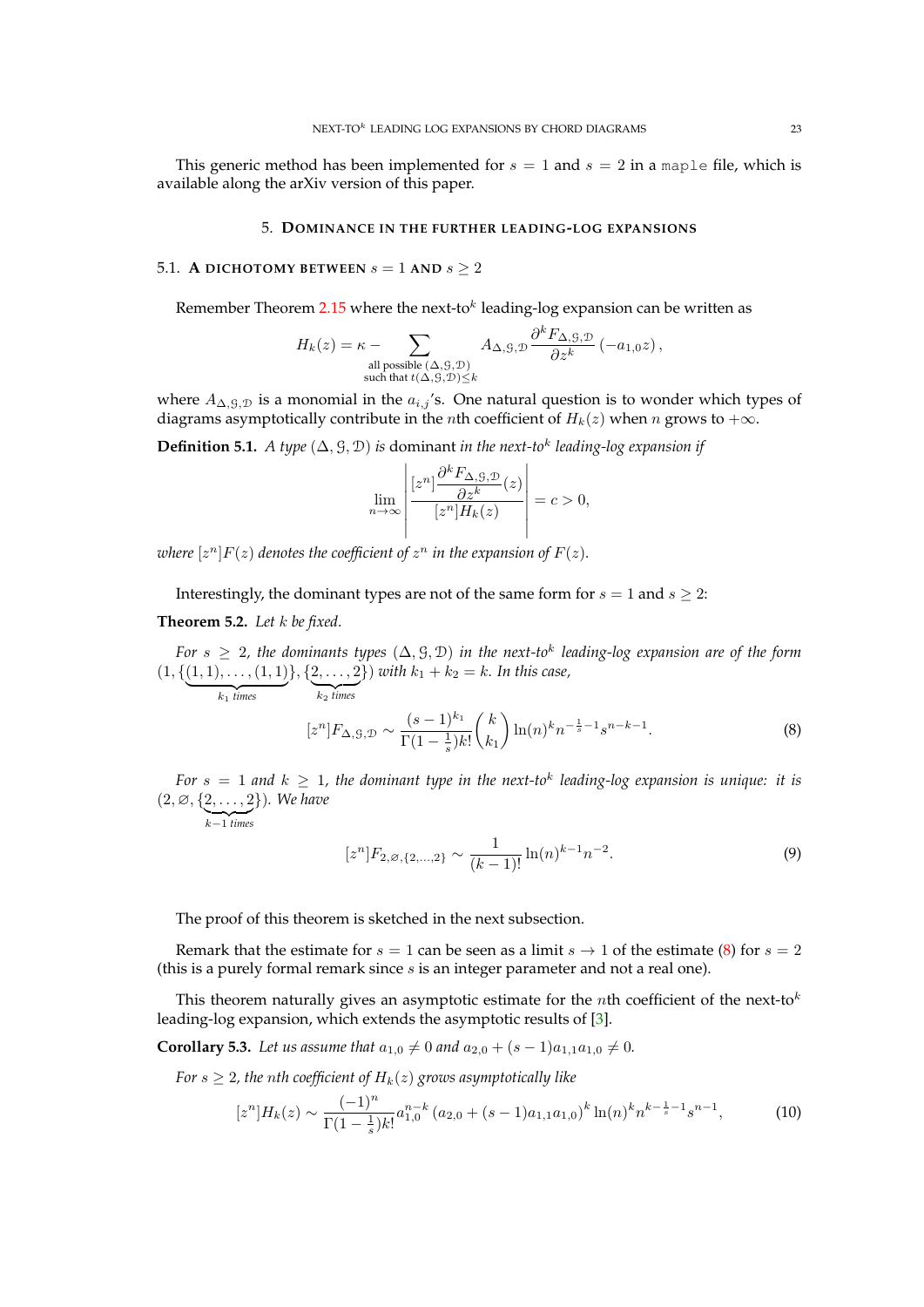*while for*  $s = 1$  *and*  $k \geq 1$ *, the nth coefficient of*  $H_k(z)$  *grows asymptotically like* 

$$
[z^n]H_k(z) \sim \frac{(-1)^n}{(k-1)!} (a_{1,0})^{n-k} a_{2,0}^k \ln(n)^{k-1} n^{k-2}.
$$

*Proof.* (from Theorem [5.2\)](#page-22-1) Let us begin by  $s \geq 2$ . By keeping only the dominant types in Theorem [2.15](#page-8-1) (the other ones are negligible by definition), one get the asymptotic estimate

$$
[z^n]H_k(z) \sim \sum_{k_1=0}^k a_{1,0}^{k-1} a_{1,0} \left(\frac{a_{2,0}}{a_{1,0}^2}\right)^{k_1} \left(\frac{a_{1,1}}{a_{1,0}}\right)^{k-k_1} [z^n] \frac{\partial^k F_{1,\{(1,1)\}^{k_1},\{2\}^{k-k_1}}}{\partial z^k} (-a_{1,0}z),
$$

where  $\{x\}^N$  denotes the multiset containing the element  $x$  N times. Note that the nth coefficient of something of the form  $\frac{\partial^k f(z)}{\partial x^k}$  $\frac{\partial^2 f(x)}{\partial z^k}$  is the  $(n+k)$ th coefficient of  $f(z)$  multiplied by  $(n+k)(n+k)$  $(k-1)...(n+1)$  (which is asymptotically equivalent to  $n^k$ ). Therefore the asymptotic estimate of Theorem [5.2](#page-22-1) leads (after simplification) to

$$
[z^n]H_k(z) \sim \sum_{k_1=0}^k a_{1,0}{}^k \left(\frac{a_{1,1}}{a_{1,0}}\right)^{k_1} \left(\frac{a_{2,0}}{a_{1,0}^2}\right)^{k-k_1} \frac{(s-1)^{k_1}}{\Gamma(1-\frac{1}{s})k!} {k \choose k_1} \ln(n)^k n^{k-\frac{1}{s}-1} s^{n-1}(-a_{1,0})^n.
$$

But by the binomial theorem,  $\sum_{k_1=0}^{k} {k \choose k_1} \left( \frac{a_{2,0}}{a_{1,0}^2} \right)$  $a_{1,0}^2$  $\int^{k_1} (s-1)^{k_1} \left( \frac{a_{1,1}}{a_{1,2}} \right)$  $\left(\frac{a_{1,1}}{a_{1,0}}\right)^{k-k_1} = \left(\frac{a_{2,0}+(s-1)a_{1,1}a_{1,0}}{a_{1,0}^2}\right)^{k-k_1}$  $a_{1,0}^2$  $\big)^k$ . One naturally recover estimate [\(10\)](#page-22-2).

The proof is similar for  $s = 1$ .

Observe that only  $a_{1,1}, a_{2,0}$  and  $a_{1,0}$  appear in the asymptotic expressions. This means that asymptotically only these coefficients matter for any next-to $^k$  leading-log expansion; that is only the residues of the one and two loop primitives and the next term in the expansion of the one loop primitive matter asymptotically. This is in contrast to what one might expect of the full expansion of the Green function, as is discussed further in Section [6.3.](#page-28-0)

Additionally, the asymptotic forms are factored and the coefficients of the expansions of the primitives only appear via powers of  $a_{1,0}$  and  $(a_{2,0} + (s-1)s_{1,1}a_{1,0})$ ; no other expressions in these coefficients appear. This is a highly simplified form compared to what might have been expected *a priori*, though the physical significance of this form is not clear to us.

The hypotheses  $a_{1,0} \neq 0$  and  $a_{2,0} + (s - 1)a_{1,1}a_{1,0} \neq 0$  are very reasonable physically. The former says that there is a divergent 1-loop diagram, and the latter says that the different generating functions which can appear in the next-to-next-to leading log expansion for  $s > 1$  in fact do appear — there is no surprise simplification. Should these hypotheses not hold in a situation of physical interest the leading contributions would be different, but a similar analysis to the above could be done to determine the asymptotic form.

It is tempting to consider summing the asymptotic forms in  $k$  in order to get some sense of how  $G(x, L)$  is behaving for large n. However, even putting aside mathematical rigour, this is unlikely to give a good heuristic indication. Not only is there no uniformity of the estimates in  $k$ , but in this situation we would expect, quite the opposite, that as  $k$  grows the asymptotic form takes longer to become a good approximation (because of the presence of the logarithm). As  $k$  grows there are more diagram types in play and this would be expected to increasingly postpone the eventual dominance of the dominant types.

$$
\Box
$$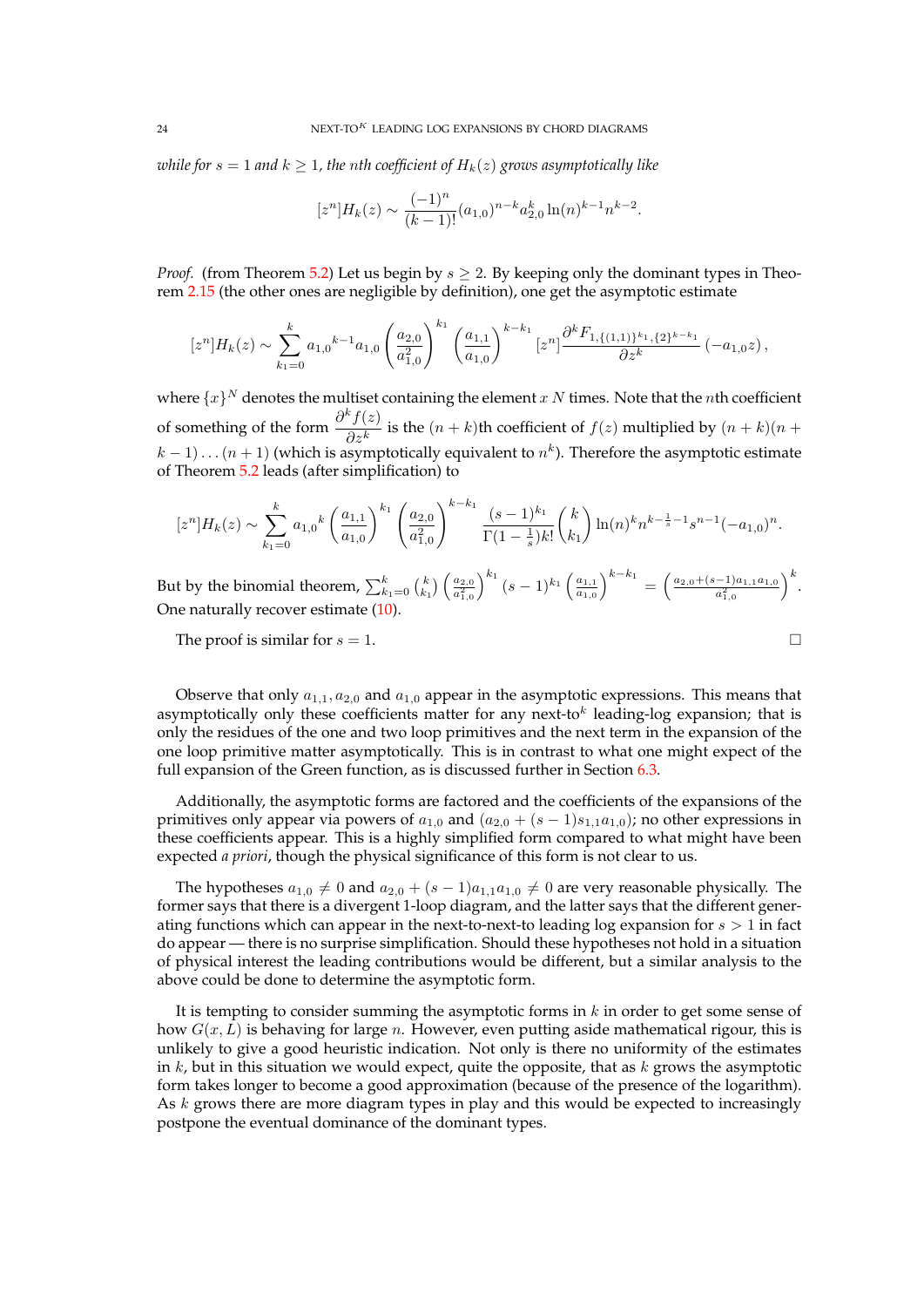### 5.2. **PROOF OF THEOREM [5.2](#page-22-1)**

Since the proof of Theorem [5.2](#page-22-1) is very technical, only the main lines of the proof will be given here.

The main ingredient is here the transfer theorem from Flajolet and Odlyzko [\[5,](#page-29-6) Section VI.2.]. Provided some conditions of analyticity, this theorem states that the asymptotic behavior of the *n*th coefficient of a power series  $f(z)$  results from the behaviour of  $f(z)$  around its main singularity. In our context, the main singularity is simply the radius of convergence, which is  $1/s.$ 

For example, if we observe that  $f(z) - f(1/s) \sim_{z \to 1/s} (1 - sz)^{-\alpha}$  (with  $\alpha$  a complex number not in  $\mathbb{Z}_{\leq 0}$ ), then the transfer theorem indicates that  $[z^n]f(z) \sim \frac{n^{\alpha-1}}{\Gamma(\alpha)}$  $\frac{n^{\alpha-1}}{\Gamma(\alpha)} s^n$ . Numerous asymptotic equivalences are given in [\[5\]](#page-29-6) in this way, including the ones involving the logarithm.

To use the transfer theorem (and thus prove Theorem [5.2\)](#page-22-1), we proceed to an induction about the singular behaviour of the generating functions  $F_{\Delta,g,\mathcal{D}}$  for all types ( $\Delta, \mathcal{G}, \mathcal{D}$ ).

For  $s \geq 2$ , the induction establishes that if  $(\Delta, \mathcal{G}, \mathcal{D}) = (1, \{(1, 1), \ldots, (1, 1)\})$  $k_1$  times  $\}, \{2, \ldots, 2\}$  $k_2$  times }), then

<span id="page-24-0"></span>
$$
F_{\Delta,\mathcal{G},\mathcal{D}}(z) - F_{\Delta,\mathcal{G},\mathcal{D}}(1/s) \sim_{z \to 1/s} -(s-1)^{k_1} \frac{s^{-(k_1+k_2+1)}}{(k_1+k_2)!} {k_1+k_2 \choose k_1} (1-sz)^{1/s} \ln(1-sz)^{k_1+k_2} (11)
$$

and if  $(\Delta, \mathcal{G}, \mathcal{D})$  is not of the form  $(1, \{(1, 1), \ldots, (1, 1)\}, \{2, \ldots, 2\})$ , then

<span id="page-24-1"></span>
$$
F_{\Delta,\mathcal{G},\mathcal{D}}(z) - F_{\Delta,\mathcal{G},\mathcal{D}}(1/s) \sim_{z \to 1/s} C(1 - sz)^{a+1/s} \ln(1 - sz)^b,
$$
\n(12)

where  $a\geq 0$  and  $b < t(\Delta, \mathcal{G}, \mathcal{D}) = \sum_{(d,g)\in \mathcal{G}}(d+g-1)+\sum_{d\in \mathcal{D}}(d-1)+\Delta-1$  (cf Theorem [2.15\)](#page-8-1), and C a constant.

We use the generic method described in Subsection [4.3](#page-19-0) to derive the singular behavior of every function  $F_{\Delta,\mathcal{G},\mathcal{D}}(z)$ . The base case of the induction is given by  $\mathcal{G} = \mathcal{D} = \emptyset$ . By some computations from items (1a) and (2) of the generic method, we get the estimate

$$
F_{\Delta,\mathcal{G},\mathcal{D}}(z) - F_{\Delta,\mathcal{G},\mathcal{D}}(1/s) \sim_{z \to 1/s} -\frac{1}{\prod_{j=1}^{\Delta} j s - 1} (1 - z s)^{1/s},
$$

which corroborates the induction hypothesis. Let us suppose now that  $\mathcal{D} \neq \emptyset$  or  $\mathcal{G} \neq \emptyset$ . By using the induction hypotheses, we can proceed to some tedious analysis of items (1b) and (1c). Eventually one sees that if  $(\Delta, \mathcal{G}, \mathcal{D})$  is of the form  $(1, \{(1, 1), \ldots, (1, 1)\}, \{2, \ldots, 2\})$ , then the singular behavior of  $A'(z)$  is of the form  $\kappa(1-zs)^{1/s}\ln(1-sz)^{k_1+k_2-1}$ , coming from the contributions of  $F_{\Delta,\mathcal{G},\mathcal{D}\setminus 2}$  (of singularity  $\sim -\frac{(s-1)^{k_1}s^{-(k_1+k_2)}}{(k_1+k_2-1)!}{k_1+ k_2-1 \choose k_1}(1-sz)^{1/s}\ln(1-sz)^{k_1+k_2-1})$  and  $F_{\Delta,\mathcal{G}\setminus(1,1),\mathcal{D}}$  (of singularity  $\sim -(s-1)\frac{(s-1)^{k_1-1}s^{-(k_1+k_2)}}{(k_1+k_2-1)!} {k_1+k_2-1 \choose k_1-1} (1-sz)^{1/s} \ln(1-sz)^{k_1+k_2-1}$ ). By summing the two contributions, one can see that  $\kappa = \frac{(s-1)^{k_1} s^{-(k_1+k_2)}}{(k_1+k_2-1)!} \left( \binom{k_1+k_2-1}{k_1} + \binom{k_1+k_2-1}{k_1-1} \right)$ which is  $\kappa = \frac{(s-1)^{k_1} s^{-(k_1+k_2)}}{(k_1+k_2-1)!} {k_1+k_2 \choose k_1}$  by Pascal's rule. By transformation (2) from the generic method, we deduce that the singularity of  $F_{\Delta,\mathfrak{G},\mathfrak{D}}(z)$  is in

$$
\kappa(1-sz)^{1/s} \int (1-st)^{-1} \ln(1-st)^{k_1+k_2+1} dt = \frac{\kappa}{s(k_1+k_2)} (1-sz)^{1/s} \ln(1-sz)^{k_1+k_2},
$$

as predicted by [\(11\)](#page-24-0).

As for types  $(\Delta, \mathcal{G}, \mathcal{D}) \neq (1, \{(1, 1), \ldots, (1, 1)\}, \{2, \ldots, 2\})$ , we use a similar reasoning to show that the singular behavior [\(12\)](#page-24-1) of  $F_{\Delta, \mathcal{G}, \mathcal{D}}$  is preserved. The induction is thus proved.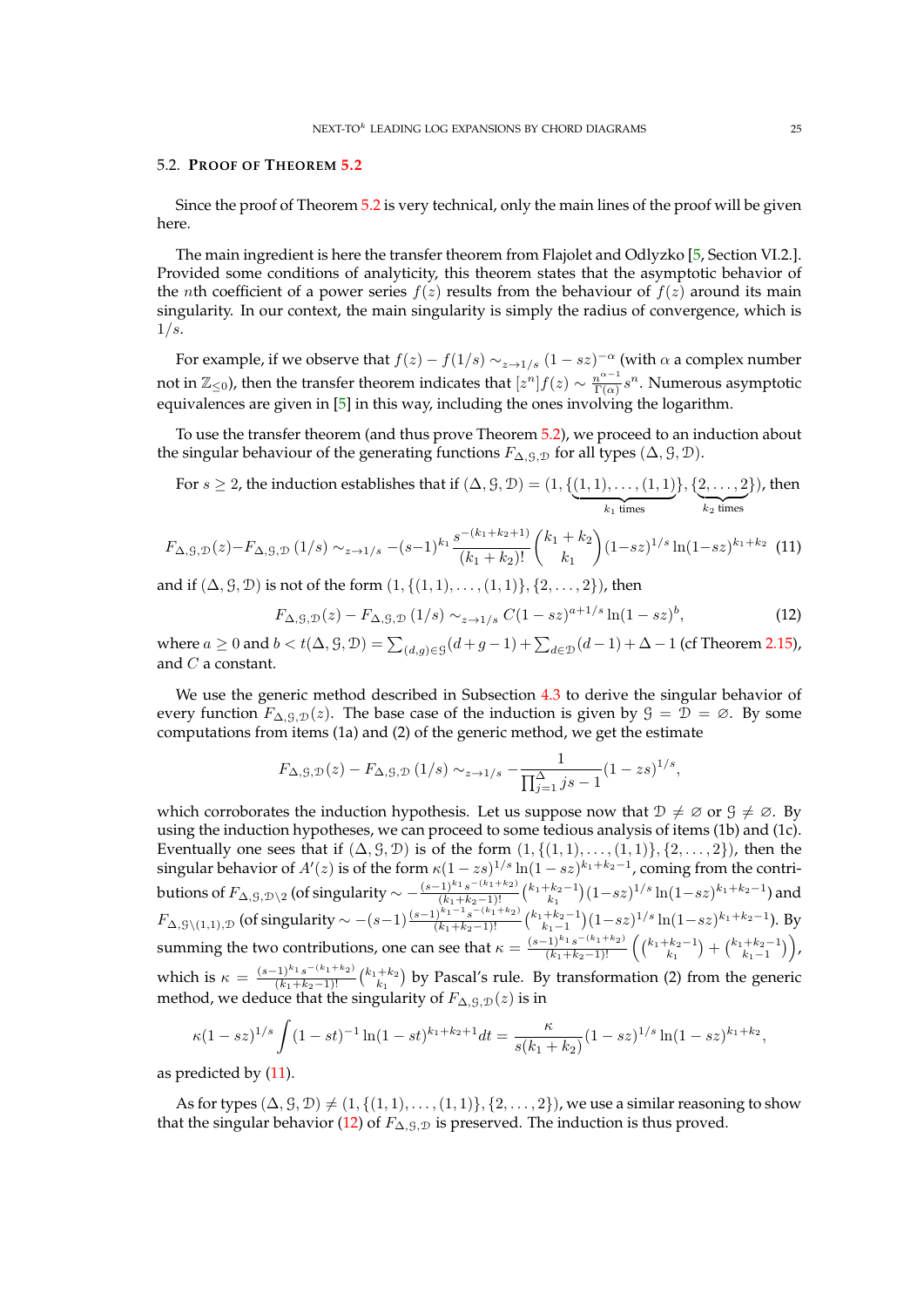To recover the statement of the theorem from the induction, we apply the transfer theorem to [\(11\)](#page-24-0). It directly gives Estimate [\(8\)](#page-22-0). The analyticity of  $F_{\Delta,\mathcal{G},\mathcal{D}}(z)$  required by the transfer theorem is quite straightforward since the function is a polynomial in  $(1 - sz)^{1/s}$  and  $\ln(1 - sz)$  (this latter fact can also be proved by induction).

Finally, to show the dominance of the types  $(1, \{(1, 1), \ldots, (1, 1)\}, \{2, \ldots, 2\})$ , we use again the transfer theorem to [\(12\)](#page-24-1). We deduce that in the expression of  $H_k$  (Theorem [2.15\)](#page-8-1), only the terms in  $\frac{\partial^k F^k_{1,\{(1,1),\ldots,(1,1)\},\{2,\ldots,2\}}}{\partial z^k}$  prevail asymptotically.

Concerning  $s = 1$ , a similar induction holds. It states that for  $(\Delta, \mathcal{G}, \mathcal{D}) = (2, \emptyset, \{2, \ldots, 2\})$  $k-1$  times }),

$$
F_{\Delta, \mathcal{G}, \mathcal{D}}(z) - F_{\Delta, \mathcal{G}, \mathcal{D}}(1) \sim_{z \to 1} -\frac{1}{(k-1)!} (1-z) \ln(1-z)^k
$$

and for other type  $(\Delta, \mathcal{G}, \mathcal{D})$ ,

$$
F_{\Delta,\mathcal{G},\mathcal{D}}(z) - F_{\Delta,\mathcal{G},\mathcal{D}}(1) =_{z \to 1} o\left((1-z)\ln(1-z)^{t(\Delta,\mathcal{G},\mathcal{D})}\right).
$$

Why are there these differences from  $s \geq 2$ ? When counting diagrams satisfying (1c) in the generic method, we multiply our coefficients by  $sm - 1$ . But if  $m = 1$ , which occurs whenever  $(\delta, \gamma) = (1, 1)$ , then we multiply by 0. That is why the main contribution for  $s = 1$  to the singularity of  $H_k$  cannot come from a diagram of type  $(\Delta, \mathcal{G}, \mathcal{D})$  with  $(1, 1) \in \mathcal{G}$ . The same method applies otherwise; one similarly proves the induction and then the theorem.

# 6. **DISCUSSION**

### <span id="page-25-0"></span>6.1. **COMPARISON WITH KRÜGER AND KREIMER**

In [\[10\]](#page-29-3) Krüger and Kreimer developed an approach to calculating next-to<sup>j</sup>-leading log expansions, using a modified shuffle structure on the new numbers appearing. As with our techniques, they break each log expansion into subexpansions, these subexpansions can be interpreted as generating functions for certain combinatorial objects, and appropriately weighting these generating functions and summing gives the result. The combinatorial objects in their case are words. Roughly, the words are over the alphabet of primitive Feynman diagrams in the theory under study, but they also must augment their alphabet with new letters corresponding to commutators of old letters as well as new letters coming from the quasi-shuffle terms of their shuffles.

Their approach is automatable with two caveats. First, the generating functions involving these new commutator letters do not fit into their master theorem and so do not have a fully automatic theory worked out for them; this is the case of indexed matrices in their language. Second, their master theorem involves some coefficients which come from counting certain matrices, but a general enumerative theory for this has not been worked out.

Their techniques, as ours do, apply to quantum field theories quite generally and they worked out the details for the propagator in Yukawa theory and the photon self-energy in quantum electrodynamics up to the next-to-next-to-leading log order. These examples correspond to  $s = 2$  and  $s = 1$ , respectively, in our set up. Their techniques also have the advantage of being tightly related to the Lie algebra structure of Feynman diagrams.

For the purposes of comparing our work with theirs, it is worth going into a bit more detail on the form of their results. They express each log expansion as a sum of products of a *period* and a generating function. Their generating functions, like our types, are based on having any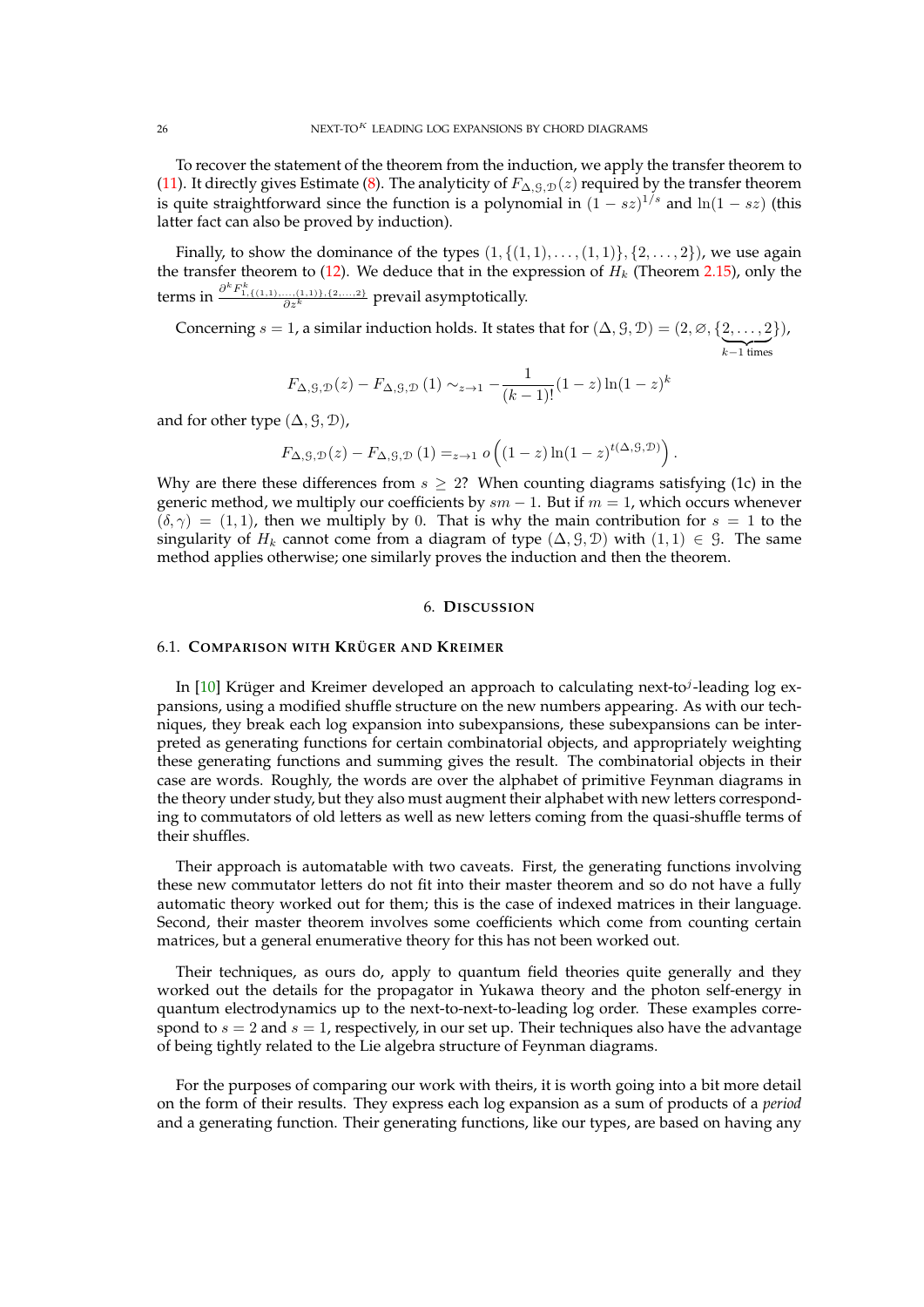number of the smallest contributions (in their case shuffles with their base letter  $a$ , in our case nonterminal chord of decoration 1). Their generating functions are, in our language, functions of the single variable  $xLa<sub>1,0</sub>$ . Note that all of our generating functions depend on x and L only via the product  $xLa_{1,0}$  and what remains is a factor which is a small rational function of the  $a_{i,j}$ . In this way we also have a product of a generating function in  $xLa_{1,0}$  and another factor. For them, this other factor is a period, and they identify each period (non-canonically) with a linear combination of products of Feynman graphs where the period then is the Feynman period of the corresponding combination of Feynman graphs. Feynman periods [\[1,](#page-29-7) [14\]](#page-30-2) are certain renormalization scheme independent residues of Feynman integrals; they are periods in the sense of Kontsevich and Zagier [\[8\]](#page-29-8), that is they are integrals of algebraic functions over algebraic domains.

In particular, in our notation, the primitive (or sum of primitives) at k loops has  $F_k(\rho) =$  $a_{k,0}/\rho + a_{k,1} + a_{k,2}\rho + a_{k,3}\rho^2 + \cdots$  as the expansion of its regularized Feynman integral, and so the period of this primitive is  $a_{k,0}$ . These periods correspond to the letters which Krüger and Kreimer notate  $a_k$  in their words.

As noted above, they also have additional letters in their words, and correspondingly additional periods, from commutators and quasi-shuffle terms. These no longer correspond to individual  $a_{k,i}$  for us, but rather to combinations. For example the quasi-shuffle term coming from shuffling two copies of the one-loop primitive is for them notated  $\Theta(a_1, a_1)$ . It corresponds to the linear combination of graphs



in Yukawa theory, and similarly in other theories. The regularized Feynman integrals of each term in this sum have  $1/\rho^2$  terms, but these cancel, leaving only a simple pole with residue  $a_{1,1}$  in our notation. In more complicated examples, these additional periods of Krüger and Kreimer will correspond to linear combinations of products of our  $a_{i,j}$ .

To compare our results to theirs, we need to consider how their periods line up with the different combinations of the  $a_{i,j}$  and to consider how the remaining generating functions in  $xLa<sub>1,0</sub>$  line up. In both cases there is a discrepancy. However, through personal discussion with Krüger and Kreimer (personal communication, 2018) we believe that we understand this discrepancy.

Our results are as found in Table [2](#page-21-2) and Propositions [4.1,](#page-14-0) [4.2,](#page-14-1) and [4.8.](#page-21-0) See Section A.4 of [\[10\]](#page-29-3) for an analogous statement of their results. We see a precise correspondence in the leading log and next-to leading log results.

At next-to next-to leading order we begin to see differences. First, no matter how we try to align expressions in our  $a_{i,j}$  with their periods we cannot get the same generating functions as we do not see terms with  $(1-2xLa_{1,0})^{-5/2}$  in the Yukawa case, nor  $(1-xLa_{1,0})^{-2}$  in the QED case. For Krüger and Kreimer these terms came from generating series for words where one of the letters is a commutator of other letters. From personal discussion with Krüger, this is due to an error in their paper. Their general methods are correct, but in working out their word reduction algorithm certain systematic errors were made that impacted these cases.

The second important difference is the number of periods. They have eight periods in the Yukawa case (fewer in QED as some things vanish). These should correspond to some sums of products of  $a_{i,j}$ s. However, we see only  $a_{3,0}$ ,  $a_{2,0}^2$ ,  $a_{2,1}$ ,  $a_{1,2}$ ,  $a_{1,1}a_{2,0}$ ,  $a_{1,1}^2$ , all with appropriate powers of  $a_{1,0}$  as well, and this is all that can show up for reasons of homogeneity. In general, Krüger and Kreimer will see as many periods as rooted trees, but we will only see as many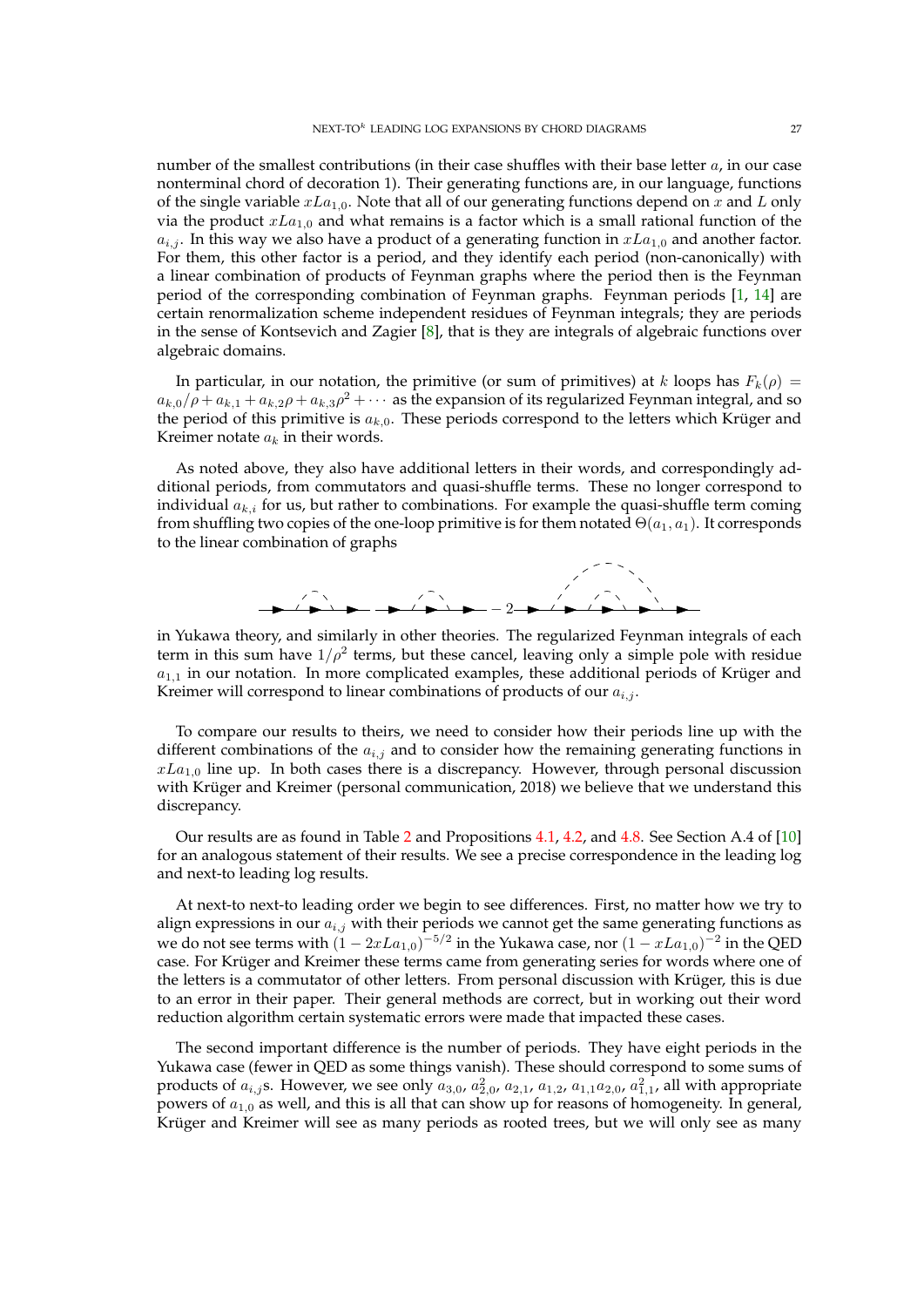expressions in the  $a_{i,j}$  as appropriately weighted partitions, so we simply cannot find as many periods as they do asymptotically. Having discussed with Kreimer and Krüger, we believe that their results make no assumptions on what the Feynman rules are, and so every different diagram, every commutator, and every quasi-shuffle term, being algebraically different is treated as an independent period. Our approach, by contrast, builds all the Feynman integrals through the Dyson-Schwinger equation out of the  $F_k(\rho)$ . Consequently we have built right into our setup additional information which tells us how each Krüger-Kreimer period can be written in terms of the  $a_{i,j}$ . These expressions for the Krüger-Kreimer periods are not algebraically independent, but satisfy algebraic relations.

Subsequently, in the process of correcting these errors Krüger has found an alternate approach which comes more directly from the renormalization group equation and is the subject of work in preparation [\[11\]](#page-29-9).

### 6.2. **GAUGE THEORY DICHOTOMY**

Running throughout the results of this paper, there has been a dichotomy between the  $s = 1$ case and the  $s > 1$  case.

The  $s = 1$  case corresponds to propagator corrections for a particular such as the photon in QED, because  $s = 1$  is the case where the one-loop correction has no internal line of its own type, and one additional such internal line appears at each subsequent loop order.

The gluon in QCD also has an  $s = 1$  type of behaviour, though for more complicated reasons. The one-loop gluon correction with a fermion (or ghost) bubble is straightforwardly  $s = 1$ . The one-loop gluon correction with a gluon bubble is in and of itself an  $s = 3$  case (as each additional gluon edge with further 3-valent vertices would add three more gluon insertion places; the same combinatorics as in a scalar  $\phi^3$  theory.) However, the different vertices in QCD do not have independent coupling constants. In the Hopf algebraic approach to Feynman diagrams, this is dealt with by taking the combinatorial versions of the invariant charges for each vertex and then working in the quotient Hopf algebra given by modding out by the ideal generated by identifying these invariant charges. The combinatorial versions of the invariant charges are discussed in section 3.3.2 of [\[18\]](#page-30-0); the mathematics and physics of these quotient algebras are discussed in the context of Ward and Slavnov-Taylor identities in [\[9\]](#page-29-10) and [\[17\]](#page-30-3). In order to speak of a single value of  $s$  for the gluon, we need to work in this quotient algebra<sup>[3](#page-27-0)</sup>, and in this algebra since the gluon bubble can be expressed in terms of other one-loop gluon corrections, we end up with an  $s = 1$  behaviour as we did for the QED photon.

Consequently, the  $s = 1$  vs  $s > 1$  dichotomy can be viewed as a gauge particle vs non-gauge particle dichotomy. In particular, in the  $s = 1$  case we see substantial simplifications. The form of the generating functions for the  $N<sup>k</sup>LL$  expansions is strictly simpler in  $s = 1$  compared to  $s > 1$ . This can be seen in the explicit results we give up to the next-to-next-to order where there are simply fewer terms in the closed forms of the functions for  $s = 1$  when compared to  $s > 1$ . We also see simplifications in the asymptotic forms. Fewer classes of chord diagrams are asymptotically relevant for  $s = 1$  and correspondingly fewer of the  $a_{i,j}$  are involved in the dominant contributions. Specifically only  $a_{1,0}$  and  $a_{2,0}$  appear in the asymptotic expression for  $s = 1$  while  $a_{1,0}$ ,  $a_{2,0}$  and  $a_{1,1}$  appear in the asymptotic expression for  $s > 1$ .

<span id="page-27-0"></span> $3$ An analysis not working in a quotient algebra should also be possible but would involve machinery similar to that which will be needed for extending the chord diagram expansions to systems of Dyson-Schwinger equations. In both cases this remains work for the future.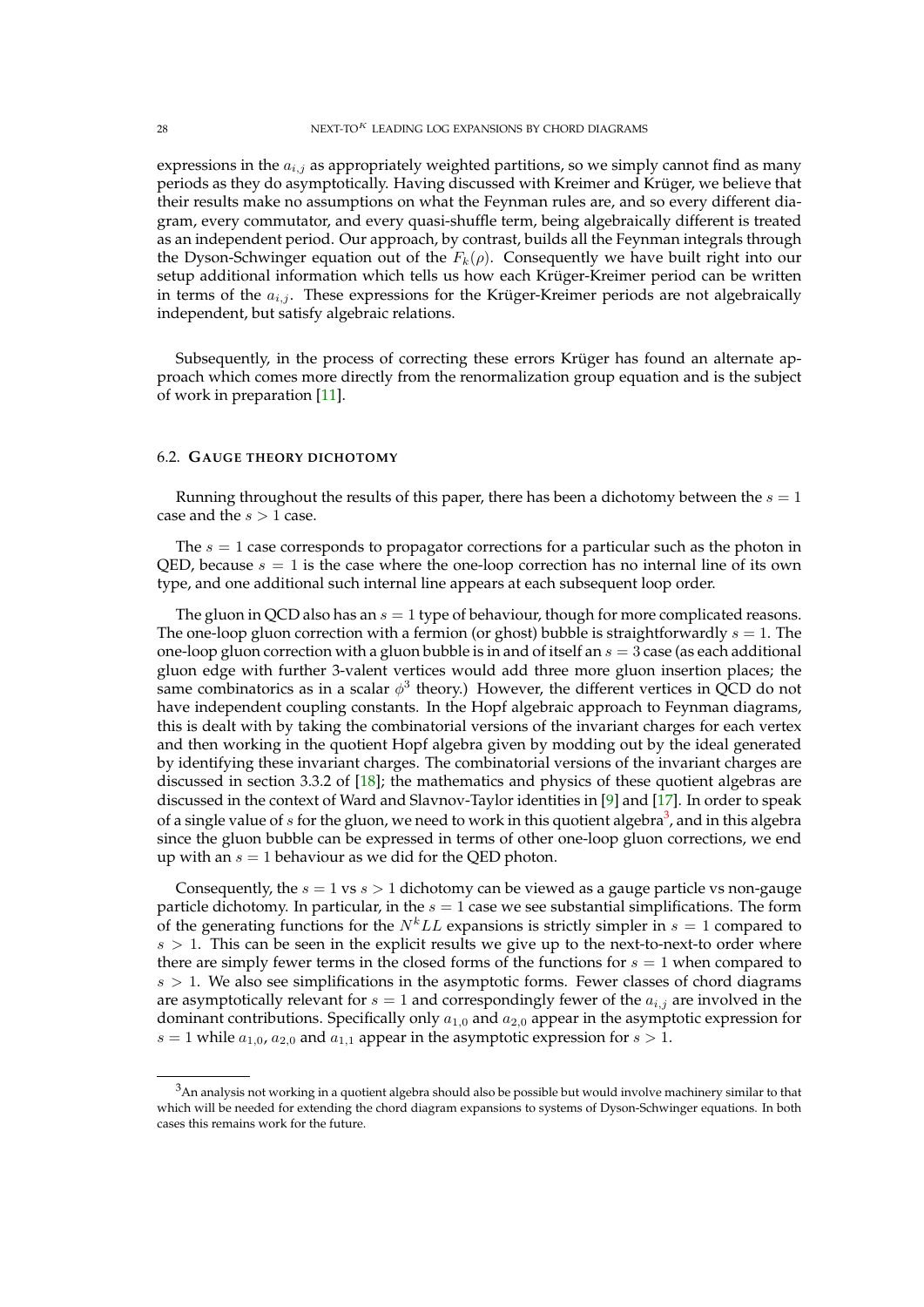This is consistent with the fact that physicists have long observed extra cancellations in gauge theory expansions, see for instance the summary given by Le Guillou and Zinn-Justin in [\[6,](#page-29-11) Sections 2 and 3] as well as the papers reprinted later in that volume.

Note that  $s = 1$  refers specifically to the gauge particle, while other particles in a gauge theory will typically have  $s > 1$ , e.g. the QED fermion has  $s = 2$ . Thus, the dichotomy is between gauge particles and other particles rather than between gauge theories and non-gauge theories.

Note also that we are not directly using the gauge invariance, and so particles with the same Feynman diagram combinatorics as a gauge particle would also fall into the  $s = 1$  case. Nor can the s parameter distinguish a toy like scalar electrodynamics from a realistic gauge theory. These distinctions will appear only in the  $a_{i,j}$ 's. Further effects of the gauge group on the asymptotic picture would necessarily come from additional cancellations or identities between the  $a_{i,j}$ . It is particularly striking, however, that we are already seeing simplifications and a clear dichotomy arising out of the diagram combinatorics for gauge particles. We hope this is a useful framework to clarify the understanding of gauge theory asymptotics.

### <span id="page-28-0"></span>6.3. **OUTLOOK**

All of our results are systematic and automatable giving an algorithmic procedure for calculating any  $N^kLL$  expansion as well as its asymptotics. Maple code is included with the auxiliary files in the arXiv version of this paper.

The chord diagram expansion is an expansion for the Green function itself, not just for the various  $N^kLL$  expansions. Consequently, in principle we can access information on the large order behavior of the full Green function using this expansion. The combinatorial analysis is more difficult for the Green function as a whole, principally because we lose the restriction on the location of the first terminal chord, and this restriction was very useful in all of our arguments.

In Section [5](#page-22-3) we analyzed that asymptotic behavior of the  $N^kLL$  expansions and showed that only the  $a_{1,1}, a_{2,0}$ , and  $a_{1,0}$  appear in the asymptotic expression.

Such results, however, are not sufficient to understand the asymptotic behavior of the coefficients in the expansion of the Green function unless we also understand how the  $a_{i,j}$  grow. This consideration is not important for the  $N^kLL$  expansions because the  $N^kLL$  expansion can involve only  $a_{i,j}$  for  $i, j \leq k$ , so there is an automatic truncation simply by the nature of the expansion. For the full Green function, however, if  $a_{k,0}$  or  $a_{1,k}$ , or other subsequences grow fast enough, then terms involving these elements could dominate even with other terms dominating each  $N^kLL$  expansion.

Our methods will not be able to shed light on the growth of the  $a_{i,j}$  as this is a more strictly analytic concern. If we assume all the  $a_{i,j}$  are roughly of the same order then from the  $N<sup>k</sup>LL$ results the  $a_{1,0}$ ,  $a_{1,1}$ ,  $a_{2,0}$  would also dominate in the full Green function. Rigorous results in this direction are likely accessible, though we did not pursue this here.

Perhaps more interesting is the potential for conditional results which would say, for instance, that if the terms involving  $a_{k,0}$  with  $k \to \infty$  are asymptotically important, then the sequence  $a_{k,0}$  must grow at at least some specified rate while the other coefficients remain bounded. Results of this form for the  $a_{k,0}$  or other subsequences would be interesting because the different subsequences correspond to different sources of divergence. The dominance of the  $a_{k,0}$  would correspond to asymptotic dominance by primitive Feynman diagrams as the  $a_{k,0}$  are the leading terms for each primitive. What is currently known about whether or not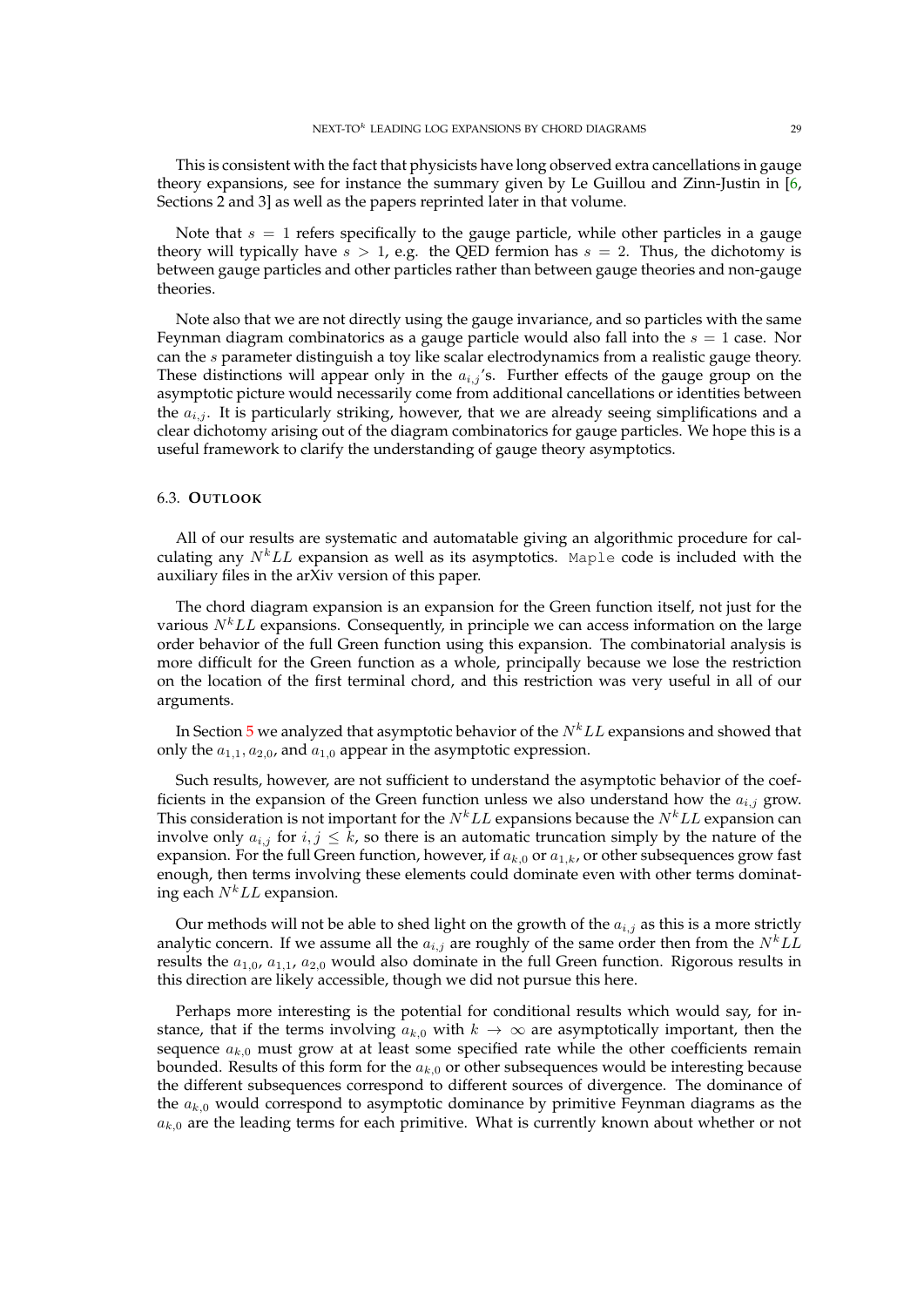the contributions of the primitive diagrams dominates is explained in section 4 of [\[13\]](#page-30-4); while it remains conjectural, McKane therein explains that in the 80s the contribution of the primitives was generally expected to dominate, and that this remains plausible but unproven from today's perspective. Dominance of the low terms,  $a_{1,0}$ ,  $a_{1,1}$ ,  $a_{2,0}$  etc., corresponds to renormalon-type behavior as these terms come from small Feynman diagrams iterated into themselves repeatedly. It is less clear what dominance by the  $a_{1,k}$  or other subsequences would mean. Perhaps, via resurgence, some of these subsequences show the instanton behavior of the theory. The conditions in such conditional results could then be compared to asymptotic results or estimates obtained in other ways.

We can also ask what bearing the present results have on past work of one of us with other coauthors [\[15,](#page-30-5) [16\]](#page-30-6). There we worked with, and required assumptions on, the mysterious function  $P(x)$  first defined in [\[18\]](#page-30-0). If we write  $G(x, L) = 1 - \sum_{i \geq 1} \gamma_i(x) L^i$  then

$$
P(x) = \gamma_1 + 2\gamma_2.
$$

From the chord diagram expansion, for  $G(x, L)$  satisfying a Dyson-Schwinger equation of the form [\(2\)](#page-6-5), we have

$$
P(x) = \sum_{\substack{\omega_s-\text{marked} \\ \text{diagram } C}} (a_{d(t_1),t_1-1} - a_{d(t_1),t_1-2})A(C)x^{\|C\|}
$$

where the  $t_1$  appearing in the sum is  $t_1(C)$ . This equation shows that  $P(x)$  is closely related to, but simpler than, the full Green function, as we sum over the same diagrams as for the full Green function, but in place of the polynomial in  $L$  we have only a difference of adjacent  $F_{d(t_1)}(\rho)$  coefficients, and this difference depends only on the index of the first terminal chord. This expression for  $P(x)$  is not as easy to work with as the N<sup>k</sup>LL expansions since we cannot restrict to diagrams with large first terminal chord. However it has a decomposition based on the first terminal chord, making it appear more approachable than the full Green function. For [\[15\]](#page-30-5) and [\[16\]](#page-30-6) we required assumptions on the growth of  $P(x)$  as a function of x for large x. Chord diagram techniques only tell us about the series expansion of  $P(x)$  around 0, so we would need some resummation results to move from asymptotic results of the latter type to those of the former type. However, we may be lucky if the differences  $a_{d(t_1),t_1-1} - a_{d(t_1),t_1-2}$ are often 0 or are small and approaching 0 sufficiently quickly in the relevant limits. Then the convergence of the series for  $P(x)$  may be better than it naively appears. This also remains a question for the future.

#### **REFERENCES**

- <span id="page-29-7"></span>[1] Francis Brown. On the periods of some Feynman integrals. arXiv:0910.0114.
- <span id="page-29-4"></span>[2] Francis Brown and Dirk Kreimer. Angles, scales and parametric renormalization. *Lett. Math. Phys.*, 103:933–1007, 2013. arXiv:1112.1180.
- <span id="page-29-1"></span>[3] Julien Courtiel and Karen Yeats. Terminal chords in connected chord diagrams. arXiv:1603.08596.
- <span id="page-29-5"></span>[4] Julien Courtiel, Karen Yeats, and Noam Zeilberger. Connected chord diagrams and bridgeless maps. 2017. arxiv:1611.04611.
- <span id="page-29-6"></span>[5] Philippe Flajolet and Robert Sedgewick. *Analytic combinatorics*. Cambridge University Press, Cambridge, 2009.
- <span id="page-29-11"></span>[6] Jean-Claude Le Guillou and Jean Zinn-Justin, editors. *Large-order behaviour of perturbation theory*, volume 7 of *Current Physics Sources and Comments*. North-Holland, 1990.
- <span id="page-29-2"></span>[7] Markus Hihn and Karen Yeats. Generalized chord diagram expansions of Dyson-Schwinger equations. arXiv:1602.02550.
- <span id="page-29-8"></span>[8] Maxim Kontsevich and Don Zagier. Periods. In *Mathematics Unlimited–2001 and Beyond*, pages 771–808. Springer, 2001.
- <span id="page-29-10"></span>[9] Dirk Kreimer. Anatomy of a gauge theory. *Annals Phys.*, 321:2757–2781, 2006. arXiv:hep-th/0509135v3.
- <span id="page-29-3"></span>[10] Olaf Krüger and Dirk Kreimer. Filtrations in Dyson-Schwinger equations: next-to<sup>j</sup> -leading log expansions systematically. *Annals of Physics*, 360:293–340, 2015.
- <span id="page-29-9"></span>[11] Olaf Krüger. Log-expansions from combinatorial Dyson-Schwinger equations. In preparation, 2019.
- <span id="page-29-0"></span>[12] Nicolas Marie and Karen Yeats. A chord diagram expansion coming from some Dyson-Schwinger equations. *Communications in Number Theory and Physics*, 7(2):251–291, 2013. arXiv:1210.5457.